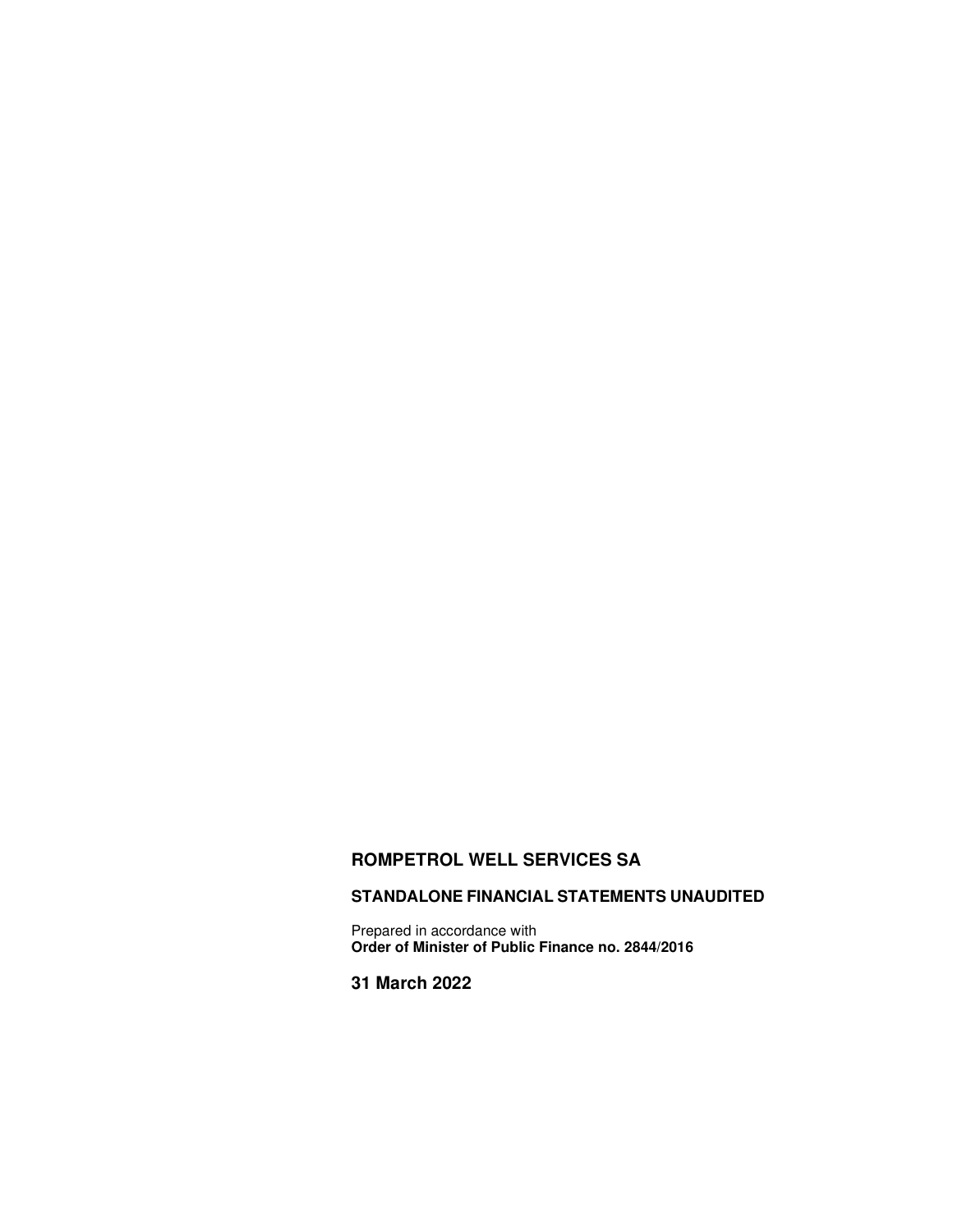| <b>Contents</b>                                            | Page    |
|------------------------------------------------------------|---------|
| Statement of profit or loss and other comprehensive income | 3       |
| Statement of the financial position                        | 4       |
| Statement of changes in equity                             | $5 - 6$ |
| Statement of cash flow                                     | 7       |
| Selected notes to the standalone financial statements      | 8 - 39  |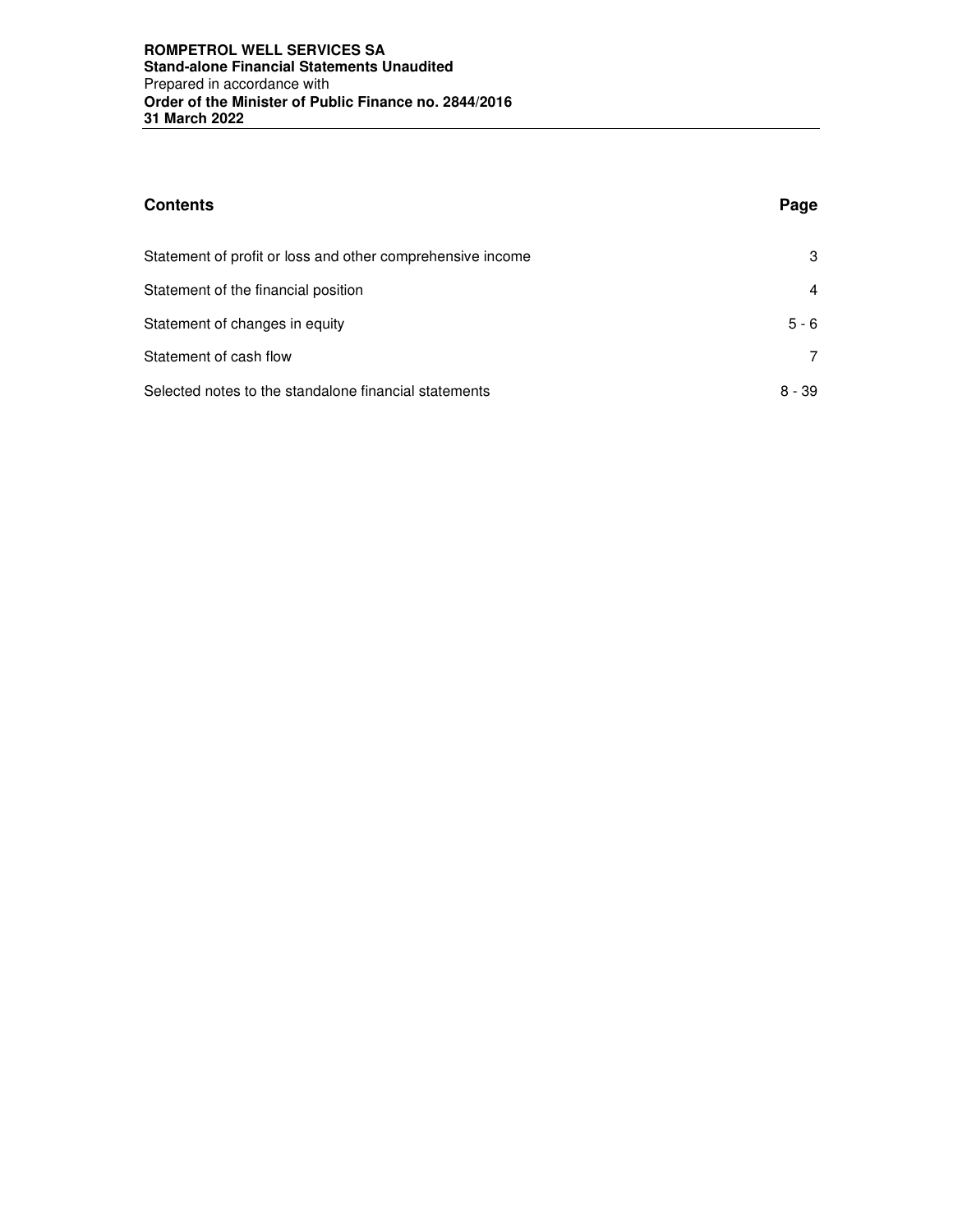#### **ROMPETROL WELL SERVICES SA STATEMENT OF PROFIT OR LOSS AND OTHER COMPREHENSIVE INCOME UNAUDITED For the period ended as at 31 March 2022**

*(all amounts expressed in Lei ("RON"), unless otherwise specified)* 

|                                                                                                                                       | <b>Notes</b>   | <b>Quarter I</b><br>2022 | Quarter I<br>2021 |
|---------------------------------------------------------------------------------------------------------------------------------------|----------------|--------------------------|-------------------|
| <b>Turnover</b>                                                                                                                       |                | 11,408,627               | 12,037,866        |
| Revenues from contracts with customers                                                                                                | $\overline{c}$ | 11,288,515               | 11,945,934        |
| Rental revenues                                                                                                                       | 2.1            | 120,112                  | 91,932            |
| Other operating income                                                                                                                | 3.1            | (5,500)                  | 221,136           |
| <b>OPERATING INCOME - TOTAL</b>                                                                                                       |                | 11,403,127               | 12,259,002        |
| Expenses with consumables                                                                                                             |                | (3,851,400)              | (2,952,910)       |
| Power and water expenses                                                                                                              |                | (320, 846)               | (114, 913)        |
| Merchandise expenses                                                                                                                  |                | (9,351)                  | (19, 344)         |
| Payroll costs, out of which:                                                                                                          | 5              | (4,293,064)              | (4, 140.018)      |
| <b>Salaries</b>                                                                                                                       |                | (4,065,503)              | (3,952,644)       |
| Social security contributions                                                                                                         |                | (125, 570)               | (131, 663)        |
| Fixed assets' value adjustments, of which                                                                                             | 7,8,9,17       | (974, 104)               | (1,081,660)       |
| Depreciation                                                                                                                          |                | (974, 104)               | (1,081,660)       |
| Current assets value adjustment                                                                                                       |                | (88,009)                 | 80,598            |
| Expenses with third-party services                                                                                                    | 3.2            | (3,210,595)              | (3,324,113)       |
| Taxes, duties and similar expenses                                                                                                    |                | (160, 803)               | (177, 809)        |
| Other operating expenses                                                                                                              | 3.3            | (832)                    | (52, 637)         |
| <b>OPERATING EXPENSES - TOTAL</b>                                                                                                     |                | (12,909,004)             | (11, 782, 806)    |
| <b>OPERATING RESULT</b>                                                                                                               |                | (1,505,877)              | 476,196           |
| Interest income                                                                                                                       |                | 654,347                  | 697,012           |
| - of which, revenues from related parties                                                                                             |                | 653,747                  | 693,660           |
| Other financial income                                                                                                                |                | 53,482                   | 57,428            |
| <b>FINANCIAL INCOME - TOTAL</b>                                                                                                       | 4.1            | 707,829                  | 754,440           |
| Other financial expenses                                                                                                              |                | (70, 930)                | (233, 880)        |
| <b>FINANCIAL EXPENSES - TOTAL</b>                                                                                                     | 4.2            | (70.930)                 | (233, 880)        |
| <b>FINANCIAL RESULT</b>                                                                                                               |                | 636,899                  | 520,560           |
|                                                                                                                                       |                |                          |                   |
| <b>RESULT BEFORE TAX</b>                                                                                                              |                | (868, 978)               | 996,756           |
| Income tax expense                                                                                                                    |                |                          | (119.089)         |
| <b>RESULT FOR THE YEAR</b>                                                                                                            |                | (868,978)                | 877,667           |
| Earnings per share                                                                                                                    | 6              | (0.0031)                 | 0.0032            |
| Other comprehensive income that will not be reclassified to profit or                                                                 |                |                          |                   |
| loss in subsequent periods (net of tax):                                                                                              |                |                          |                   |
| Actuarial gain / (losses) relating to retirement benefits<br>Remeasurement of fair value of equity instruments measured at fair value |                |                          |                   |
| through other comprehensive income                                                                                                    |                |                          |                   |
| TOTAL COMPREHENSIVE INCOME, net of tax                                                                                                |                | (868, 978)               | 877,667           |

**Administrator,**<br> **Prepared by,**<br> **Prepared by,**<br> **Prepared by,**<br> **Prepared by,**<br> **Prepared by,** FLOREA Georgian Stefan

Finance Manager

Signature Signature Signature Signature Signature

Explanatory notes from 1 to 22 are part of these financial statements.

English translation is for information purposes only. Romanian language text is the official text for submission.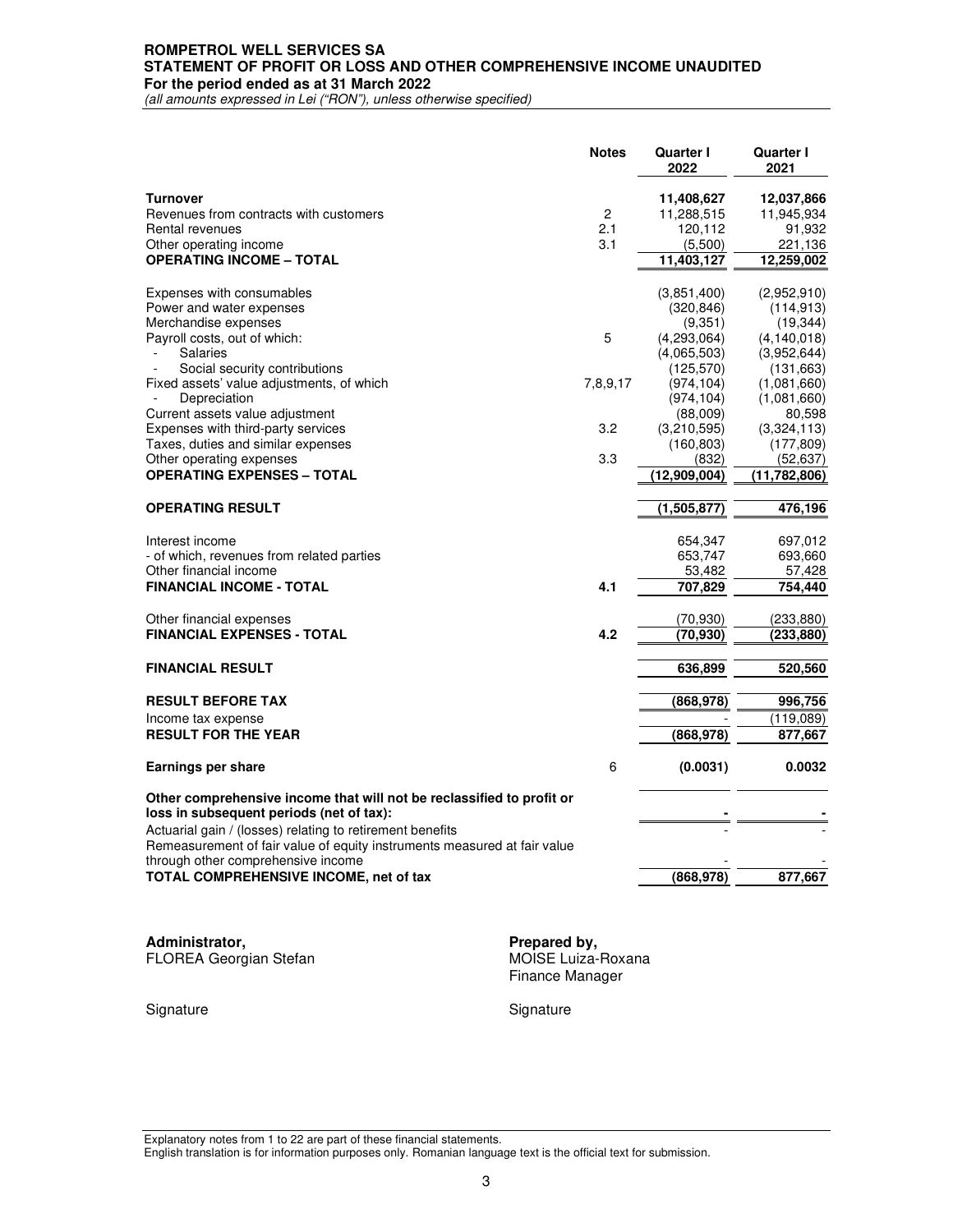#### **ROMPETROL WELL SERVICES SA STATEMENT OF FINANCIAL POSITION UNAUDITED For the period ended as at 31 March 2022**

*(all amounts expressed in Lei ("RON"), unless otherwise specified)* 

|                                                                   | <b>Notes</b> | 31 March<br>2022      | 31 December<br>2021      |
|-------------------------------------------------------------------|--------------|-----------------------|--------------------------|
| <b>Assets</b>                                                     |              |                       |                          |
| <b>Non-current assets</b>                                         |              |                       |                          |
| Property, Plant & Equipment                                       | 7            | 24,826,299            | 25,053,007               |
| Right of use assets                                               | 17.1         | 1,822,964             | 1,803,236                |
| Investment property                                               | 8            | 446,751               | 451,402                  |
| Intangible assets                                                 | 9            | 99,030                | 118,254                  |
| Equity instruments at FVOCI                                       | 10           | 10,203,550            | 10,203,550               |
| Other financial assets                                            | 11           | 1,758,703             | 1,625,584                |
| <b>Total non-current assets</b>                                   |              | 39,157,297            | 39,255,033               |
| <b>Current assets</b>                                             |              |                       |                          |
| Inventories, net                                                  | 12           | 4,451,626             | 4,876,107                |
| Trade and other receivables                                       | 13           | 46,824,816            | 47,694,690               |
| Availabilities in cash pooling system                             | 19           | 57,651,106            | 55,022,238               |
| Other current assets                                              | 14           | 1,334,456             | 566,987                  |
| Collateral cash for guarantee letters                             | 15.1         | 2,395,823             | 5,797,291                |
| Cash and deposits                                                 | 15           | 223,457               | 227,231                  |
| <b>Total current assets</b>                                       |              | 112,881,284           | 114,184,544              |
| <b>Total assets</b>                                               |              | 152,038,581           | 153,439,577              |
|                                                                   |              |                       |                          |
| <b>Capital and reserves</b>                                       |              |                       |                          |
| Capital<br>Share capital, of which:                               |              |                       |                          |
|                                                                   | 16.1         | 28,557,446            | 28,557,446<br>27,819,090 |
| Subscribed and paid in share capital<br>Share capital adjustments | 16.2         | 27,819,090<br>738,356 | 738,356                  |
| Legal reserves                                                    |              | 5,563,818             | 5,563,818                |
| Other reserves                                                    |              | 56,194,311            | 56,194,311               |
| Retained earnings                                                 |              | 30,462,514            | 28,832,880               |
| Retained earnings IFRS transition                                 |              | 18,041,378            | 18,041,378               |
| Current result                                                    |              | (868, 978)            | 1,629,634                |
| <b>Total equity</b>                                               |              | 137,950,489           | 138,819,467              |
|                                                                   |              |                       |                          |
| Long-term liabilities<br>Employee benefits liabilities            |              |                       | 684,006                  |
| Deferred tax liabilities                                          |              | 684,006               |                          |
| Lease liabilities                                                 | 17.2         | 1,112,249             | 1,112,249<br>209,813     |
| <b>Other liabilities</b>                                          |              | 221,261<br>90,265     | 82,997                   |
| <b>Total long-term liabilities</b>                                |              | 2,107,781             | 2,089,065                |
|                                                                   |              |                       |                          |
| <b>Current liabilities</b>                                        |              |                       |                          |
| Trade and other payables                                          | 18           | 11,300,112            | 11,853,922               |
| Income tax payable                                                |              | 382,261               | 382,261                  |
| Lease liabilities                                                 | 17.2         | 297,938               | 294,861                  |
| <b>Total current liabilities</b>                                  |              | 11,980,311            | 12,531,044               |
| <b>Total liabilities</b>                                          |              | 14,088,092            | 14,620,109               |
| <b>Total equity and liabilities</b>                               |              | 152,038,581           | 153,439,577              |
|                                                                   |              |                       |                          |

| Administrator.<br>FLOREA Georgian Stefan | Prepared by,<br>MOISE Luiza-Roxana<br>Finance Manager |
|------------------------------------------|-------------------------------------------------------|
| Signature                                | Signature                                             |

Explanatory notes from 1 to 22 are part of these financial statements.

English translation is for information purposes only. Romanian language text is the official text for submission.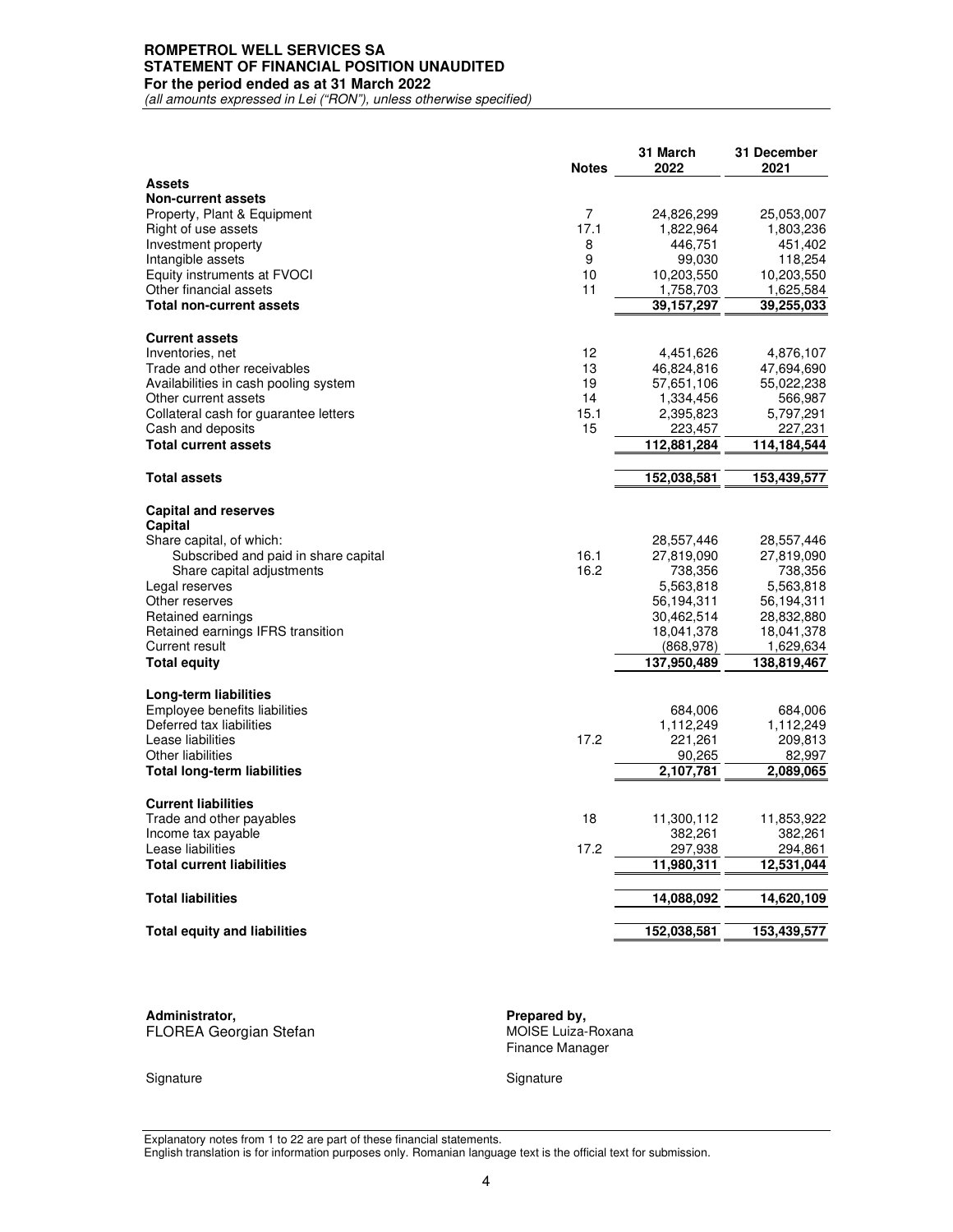#### **ROMPETROL WELL SERVICES SA STATEMENT OF CHANGES IN EQUITY UNAUDITED For the period ended as at 31 March 2022**

*(all amounts expressed in Lei ("RON"), unless otherwise specified)* 

| For the period ended as at 31 March 2021                               | <b>Share</b><br>capital | Legal<br>reserves | Other<br>reserves | Retained<br>earnings | <b>Retained earnings</b><br><b>IFRS</b> transition | Current<br>result | Total<br>equity |
|------------------------------------------------------------------------|-------------------------|-------------------|-------------------|----------------------|----------------------------------------------------|-------------------|-----------------|
| Balance at 1 January 2021                                              | 28,557,446              | 5,563,818         | 23,368,155        | 58,072,925           | 18,041,378                                         | 4,362,952         | 137,936,674     |
| <b>Current result</b>                                                  |                         |                   |                   |                      |                                                    | 877.667           | 877.667         |
| Other comprehensive income                                             |                         |                   |                   |                      |                                                    |                   |                 |
| Remeasurement of fair value of financial assets measured at fair value |                         |                   |                   |                      |                                                    |                   |                 |
| through other comprehensive income                                     |                         |                   |                   |                      |                                                    |                   |                 |
| Actuarial gain / (losses) relating to retirement benefits              |                         |                   |                   |                      |                                                    |                   |                 |
| Total comprehensive income                                             |                         |                   |                   |                      |                                                    |                   |                 |
| Profit distribution                                                    |                         |                   |                   | 4,362,952            |                                                    | (4,262,952)       |                 |
| <b>Dividends</b>                                                       |                         |                   |                   |                      |                                                    |                   |                 |
| Other movements                                                        |                         |                   |                   |                      |                                                    |                   |                 |
| Balance at 31 March 2021 including OCI                                 | 28,557,446              | 5,563,818         | 23,368,155        | 62,405,877           | 18,041,378                                         | 877,667           | 138,814,341     |

| For the period ended as at 31 March 2022                               | <b>Share</b><br>capital | Legal<br>reserves | Other<br>reserves | Retained<br>earnings | <b>Retained earnings</b><br><b>IFRS</b> transition | <b>Current</b><br>result | <b>Total</b><br>equity |
|------------------------------------------------------------------------|-------------------------|-------------------|-------------------|----------------------|----------------------------------------------------|--------------------------|------------------------|
| Balance at 1 January 2022                                              | 28,557,446              | 5,563,818         | 56.194.311        | 28.832.881           | 18.041.378                                         | 1.629.634                | 138,819,467            |
| <b>Current result</b><br>Other comprehensive income                    |                         |                   |                   |                      |                                                    | (868, 978)               | (868, 978)             |
| Remeasurement of fair value of financial assets measured at fair value |                         |                   |                   |                      |                                                    |                          |                        |
| through other comprehensive income                                     |                         |                   |                   |                      |                                                    |                          |                        |
| Actuarial gain / (losses) relating to retirement benefits              |                         |                   |                   |                      |                                                    |                          |                        |
| Total comprehensive income                                             |                         |                   |                   |                      |                                                    |                          |                        |
| Profit distribution                                                    |                         |                   |                   | 629,634              |                                                    | (1,629,634)              |                        |
| <b>Dividends</b>                                                       |                         |                   |                   |                      |                                                    |                          |                        |
| <b>Other Capital Reserves</b>                                          |                         |                   |                   |                      |                                                    |                          |                        |
| Balance at 31 March 2022 including OCI                                 | 28,557,446              | 5,563,818         | 56,194,311        | 30,462,515           | 18,041,378                                         | (868, 978)               | 137,950,489            |

**Administrator,**FLOREA Georgian Stefan

 **Prepared by,** MOISE Luiza-Roxana Finance Manager

Signature Signature Signature Signature Signature

Explanatory notes from 1 to 22 are part of these financial statements. English translation is for information purposes only. Romanian language text is the official text for submission.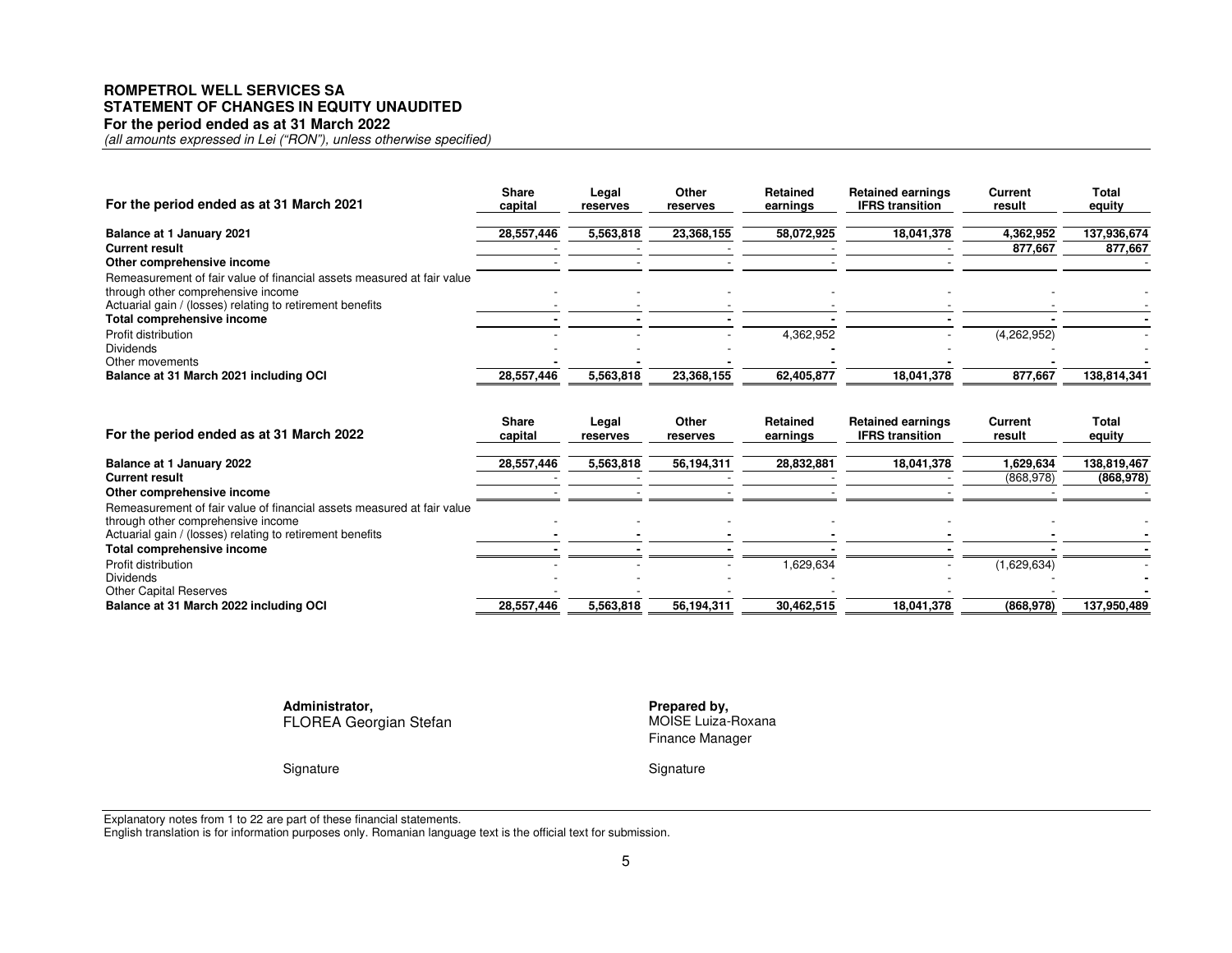# **ROMPETROL WELL SERVICES SA STATEMENT OF CHANGES IN EQUITY UNAUDITED For the period ended as at 31 March 2022**

*(all amounts expressed in Lei ("RON"), unless otherwise specified)* 

**The legal reserve** is in amount of RON 5,563,818 (2021: RON 5,563,818). The company constituted the legal reserve in accordance with the provisions of the Romanian trading companies law, which requires at least 5% of the annual company's profit before tax to be transferred to legal reserve until the ending balance of this reserve reaches 20% of the company's share capital.

**Other reserves** represent reserves constituted on the basis of mandatory legislation, respectively reserves for elements of other comprehensive income as well as other capital reserves.

**Retained earnings** represent reserves constituted through the distribution of prior year profits, respectively the cover of prior year losses.

**Retained Earnings IFRS transition** represent the retained earnings constituted on the first adoption of IAS, less IAS 29, as well as adoption of other mandatory IFRSs.

**Administrator,** *Prepared by,* **Prepared by, Prepared by, Prepared by, Prepared by, Prepared by, Prepared by, Prepared by, Prepared by, Prepared by, Prepared by, Prepared by, Prepared by, Prepared by, Prepared by, Prepared** FLOREA Georgian Stefan

Finance Manager

Signature Signature Signature Signature Signature Signature Signature Signature Signature Signature Signature Signature Signature Signature Signature Signature Signature Signature Signature Signature Signature Signature Si

Explanatory notes from 1 to 22 are part of these financial statements. English translation is for information purposes only. Romanian language text is the official text for submission.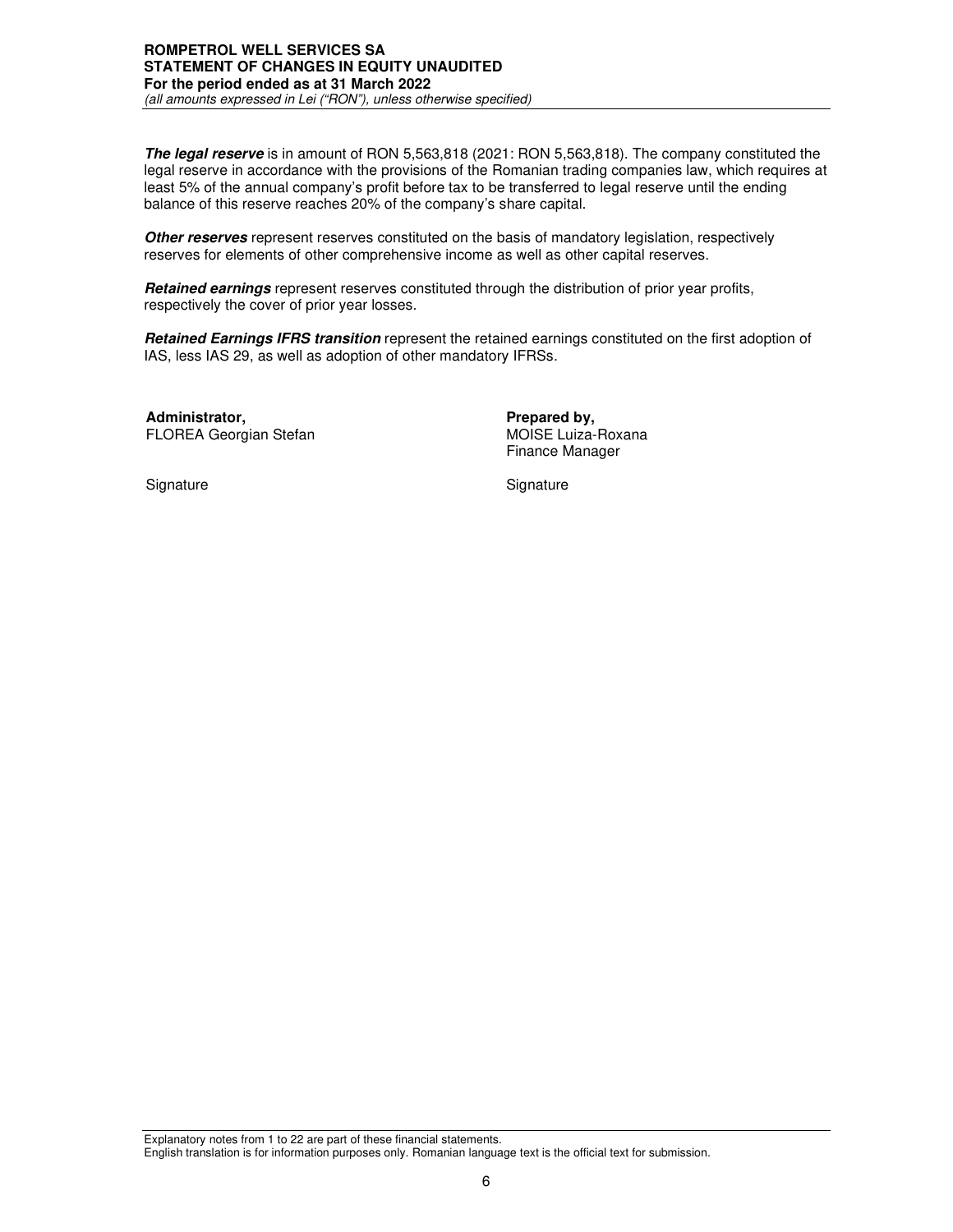#### **ROMPETROL WELL SERVICES SA STATEMENT OF CASH FLOW UNAUDITED For the period ended as at 31 March 2022**

*(all amounts expressed in Lei ("RON"), unless otherwise specified)*

## **Indirect method**

|                                                                                                                                 | <b>Period</b>                   |                                 |  |
|---------------------------------------------------------------------------------------------------------------------------------|---------------------------------|---------------------------------|--|
| Name of item                                                                                                                    | Ended as at<br>31 March<br>2022 | Ended as at<br>31 March<br>2021 |  |
| Cash flows from operating activities:                                                                                           |                                 |                                 |  |
| Net result before tax                                                                                                           | (868, 978)                      | 996,756                         |  |
| Adjustments for:                                                                                                                |                                 |                                 |  |
| Depreciation and adjustments related to tangible assets and investment properties                                               | 876,652                         | 996,560                         |  |
| Depreciation and adjustments related to right of use assets                                                                     | 78,228                          | 57,014                          |  |
| Depreciation and adjustments related to intangible assets<br>Provisions for post-employment benefits plans and other provisions | 19,223                          | 19,223<br>(87,668)              |  |
| Adjustments for inventory depreciation                                                                                          |                                 |                                 |  |
| Allowance for trade and other receivables                                                                                       | 88,009                          | (80, 598)                       |  |
| Trade receivables and sundry debtors write off                                                                                  |                                 | 52,011                          |  |
| Earnings from debts write-off (unclaimed dividends)                                                                             |                                 |                                 |  |
| Interest income, net                                                                                                            | (650, 143)                      | (691, 155)                      |  |
| Loss / (gain) from disposal of property, plant and equipment<br>Net foreign exchange differences                                | 5,500<br>49,185                 | (202, 102)<br>274,576           |  |
| Operating profit before working capital changes                                                                                 | (402,325)                       | 1,334,617                       |  |
|                                                                                                                                 |                                 |                                 |  |
| Increase / (Decrease) of performance guarantees                                                                                 | 3,268,350                       | 4,020,926                       |  |
| Increase / (Decrease) of trade and other receivables                                                                            | 14,200                          | (1,987,066)                     |  |
| Decrease / (Increase) of inventories                                                                                            | 424,481                         | 658,361                         |  |
| Increase / (Decrease) of trade and other debts                                                                                  | (576, 837)                      | (220, 356)                      |  |
| Paid income tax                                                                                                                 |                                 | (256,804)                       |  |
| Net cash flow from operating activities                                                                                         | 2,727,869                       | 3,549,679                       |  |
| Cash flows from investing activities:                                                                                           |                                 |                                 |  |
| Purchase of purchase of tangible and intangible assets                                                                          | (650, 793)                      | (154, 834)                      |  |
| Proceeds from sale of tangible and intangible assets                                                                            |                                 | 279,236                         |  |
| Increase of cash pooling balance                                                                                                | (2,542,980)                     | (4,231,971)                     |  |
| Interest received<br>Net cash from investing activities                                                                         | 568,460<br>(2,625,314)          | 683,269<br>(3,424,299)          |  |
|                                                                                                                                 |                                 |                                 |  |
| Cash flows from financing activities:                                                                                           |                                 |                                 |  |
| Payments of principal portion of lease liabilities                                                                              | (87,092)                        | (81, 914)                       |  |
| Dividends paid to equity holders                                                                                                | (19, 238)                       | (11, 274)                       |  |
| Net cash flows from financing activities                                                                                        | (106,330)                       | (93,187)                        |  |
| Net (decrease) / increase of cash and cash equivalents                                                                          | (3,972)                         | 32,090                          |  |
| Net foreign exchange differences                                                                                                | 198                             | 101                             |  |
| Cash and cash equivalents at the beginning of the financial year                                                                | 227,231                         | 151,117                         |  |
| Cash and cash equivalents at the end of the financial year                                                                      | 223,457                         | 183,308                         |  |
|                                                                                                                                 |                                 |                                 |  |

**Administrator,** *Prepared by,*<br> **Prepared by,**<br> **PROREA Georgian Stefan** FLOREA Georgian Stefan

Finance Manager

Signature Signature Signature

Explanatory notes from 1 to 22 are part of these financial statements.

English translation is for information purposes only. Romanian language text is the official text for submission.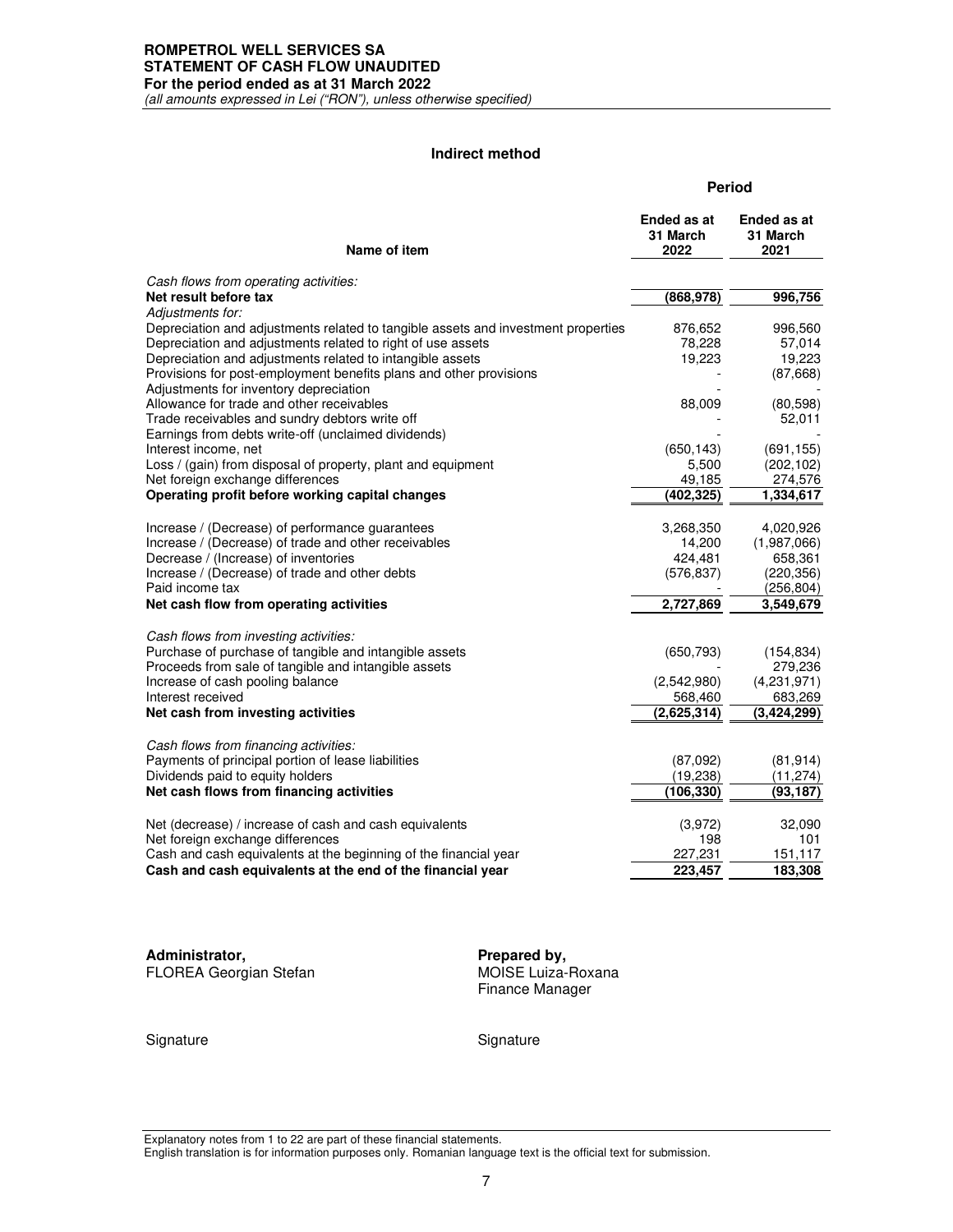# **1. INFORMATION ON THE ENTITY, ACCOUNTING POLICIES**

Rompetrol Well Services SA ("the Company") is a stock company, registered office located in Ploiesti, Clopotei Street, No. 2 bis, Romania. The Company is registered with the Trade Register under the number J29/110/05.03.1991.

It was turned into a joint-stock company named SC PETROS SA based on the Government Decision no. 1213 of November 1990, under the Law 15/1990, and operated under such name until September 2001 when its name was changed into ROMPETROL WELL SERVICES SA.

The Company is part of the KazMunayGas International Group. The annual consolidated financial statements are prepared at the level of the parent company, KMG International NV, with the head office located in World Trade Center, Strawinskylaan 807, Tower A, 8th Floor, 1077 XX, Amsterdam, The Netherlands.

The ultimate parent of KazMunayGas International is the National Wealth Fund JSC "Samruk-Kazyna", an entity based in Kazakhstan.

The company's main scope of business mainly consists of: special well operations, rent of special well tools and devices, other services provision. The Company provides services for both domestic and foreign markets. Its long history in both the domestic and the foreign oil industry makes it a competitive, reliable and serious partner for a large range of services:

- Primary and secondary cementing;
- Acidizing and cracking services:
- Sand-Control services (reinforcement and packing);
- Well nitrogen treatment services;
- Well testing services:
- Well lining services;
- Drilling tools and instrumentation rental services.

These quarter stand-alone financial statements are public and available on https://rompetrolwellservices.kmginternational.com/, on Investor Relations section.

# **1.1. BASIS FOR THE PREPARATION OF THE FINANCIAL STATEMENTS**

Starting with 31 December 2012, the financial statements of the Company are prepared in accordance with the Order no. 1286/2012 of the Ministry of Public Finance, the latest regulation being Order no. 2844/2016 of the Ministry of Public Finance, approving the accounting regulations compliant with the International Financial Reporting Standards applicable to companies whose securities are admitted to trading on a regulated market. Such provisions are aligned with the requirements of the International Financial Reporting Standards adopted by the European Union, except for the provisions of IAS 21 - The Effects of Changes in Foreign Exchange Rates regarding the functional currency.

In order to prepare these financial statements, pursuant to the Romanian legal requirements, the functional currency of the Company is deemed to be the Romanian Leu (RON).

The financial statements of the Company are based on the historical cost principle. The stand-alone financial statements are presented in RON and all amounts are rounded up in RON unless otherwise specified.

The financial statements of the Company are prepared based on the going concern principle.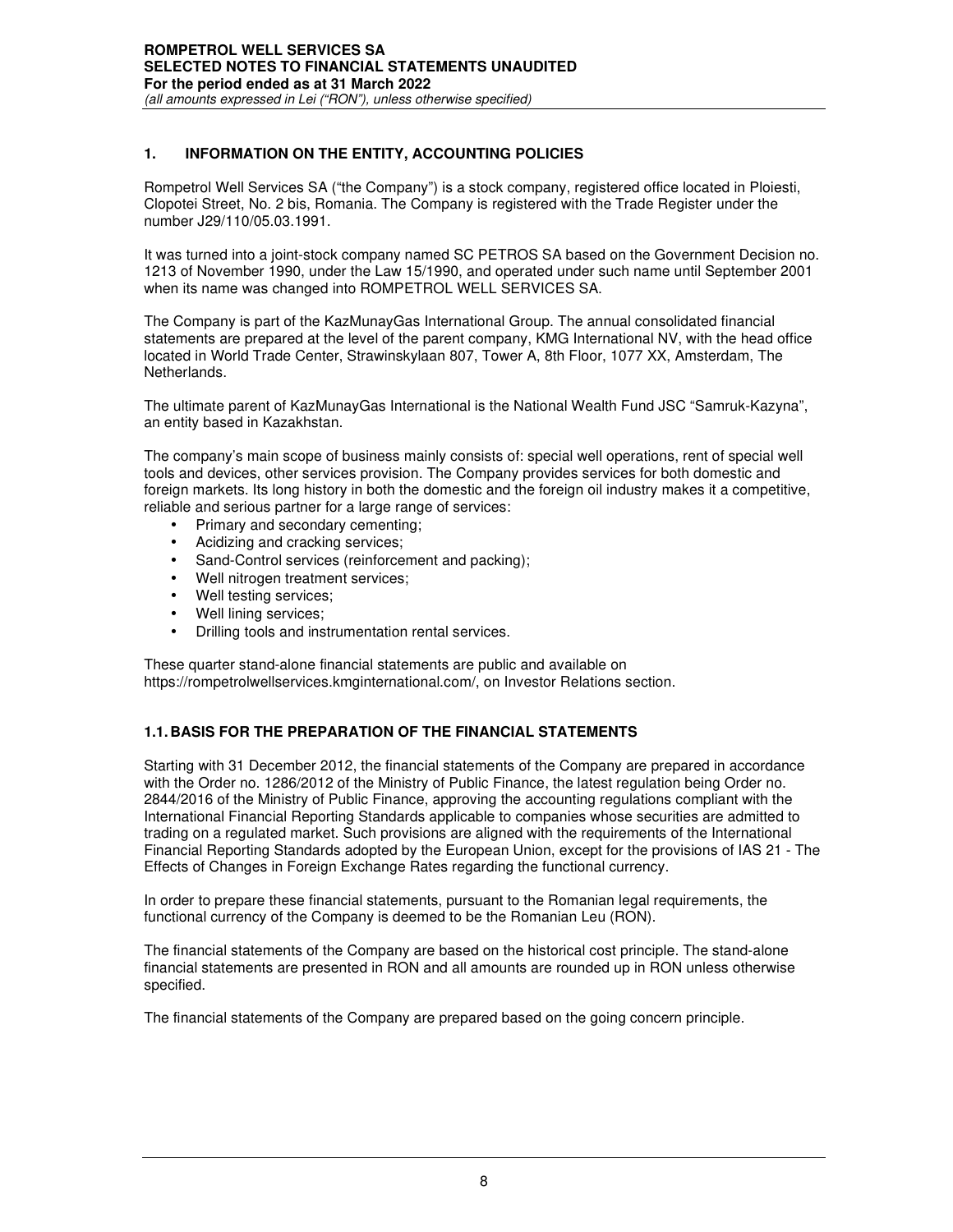#### **ROMPETROL WELL SERVICES SA SELECTED NOTES TO FINANCIAL STATEMENTS UNAUDITED For the period ended as at 31 March 2022**  *(all amounts expressed in Lei ("RON"), unless otherwise specified)*

## **1. INFORMATION ON THE ENTITY, ACCOUNTING POLICIES (continued)**

#### **1.2. ACCOUNTING PRINCIPLES, POLICIES AND METHODS**

#### **a) The going concern principle**

The interim financial statements have been prepared on the basis that the Company will continue to operate as a going concern. The Directors consider that there are no material uncertainties that may cast significant doubt over this assumption. They have formed a judgement that there is a reasonable expectation that the Company has adequate resources to continue in operational existence for the foreseeable future, and not less than 12 months from the end of the reporting period.

#### **b) Foreign Currency Transactions**

Transactions in foreign currencies are initially recorded by the Company at their respective functional currency spot rate at the date the transaction first qualifies for recognition. Monetary assets and liabilities denominated in foreign currencies are retranslated at the functional currency spot rate of exchange ruling at the reporting date.

Differences arising on settlement or translation of monetary items are recognised in profit or loss. Nonmonetary items that are measured in terms of historical cost in a foreign currency are translated using the exchange rates as at the dates of the initial transactions. Non-monetary items measured at fair value in a foreign currency are translated using the exchange rates at the date when the fair value is determined. The gain or loss resulted from the re-conversion of non-monetary items is treated in line with the recognition of gain or loss upon the change in fair value (i.e., the exchange rate differences on items whose fair value gain or loss is recognised in Other elements of global earnings, or the profit or loss are also recognised in Other elements of global earnings, profit or loss, respectively).

The exchange rates used to translate the balances denominated in foreign currency as at 31 March 2022 were, for RON:

|       | 31 December<br>2021 | 31 March<br>2022 |
|-------|---------------------|------------------|
| 1 EUR | 4.9481              | 4.9466           |
| 1 USD | 4.3707              | 4.4508           |

#### **c) Financial instruments**

A financial instrument is any contract which produces a financial asset for a company and a financial liability or equity instrument for another entity. The Company's financial assets include cash and cash equivalents, trade receivables and other receivables (including loans to related parties) and financial investments. The Company's financial liabilities include trade liabilities and other liabilities. The accounting policies for the recognition and measurement of each item are described in this Note.

#### **Initial and subsequent measurement**

Financial assets and liabilities are initially measured at fair value. Transaction costs which are directly attributable to acquisition or issuance of financial assets and liabilities (other than financial assets and financial liabilities at fair value through profit or loss) are added at initial recognition or deducted from the fair value of respective financial asset or liability, as the case may be.

Financial assets are classified, at initial recognition, as subsequently measured at amortized cost, fair value through other comprehensive income (OCI), or fair value through profit or loss.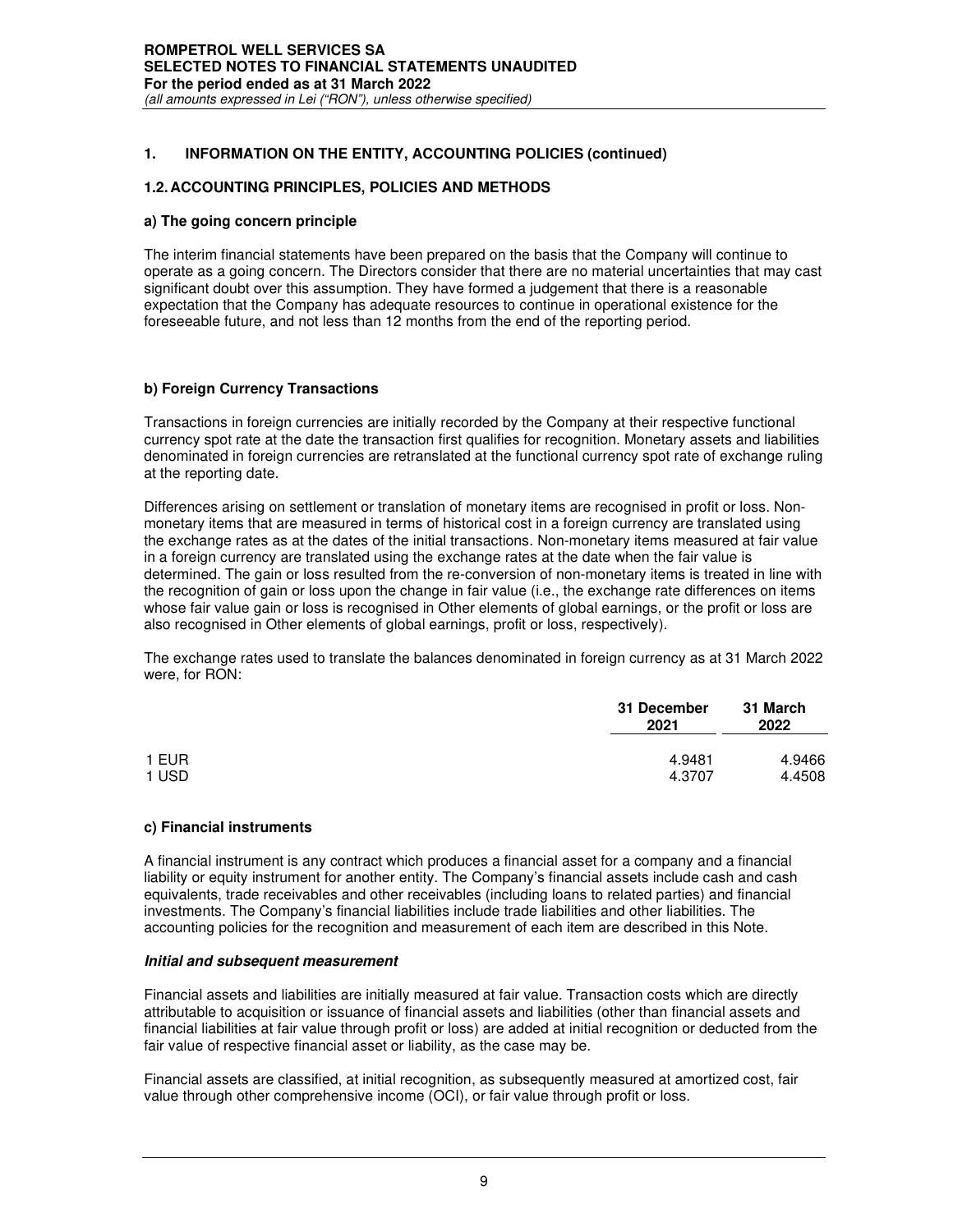The classification of financial assets at initial recognition depends on the financial asset's contractual cash flow characteristics and the Company's business model for managing them. With the exception of trade receivables that do not contain a significant financing component or for which the Company has applied the practical expedient, the Company initially measures a financial asset at its fair value plus, in the case of a financial asset not at fair value through profit or loss, transaction costs. Trade receivables that do not contain a significant financing component or for which the Company has applied the practical expedient are measured at the transaction price determined under IFRS 15.

In order for a financial asset to be classified and measured at amortized cost or fair value through OCI, it needs to give rise to cash flows that are 'solely payments of principal and interest (SPPI)' on the principal amount outstanding.

The Company's business model for managing financial assets refers to how it manages its financial assets in order to generate cash flows. The business model determines whether cash flows will result from collecting contractual cash flows, selling the financial assets, or both.

Purchases or sales of financial assets that require delivery of assets within a time frame established by regulation or convention in the market place (regular way trades) are recognized on the trade date, i.e., the date that the Company commits to purchase or sell the asset.

Financial liabilities are classified as subsequently measured at amortized cost, except for (a) *financial liabilities at fair value through profit or loss*, (b) *financial liabilities* that arise when a transfer of a financial asset does not qualify for derecognition, (c) *financial guarantee contracts*, who is subsequently measured at the higher of the value of the loss adjustment and the amount initially recognized, (d) *commitments to provide a loan* at a below-market interest rate which is subsequently measured at the higher of the value of the loss adjustment and the amount initially recognized, (e) *contingent consideration recognized by an acquirer in a business combination* which subsequently is measured at fair value with changes recognized in profit or loss.

For purposes of subsequent measurement, the company's specific financial assets and liabilities are classified in three categories:

- Financial asset measured at amortized cost (Receivables and loans granted); and
- Trade payables and other liabilities;
- Financial assets measured at fair value through other comprehensive income (Financial assets, Note 1h).

## **Receivables and loans**

This category is the most relevant to the Company. Receivables and loans are non-derivative financial assets with fixed or determinable payments that are not quoted in an active market. After initial measurement, such financial assets are subsequently measured at amortized cost using the effective interest rate (EIR) method, less impairment. Amortized cost is calculated taking into account any discount or premium on acquisition and any fees or costs that are an integral part of the EIR. The EIR amortization is included in finance income in the statement of profit or loss. The losses arising from impairment are recognized in the statement of profit or loss in finance costs for loans and in cost of sales or other operating expenses for receivables.

## **Trade payables and other liabilities**

Trade payables and other liabilities are subsequently measured at amortized cost, using the effective interest rate. The effective interest method is a method to calculate the amortized cost of a financial liability and to allocate interest expenses from the relevant period. The effective interest rate is the rate that exactly discounts the estimated future cash payments over the expected life of the financial liability (including all paid or received commissions which are part of the effective interest rate, transaction costs and other bonuses or discounts) or (if the case) on a shorter period, to the net carrying amount from the initial recognition.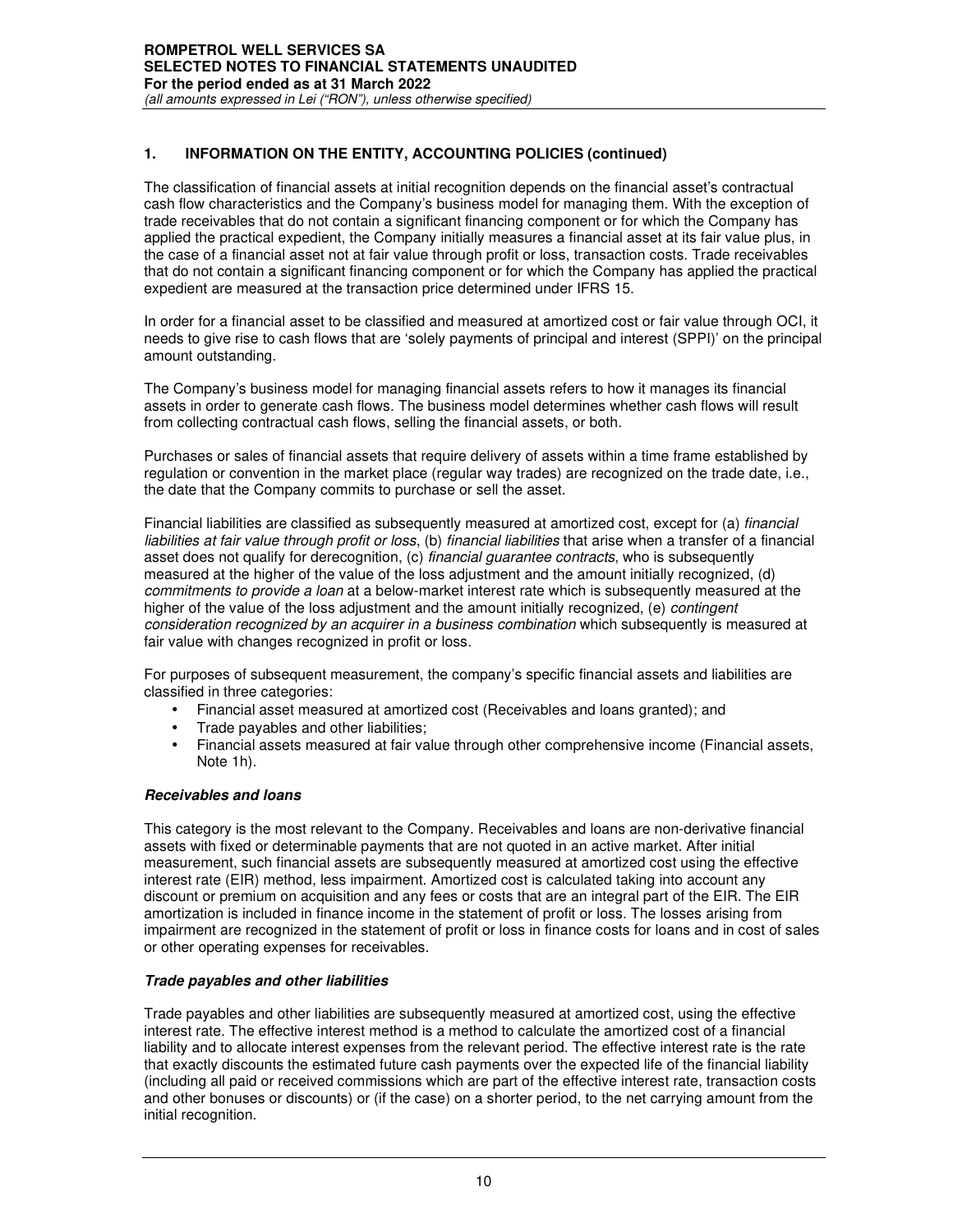#### **Derecognition**

A financial asset is primarily derecognised when:

- The rights to receive cash flows from the asset have expired; or
- The Company has transferred its rights to receive cash flows from the asset or has assumed an obligation to pay the received cash flows in full without material delay to a third party under a 'pass-through' arrangement; and either (a) the Company has transferred substantially all the risks and rewards of the asset, or (b) the Company has neither transferred nor retained substantially all the risks and rewards of the asset, but has transferred control of the asset.

When the Company has transferred its rights to receive cash flows from an asset or has entered into a pass-through arrangement, it evaluates if, and to what extent, it has retained the risks and rewards of ownership. When it has neither transferred nor retained substantially all of the risks and rewards of the asset, nor transferred control of the asset, the Company continues to recognise the transferred asset to the extent of its continuing involvement. In that case, the Company also recognises an associated liability. The transferred asset and the associated liability are measured on a basis that reflects the rights and obligations that the Company has retained.

A financial liability is derecognised when the obligation under the liability is discharged or cancelled or expires. When an existing financial liability is replaced by another from the same lender on substantially different terms, or the terms of an existing liability are substantially modified, such an exchange or modification is treated as the derecognition of the original liability and the recognition of a new liability. The difference in the respective carrying amounts is recognised in the statement of profit or loss.

#### **Offsetting of financial instruments**

Financial assets and financial liabilities are offset and the net amount is reported in the statement of financial position if there is a currently enforceable legal right to offset the recognised amounts and there is an intention to settle on a net basis, to realise the assets and settle the liabilities simultaneously.

## **d) Impairment of financial assets**

The Company recognizes an allowance for expected credit losses (ECLs) for debt instruments not held at fair value through profit or loss. ECLs are based on the difference between the contractual cash flows due in accordance with the contract and all the cash flows that the Company expects to receive, discounted at an approximation of the original effective interest rate.

For trade receivables and contract assets, the Company applies a simplified approach in calculating ECLs. Therefore, the Company does not track changes in credit risk, but instead recognizes a loss allowance based on lifetime ECLs at each reporting date. The Company has established a provision matrix that is based on its historical credit loss experience, adjusted for forward-looking factors specific to the debtors and the economic environment.

The Company considers a financial asset in default when contractual payments are 90 days past due. However, in certain cases, the Company may also consider a financial asset to be in default when internal or external information indicates that the Company is unlikely to receive the outstanding contractual amounts in full before taking into account any credit enhancements held by the Company. A financial asset is written off when there is no reasonable expectation of recovering the contractual cash flows.

## **e) Property, plant and equipment**

Property, plant and equipment are stated at cost less cumulative depreciation and, if the case, less loss from impairment, in the financial statements of the Company.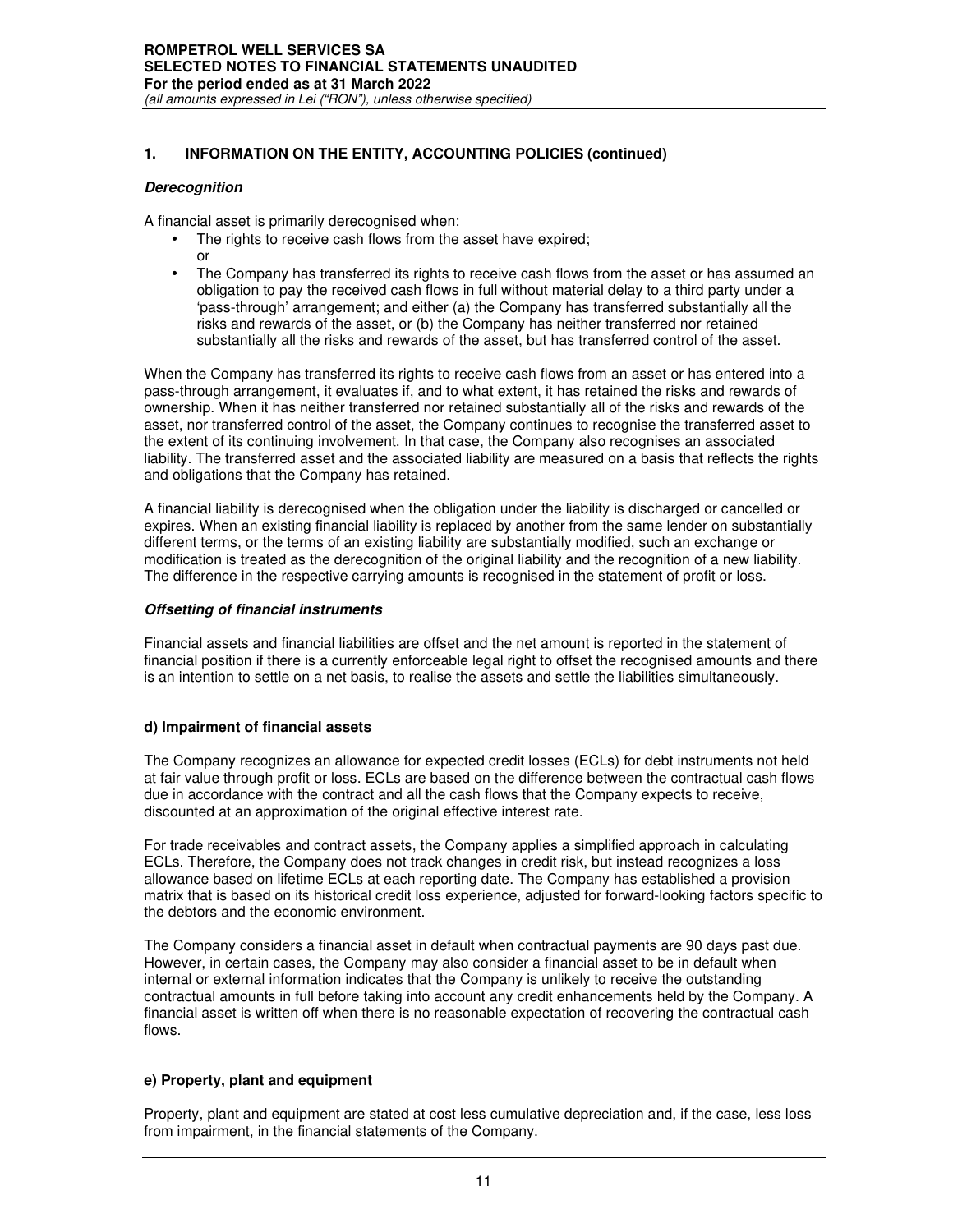The initial cost of property, plant and equipment comprises its purchase price, including import duties and non-refundable purchase taxes and any directly attributable costs of bringing the asset to its working condition and location for its intended use. Expenditures incurred after the assets have been put to operation, such as repairs and maintenance are charged to the profit and loss statement in the period in which the costs are incurred. In cases where it can be proved that expenses have increased the future economic benefits obtained from the use of intangible assets besides the standard evaluation of its performance, the expenditure is capitalized as additional costs of the property, plant and equipment.

Construction in progress represents plant and properties under construction and is stated at cost, less any impairment loss. This includes the cost of construction and other direct costs. Depreciation of these and other assets is registered starting with the date when they are ready to be used for the activity they are intended for.

Depreciation for property, plant and equipment except land and construction in progress is computed using the straight-line method over the following estimated useful lives:

|                                   | Years    |
|-----------------------------------|----------|
| Buildings and other constructions | 5 - 60   |
| Machinery and other equipment     | $3 - 27$ |
| Vehicles                          | $3 - 15$ |

The useful life and methods of depreciation of intangible assets are revised at each fiscal year end and adjusted prospectively if the case.

When assets are sold or disposed of, their cost and related accumulated depreciation are removed and any income or loss resulting from their output is included in the profit or loss account.

## **f) Investment property**

Investment properties are measured initially at cost, including transaction costs. Subsequent to initial recognition, investment properties are disclosed at their historical cost less the provisions for depreciation and impairment. Depreciation of investment properties is computed using straight-line method through their useful life of between 35 and 40 years.

For the purpose of disclosure of fair values are consequently assessed by an accredited external, independent valuator, by applying a valuation model recommended by the International Valuation Standards Committee. The revaluation is performed at least every 3 years.

Investment properties are derecognised when either they have been disposed of or when the investment property is permanently withdrawn from use and no future economic benefit is expected from its disposal.

The difference between the net disposal proceeds and the carrying amount of the asset is recognised in the income statement in the period of derecognition.

Transfers are made to or from investment property only when there is a change in use. For a transfer from investment property to owner-occupied property, the deemed cost for subsequent accounting is the fair value at the date of change of use. If an owner-occupied property becomes an investment property, the Company accounts for such property in accordance with the policy stated under property, plant and equipment up to the date of change of use.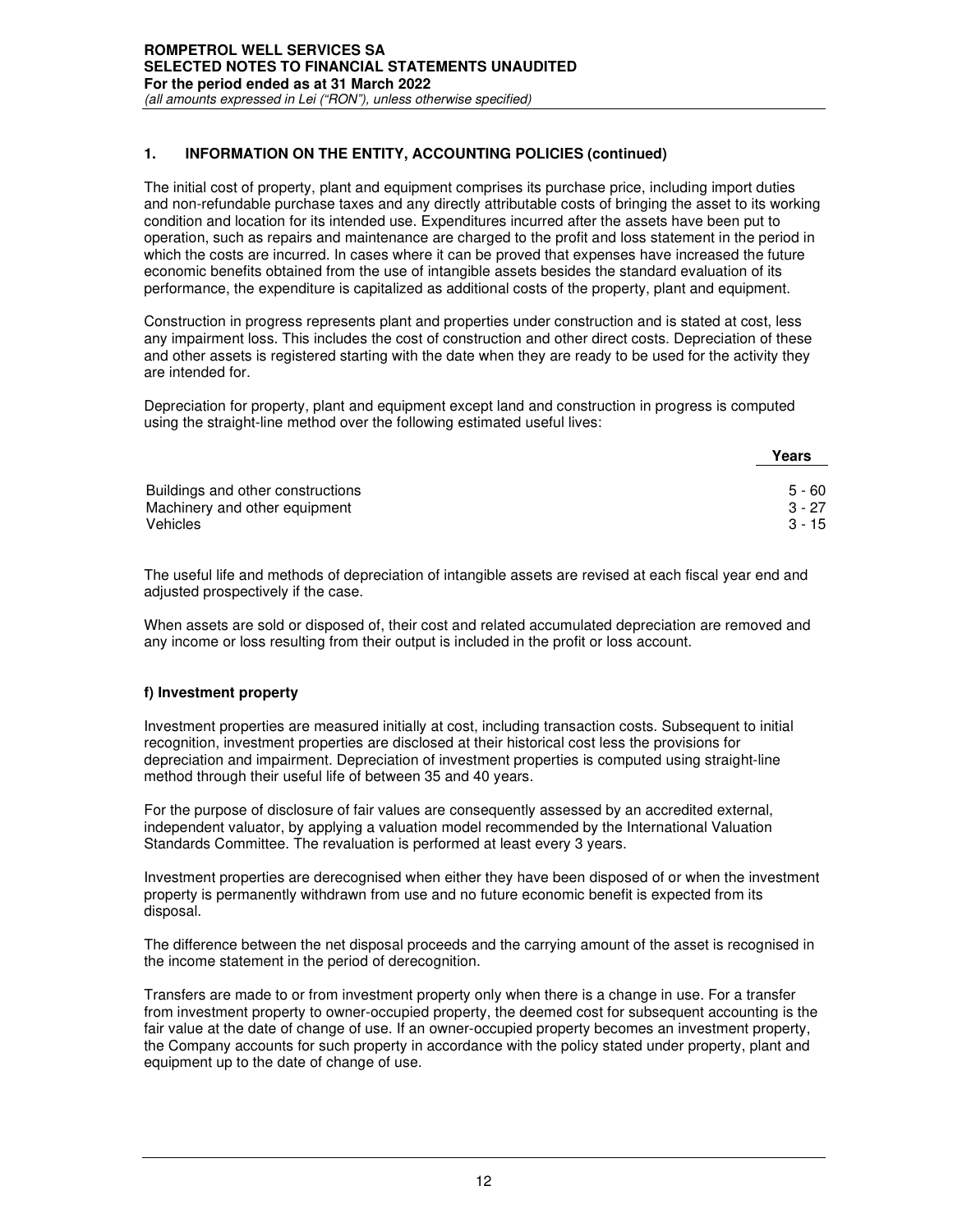#### **g) Intangible assets**

Intangible assets are measured initially at cost. Intangible assets are recognized if it is probable that the future economic benefits attributable to the asset will flow to the enterprise and the cost of the asset can be measured reliably. After the initial recognition, intangible assets are measured at cost less the accumulated amortization and any accumulated impairment losses. Intangible assets are amortized on a straight-line basis over the best estimate of their useful lives:

- Intangible assets consist mainly of software and licenses and are amortized on a straight-line basis over 3 to 5 years;
- The carrying amount of each intangible asset is reviewed annually and adjusted for impairment where it is considered necessary. External and internal costs specifically associated with the maintenance of already existing computer software programmers are expensed as incurred.

## **h) Equity instruments at FVOCI**

Equity instruments at FVOCI represent strategic long term investments and are recorded at fair value through other comprehensive income.

Dividends received from entities in which the Company has shares are recognized in profit and loss account of the year when the right of the Company the collect dividends is established and it is probable that the will be collected.

The changes in fair value are recognized in other elements of the comprehensive income until the investment is derecognized or depreciated, moment when the cumulative gain or losses are reclassified from other comprehensive income in a retained earnings account for the respective period.

Fair value is the priced received from selling an assets or the price paid to transfer a liability in a normal transaction between market participants, at the date of the valuation.

Valuation at fair value implies that the asset is exchanged in a normal transaction for the sale of the asset or transfer of the debt, between market participants, at the valuation date, under current market conditions. In a valuation at fair value it is assumed that the transaction of sale of the asset takes place either:

- on the main market of the asset, or
- in the absence of a main market, on the market most advantageous for the asset.

The valuation at fair value of an asset is based on the assumption that market participants would use when determining the value of the asset, assuming that market participants act to obtain maximum economic benefit.

The Company uses valuation techniques appropriate to the circumstances and for which there are available sufficient data for fair value valuation, using to the maximum the relevant observable input data and minimizing the unobservable input data used.

The financial assets that are the object of valuation at fair value are classified within the fair value hierarchy, based on the input data, which is the necessary basis for selecting and using the necessary approach for its reliable determination. The data entry hierarchy consists of three levels:

- *(i)* Level 1 prices quotations (unadjusted) on active markets for identical assets and liabilities, to which the entity has access to at the valuation date;
- *(ii)* Level 2 entry data, other than the price quotations included in level one, which are observed for assets or liabilities, either directly or indirectly;
- *(iii)* Level 3 non-observable entry data for assets or liabilities.

Additional details on structure of financial assets, classified according to IFRS 9 in financial assets valued at fair value through other comprehensive income, are presented in Note 10.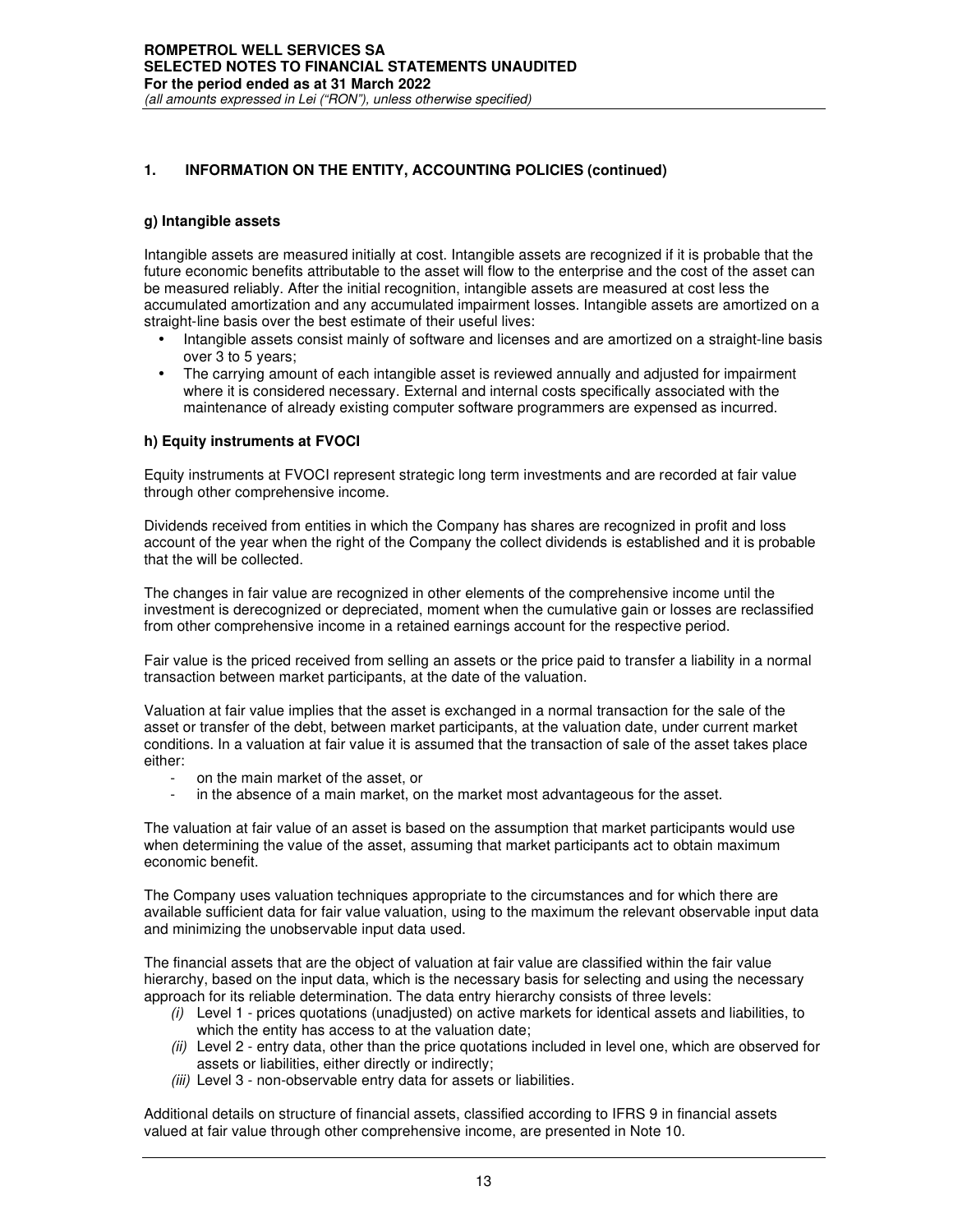#### **i) Impairment of non-financial assets**

At each reporting date, the Company reviews the carrying amounts of its property, plant and equipment and intangible assets to determine whether there is any indication that those assets have undergone an impairment loss. If any such indication exists, the recoverable amount of the asset is estimated in order to determine the extent of the impairment loss (if any). Where it is not possible to estimate the recoverable amount of an individual asset, the Company estimates the recoverable amount of the cashgenerating unit to which the respective asset belongs.

The recoverable amount is the higher of fair value less costs to sell and value in use. In order to determine the recoverable amount of property, plant and equipment, the Company uses value in use, this being assessed based on estimated future cash flows that are discounted to their present value using a pre-tax discount rate. The discount rate reflects current market assessments of time value of money and risks specific to the asset for which the estimates of future cash flows have not been adjusted already.

The company bases its impairment computation on detailed budgets and forecast calculations which cover a period of 7 years. A long-term growth rate is calculated and applied to the future cash flows determined based on the company's budgets and forecasts.

If the recoverable amount of an asset (or cash-generating unit) is estimated to be less than its carrying amount, the carrying amount of the assets (or cash-generating unit) is reduced to its recoverable amount. Impairment losses are recognized as an expense immediately, unless the relevant asset is stated at its revalued amount, in which case the impairment loss is treated as a revaluation decrease.

When an impairment loss is reversed, the carrying amount of the asset (cash-generating unit) is increased to the revised estimate of its recoverable amount, but so that the increased carrying amount does not exceed the carrying amount that would have been determined if no impairment loss had been recognized for the asset (cash-generating unit) in prior years. A reversal of an impairment loss is recognized as income immediately, unless the relevant asset is carried at a revalued amount, in which case the reversal of the impairment loss is treated as a revaluation increase.

## **j) Provisions**

Provisions are recognized when the Company has a present obligation (legal or constructive) as a result of a past event, it is probable that an outflow of resources embodying economic benefits will be required to settle the obligation and a reliable estimate can be made of the amount of the obligation. Where the Company expects a provision to be reimbursed partially or totally, the reimbursement is recognized as a separate asset, but only when the reimbursement is certain. The expense related to any provision is presented in the profit and loss statement net of any reimbursement. If the effect of the time value of money is material, the provisions are discounted using a current pre-tax rate that reflects, where appropriate, the risks specific to the liability. When discounting is used, the increase in the provision due to the passage of time is recognized as interest cost.

Provisions are not recognized for future operating losses.

Provisions are measured at the present value of management's best estimate of the expenditure required to settle the present obligation at the reporting date. The discount rate used to determine the present value reflects current market assessments of the time value of money and the risks specific to the liability.

## **k) Leases**

The Company assesses at contract inception whether a contract is, or contains, a lease. That is, if the contract conveys the right to control the use of an identified asset for a period of time in exchange for consideration.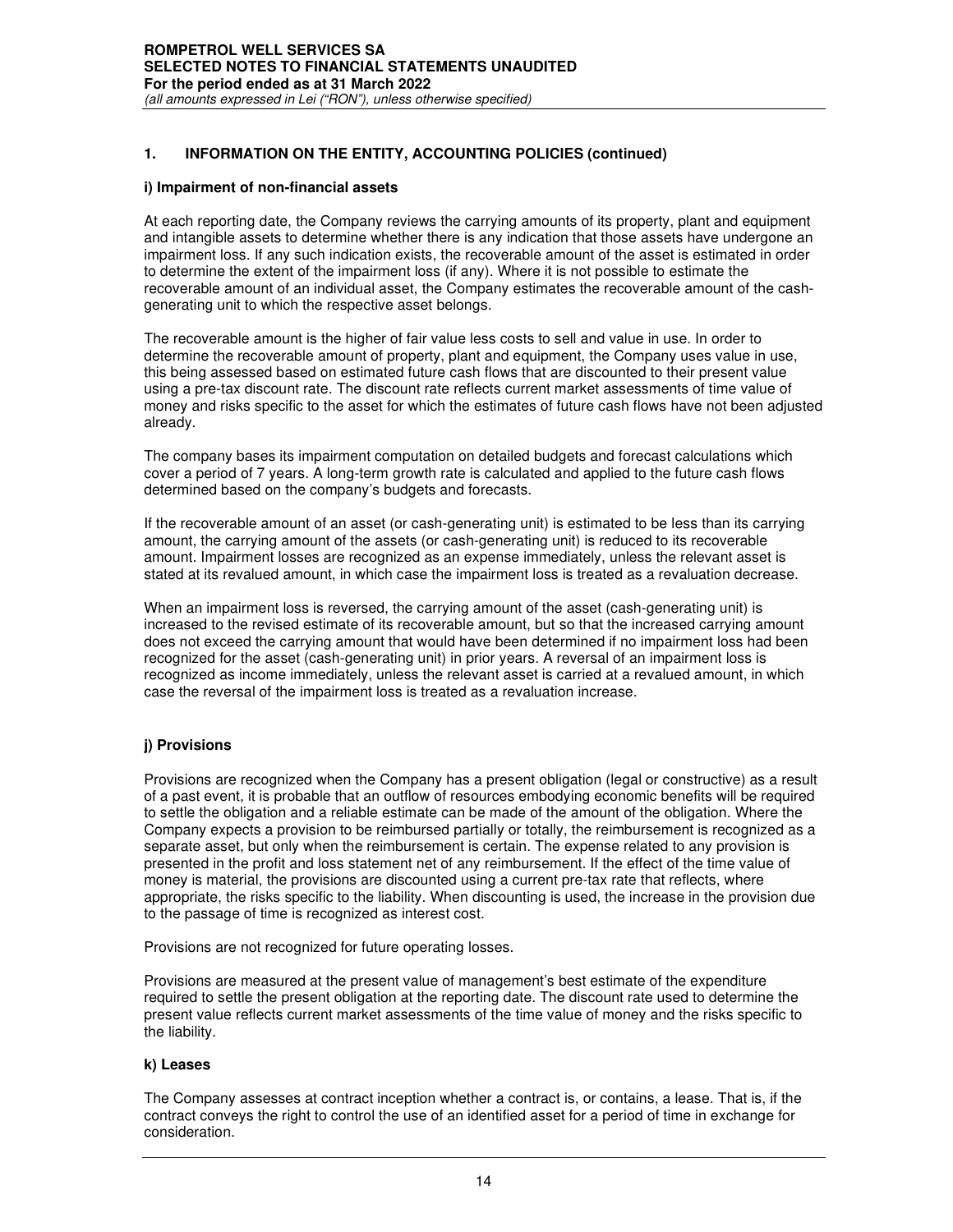#### *Company as a lessee*

The Company applies a single recognition and measurement approach for all leases, except for shortterm leases and leases of low-value assets. The Company recognises lease liabilities to make lease payments and right-of-use assets representing the right to use the underlying assets.

#### i) Right-of-use assets

The Company recognises right-of-use assets at the commencement date of the lease (i.e., the date the underlying asset is available for use). Right-of-use assets are measured at cost, less any accumulated depreciation and impairment losses, and adjusted for any remeasurement of lease liabilities. The cost of right-of-use assets includes the amount of lease liabilities recognised, initial direct costs incurred, and lease payments made at or before the commencement date less any lease incentives received. Right-ofuse assets are depreciated on a straight-line basis over the shorter of the lease term and the estimated useful lives of the assets, as follows:

► Other equipment 3 – 5 years

#### *ii) Lease liabilities*

At the commencement date of the lease, the Company recognises lease liabilities measured at the present value of lease payments to be made over the lease term. The lease payments include fixed payments (including in-substance fixed payments) less any lease incentives receivable, variable lease payments that depend on an index or a rate, and amounts expected to be paid under residual value guarantees. The lease payments also include the exercise price of a purchase option reasonably certain to be exercised by the Company and payments of penalties for terminating the lease, if the lease term reflects the Company exercising the option to terminate.

Variable lease payments that do not depend on an index or a rate are recognised as expenses (unless they are incurred to produce inventories) in the period in which the event or condition that triggers the payment occurs.

In calculating the present value of lease payments, the Company uses its incremental borrowing rate at the lease commencement date because the interest rate implicit in the lease is not readily determinable. After the commencement date, the amount of lease liabilities is increased to reflect the accretion of interest and reduced for the lease payments made. In addition, the carrying amount of lease liabilities is remeasured if there is a modification, a change in the lease term, a change in the lease payments (e.g., changes to future payments resulting from a change in an index or rate used to determine such lease payments) or a change in the assessment of an option to purchase the underlying asset.

## *iii) Short-term leases and leases of low-value assets*

The Company applies the short-term lease recognition exemption to its short-term leases of machinery and equipment (i.e., those leases that have a lease term of 12 months or less from the commencement date and do not contain a purchase option). It also applies the lease of low-value assets recognition exemption to leases of equipment that are considered to be low value. Lease payments on short-term leases and leases of low-value assets are recognised as expense on a straight-line basis over the lease term.

## **Company as lessor**

Leases in which the Company does not transfer substantially all the risks and rewards incidental to ownership of an asset are classified as operating leases. Rental income arising is accounted for on a straight-line basis over the lease terms and is included in revenue in the statement of profit or loss due to its operating nature. Initial direct costs incurred in negotiating and arranging an operating lease are added to the carrying amount of the leased asset and recognised over the lease term on the same basis as rental income. Contingent rents are recognised as revenue in the period in which they are earned.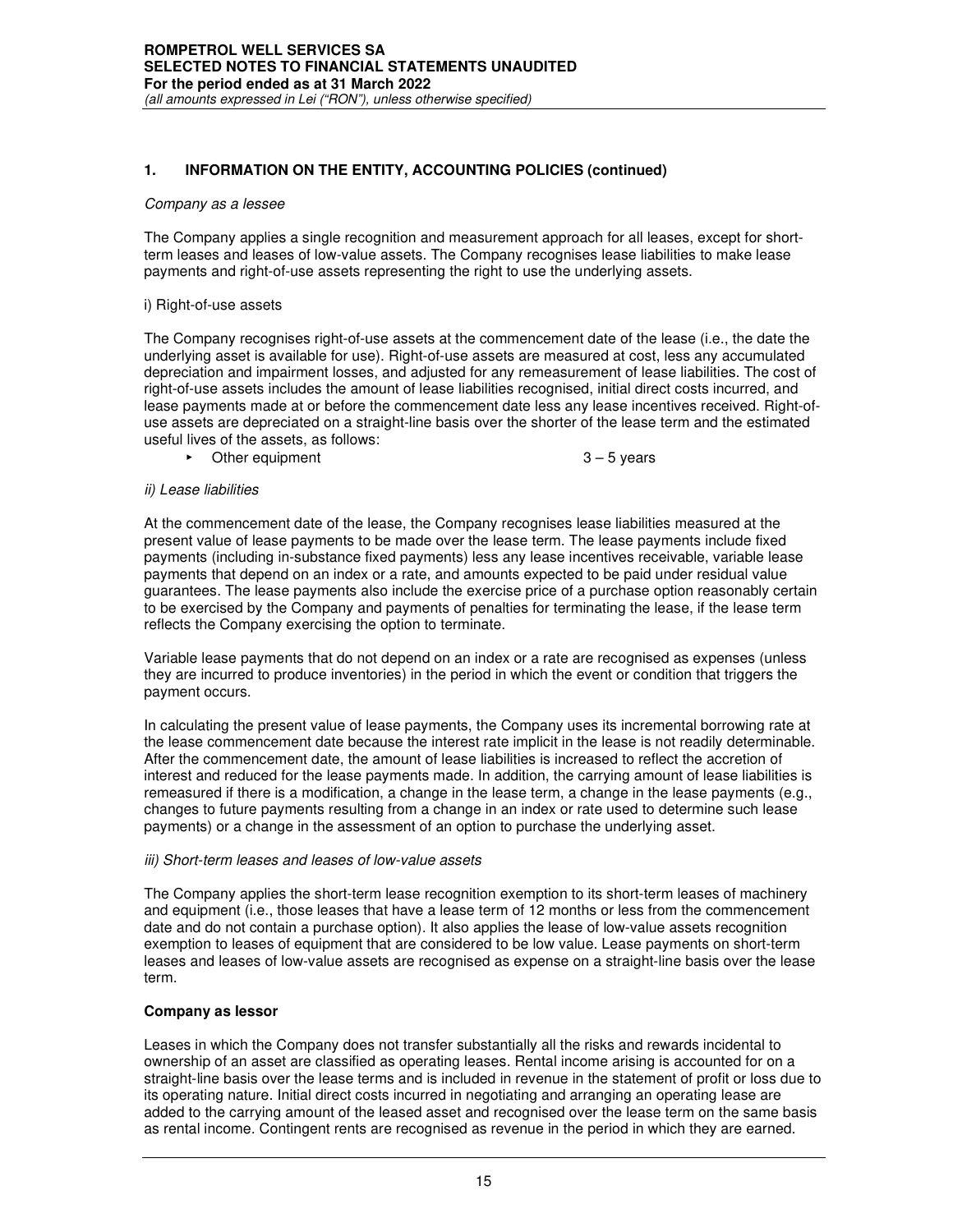#### **l) Inventories**

Inventories are valued at the lower of cost and net realizable value. Net realizable value is the estimated selling price in the ordinary course of business, less the estimated costs of completion and the estimated costs necessary to make the sale. Cost comprises the acquisition cost and other costs that have been incurred in bringing the inventories to their present location and condition and is determined by weighted average method for all the inventories.

#### **m) Receivables**

A receivable represents the Company's right to an amount of consideration that is unconditional. Trade receivables that do not contain a significant financing component or for which the Company has applied the practical expedient are measured at the transaction price determined under IFRS 9.

An impairment analysis is performed at each reporting date using a provision matrix to measure expected credit losses. The provision rates are based on days past due for groupings of various customer segments with similar loss patterns. The calculation reflects the probability-weighted outcome, the time value of money and reasonable and supportable information that is available at the reporting date about past events, current conditions and forecasts of future economic conditions.

## **n) Cash and cash equivalents**

Cash includes petty cash, cash at banks and cheques in course of being cashed. Cash equivalents are short-term, highly liquid investments that are readily convertible to known amounts of cash in less than three months to maturity from the date of acquisition and that are subject to an insignificant risk of devaluation.

## **o) Revenue from contracts with customers**

Revenue is recognised at the level of consideration to which the Company expects to be entitled in exchange for transferring goods or services to a customer, excluding amounts collected on behalf of third parties. The revenue is recognised when the Company satisfies a performance obligation by transferring a promised good or service (i.e. an asset) to a customer. An asset is transferred when the customer obtains control of that asset. The Company assesses its revenue arrangements against specific criteria in order to determine if it is acting as principal or agent. The Company has concluded that it is the principal in its revenue arrangements because it typically controls the goods or services before transferring them to the customer.

The Company's business model establish the identification of performance obligations as the written requests of clients, which represent the commitment to purchase goods or services, based on the framework contract.

The Company has framework agreements concluded with customers, services provided/merchandise sold being made based on purchase order. The Company has assessed, by type of contract, the goods and/or services promised in each type of contract and has identified the following contracts as separate performance obligations (POs):

- contracts for well services: specific well operation to a specific defined well.
- Other segments: rental (distinct space and vehicle), ITP services (specific vehicle verification) and other merchandise (distinct goods).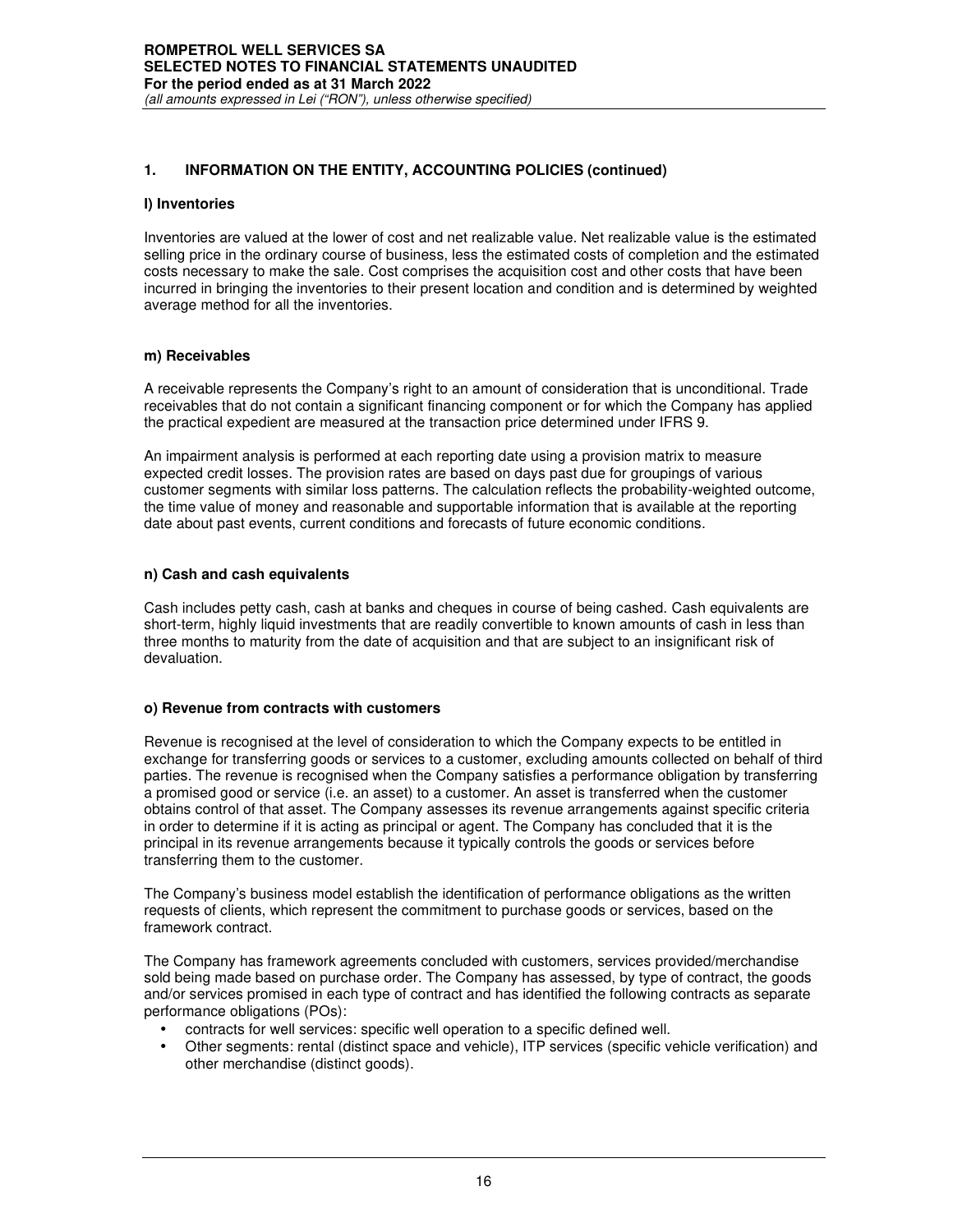The transaction price is the client's promise to pay in cash a fixed amount of the consideration. The company analyzed the transaction price and concluded that it did not include a significant financing component or a variable component.

The company has determined for each performance obligation identified at the beginning of the contract whether it will be fulfilled over time or at a specific time. The company collects commercial receivables within 30 - 90 days. Revenue is recorded based on job ticket which is approved by the customer at the end of the well work.

# **p) Retirement benefit costs**

Payments made to state - managed retirement benefit schemes are dealt with as defined contribution plans where the Company pays fixed contributions into the state-managed fund and has no legal or constructive obligation to pay further contributions if the fund does not hold sufficient assets to pay all employee benefits relating to employee service in the current and prior period. The contributions are charged as an expense in the same period when the employee service was rendered.

Under the provisions of the collective labor agreement, employees are entitled to specified retirement benefits, payable on retirement, if they are employed with the Company at the date of their retirement. These amounts are estimated as of the reporting date and the measurement process applied is subject to uncertainty. The retirement benefit is determined through a measurement technique applied judgments and estimates such as applicable benefits provided in the agreement, the Company headcount and specific actuarial estimates such as discount rate, price inflation and key demographic figures like mortality rates. The defined benefit liability as of reporting date comprises the estimated present value of the defined benefit obligation and while the related current year service cost recorded in the profit and loss statement. All actuarial gains and losses are fully recognized in other comprehensive income in the period in which they occur.

Actuarial gains and losses recognized in other comprehensive income are presented in the statement of comprehensive income.

The Company has no other liabilities with respect to future pension benefits, health and other costs for its employees.

# **q) Taxes**

## - *Current income tax*

Current income tax assets and liabilities for the current and prior periods are measured at the amount expected to be recovered from or paid to the tax authorities. The tax rates and tax laws used to compute the amount are those that are enacted or substantively enacted, by the reporting date, in the countries where the Company operates and generates taxable income.

Current income tax relating to items recognized directly in equity is recognized in equity and not in the profit and loss statement. Management periodically evaluates positions taken in the tax returns with respect to situations in which applicable tax regulations are subject to interpretation and establishes provisions where appropriate.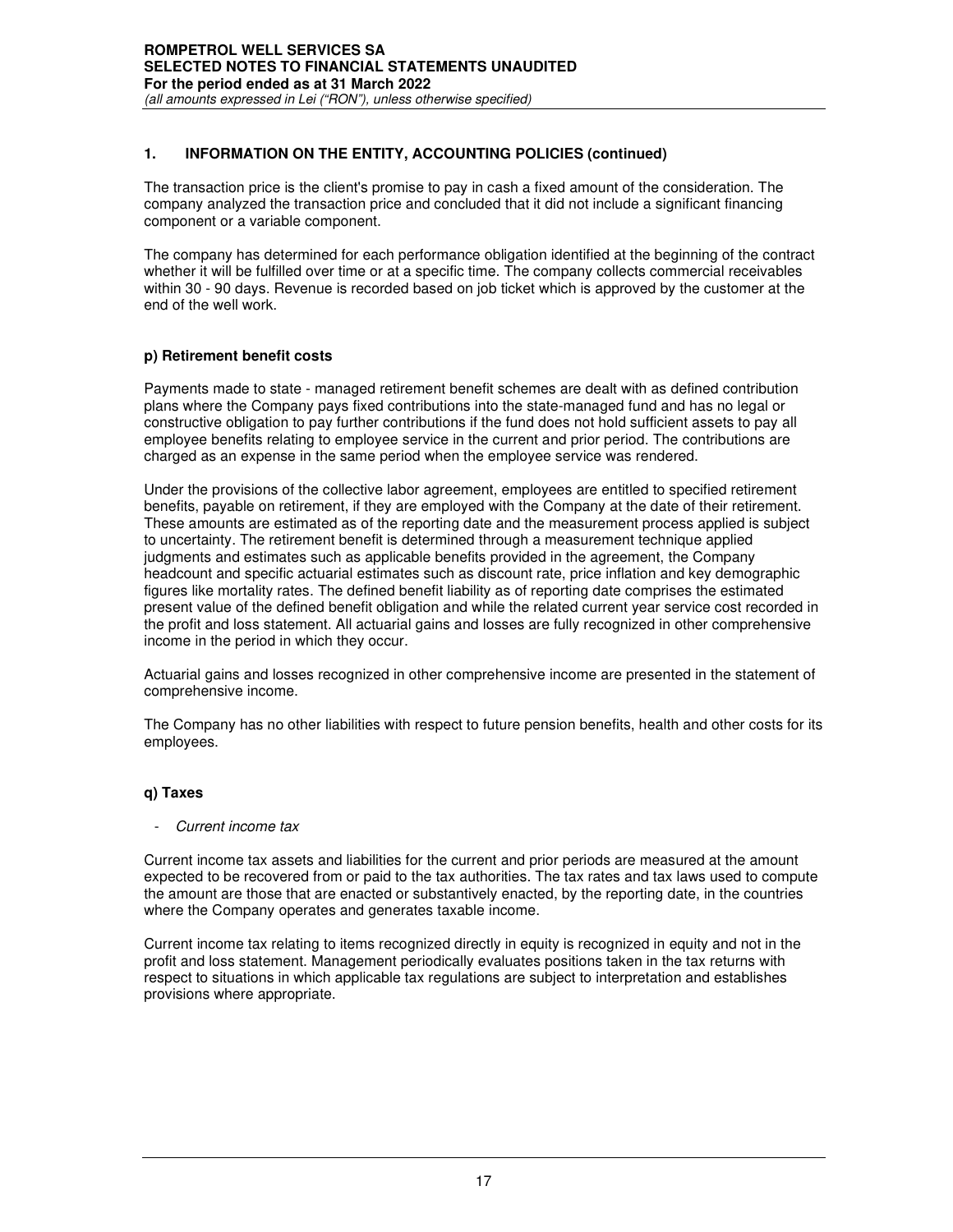#### - *Deferred tax*

Deferred tax is recorded using the liability method on temporary differences at the reporting date between the tax bases of assets and liabilities and their carrying amounts for financial reporting purposes.

Deferred tax liabilities are recognized for all taxable temporary differences, except:

- ► Where the deferred tax liability arises from the initial recognition of an asset or liability in a transaction that is not a business combination and, at the time of the transaction, affects neither the accounting profit nor taxable profit or loss.
- ► The deductible temporary differences associated with investments in subsidiaries and related parties and interests in joint ventures when the reversal of such temporary differences can be controlled and likely not to be reversed in the foreseeable future.

Deferred tax assets are recognized for all deductible temporary differences, carry forward of unused losses and tax credits, to the extent that it is probable that taxable profit will be available against which the deductible temporary differences, and the carry forward of unused tax credits and unused tax losses can be utilized except:

- ► Where the deferred tax asset arises from the initial recognition of an asset or liability in a transaction that is not a business combination and, at the time of the transaction, affects neither the accounting profit nor taxable profit or loss.
- ► In case of deductible temporary differences associated with investments in subsidiaries and related parties and interests in joint ventures, the deferred tax asset is recognised only when the temporary differences are likely to be reversed in a foreseeable future and when there can be a taxable profit for which temporary differences may be used.

The carrying amount of deferred tax assets is reviewed at each balance sheet date and reduced consequently to the extent that it is no longer probable that sufficient taxable profit will be available to allow all or part of the deferred tax asset to be utilized. Unrecognized deferred tax assets are reassessed at each reporting date and are recognized to the extent that it has become probable that future taxable profits will allow the deferred tax asset to be recovered.

Deferred tax assets and liabilities are measured at the tax rates that are expected to apply in the year when the asset is realized or the liability is settled, based on tax rates (and tax laws) that have been enacted or substantively enacted until the end of the reporting period.

Deferred tax relating to items recognized outside the profit and loss statement is recognized outside the profit or loss account. Deferred tax items are recognized depending on the nature of the underlying transaction either in other comprehensive income or directly in equity.

Deferred tax assets and deferred tax liabilities are offset, if a legally enforceable right exists to set off current tax assets against current income tax liabilities and the deferred taxes relate to the same taxable entity and are collected by the same tax authority.

#### - *Revenue related taxes*

Revenues, expenses and assets are recognized net of the amount of sales tax except:

- ► Where the sales tax incurred on a purchase of assets or services is not recoverable from the tax authority, in which case the sales tax is recognized as part of the acquisition cost of the asset or as part of the expense item as the case may be.
- ► Receivables and payables whose taxes are included in their amount.

The net amount of sales tax recoverable from, or payable to, the tax authority is included in the receivables or payables in the balance sheet.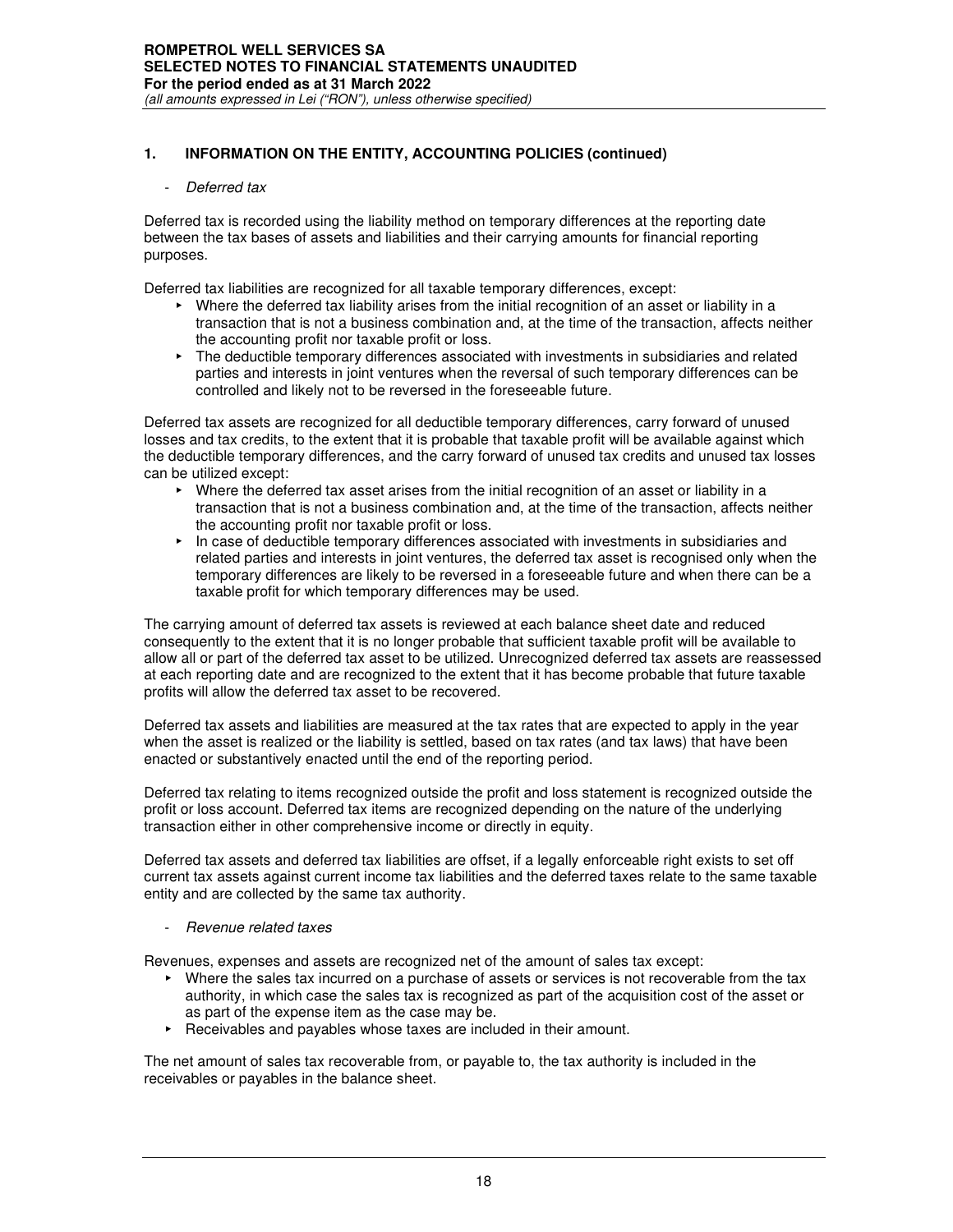## **r) Dividends**

Dividends are recorded in the year in which they are approved by the shareholders.

#### **s) Contingent assets and liabilities**

Contingent liabilities are not recognized in the financial statements. They are however disclosed unless the possibility of an outflow of resources embodying economic benefits is remote.

Contingent assets are not recognized in the financial statements but disclosed when an inflow of economic benefits is probable.

## **1.3. SIGNIFICANT ACCOUNTING JUDGMENTS, ESTIMATES AND ASSUMPTIONS**

The preparation of the Company's stand-alone financial statements requires the management to make judgments, estimates and assumptions that affect the reported amounts of revenues, expenses, assets and liabilities, and the disclosure of contingent liabilities, at the balance sheet date. The estimates and associated assumptions rely on the historical experience and other factors that are considered to be relevant. However, uncertainty about these assumptions and estimates could result in outcomes that require an adjustment to the carrying amount of the assets or liabilities in the future periods.

The estimates and assumptions that accounting judgements rely on are subject to constant review. Revisions to accounting estimates are recognized in the period in which the estimate is revised if such revision only affects that period or in the period of the revision and future periods if such revision affects both current and future periods.

## **1.4 CHANGES IN ACCOUNTING POLICY AND DISCLOSURES**

The accounting policies adopted are consistent with those of the previous financial year except for the following amended IFRSs which have been adopted by the Company as of 1 January 2022:

• **IFRS 3 Business Combinations; IAS 16 Property, Plant and Equipment; IAS 37 Provisions, Contingent Liabilities and Contingent Assets as well as Annual Improvements 2018 - 2020 (Amendments)** 

The amendments are effective for annual periods beginning on or after 1 January 2022 with earlier application permitted. The IASB has issued narrow-scope amendments to the IFRS Standards as follows:

- **IFRS 3 Business Combinations (Amendments)** update a reference in IFRS 3 to the Conceptual Framework for Financial Reporting without changing the accounting requirements for business combinations.
- **IAS 16 Property, Plant and Equipment (Amendments)** prohibit a company from deducting from the cost of property, plant and equipment amounts received from selling items produced while the company is preparing the asset for its intended use. Instead, a company will recognise such sales proceeds and related cost in profit or loss.
- **IAS 37 Provisions, Contingent Liabilities and Contingent Assets (Amendments)** specify which costs a company includes in determining the cost of fulfilling a contract for the purpose of assessing whether a contract is onerous.
- **Annual Improvements 2018 2020** make minor amendments to IFRS 1 First-time Adoption of International Financial Reporting Standards, IFRS 9 Financial Instruments, IAS 41 Agriculture and the Illustrative Examples accompanying IFRS 16 Leases.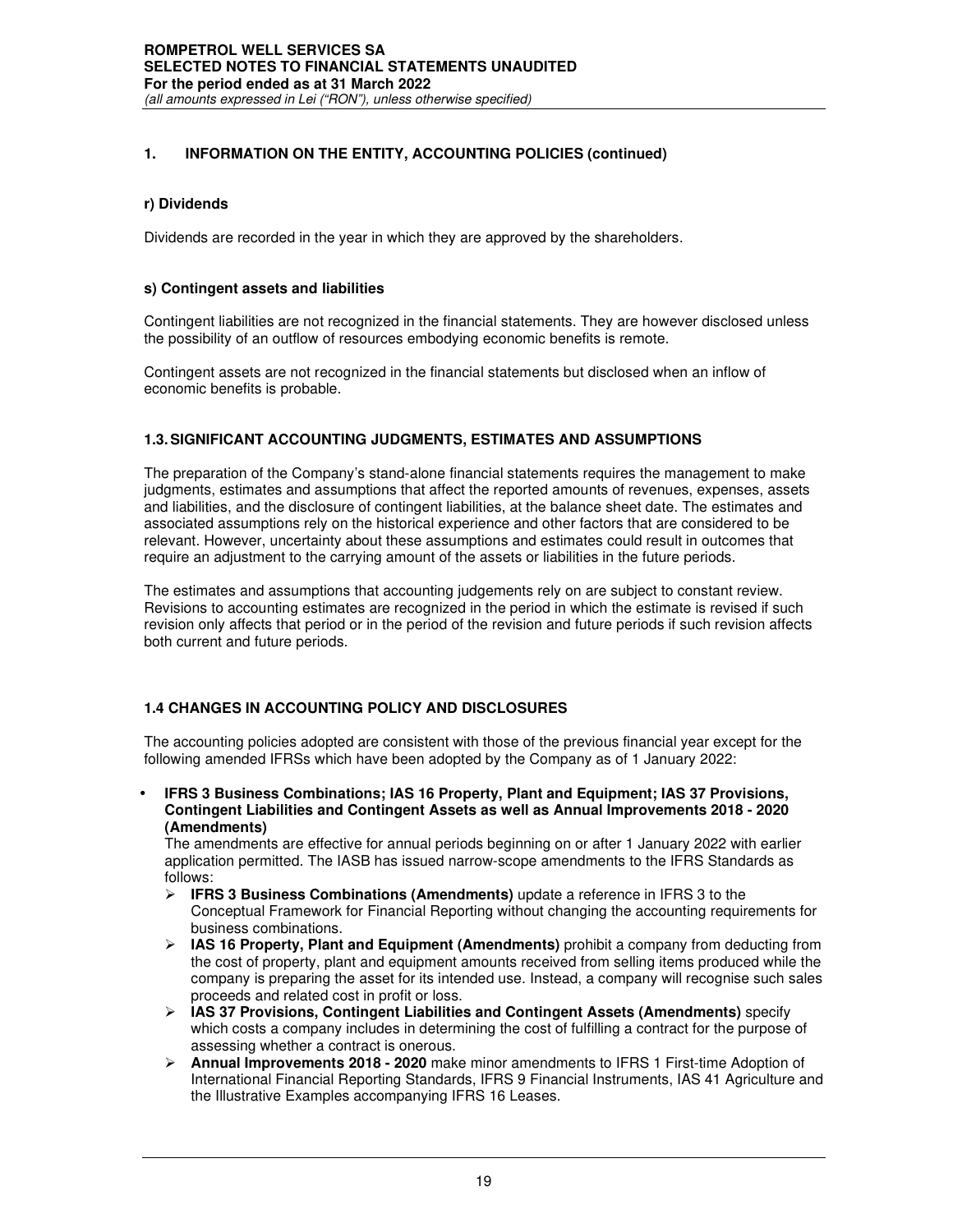## *(all amounts expressed in Lei ("RON"), unless otherwise specified)*

# **2. REVENUE FROM CONTRACTS WITH CUSTOMERS**

Below there is an analysis of Company's revenues:

|                                                        | Sales in<br>1Q 2022 | Sales in<br>1Q 2021                 |
|--------------------------------------------------------|---------------------|-------------------------------------|
| Revenue from well services                             | 11,212,626          | 11,907,860                          |
| Revenue from other services<br>Revenue from goods sold | 16.060<br>59.829    | 13,651<br>24,425                    |
| Total                                                  |                     | 11,288,515 11,945,936               |
|                                                        | Sales in<br>1Q 2022 | Sales in<br>1Q 2021                 |
|                                                        |                     |                                     |
| <b>Export</b>                                          |                     |                                     |
| Internal market sales<br><b>Total sales</b>            | 11,288,515          | 11,945,936<br>11,288,515 11,945,936 |

The Company analyzed the criteria for defining an operational segment according to IFRS 8 Operating segments and concluded that business is organized as single cash generating unit, with one segment, considering the nature of the services provided, the type of customers and the method used to provide services. For the purpose of making decisions about resource allocation and performance assessment, Management analyze and monitors the operating results of the business as a single segment.

## **2.1 RENTAL REVENUES**

Below there is an analysis of Company's rental revenues:

|                                  | Sales in<br><b>1Q 2022</b> | Sales in<br>1Q 2021 |
|----------------------------------|----------------------------|---------------------|
| Revenue from office space rental | 115.642                    | 87.462              |
| Revenue from equipment's rental  | 4.470                      | 4.470               |
| <b>Total</b>                     | 120,112                    | 91,932              |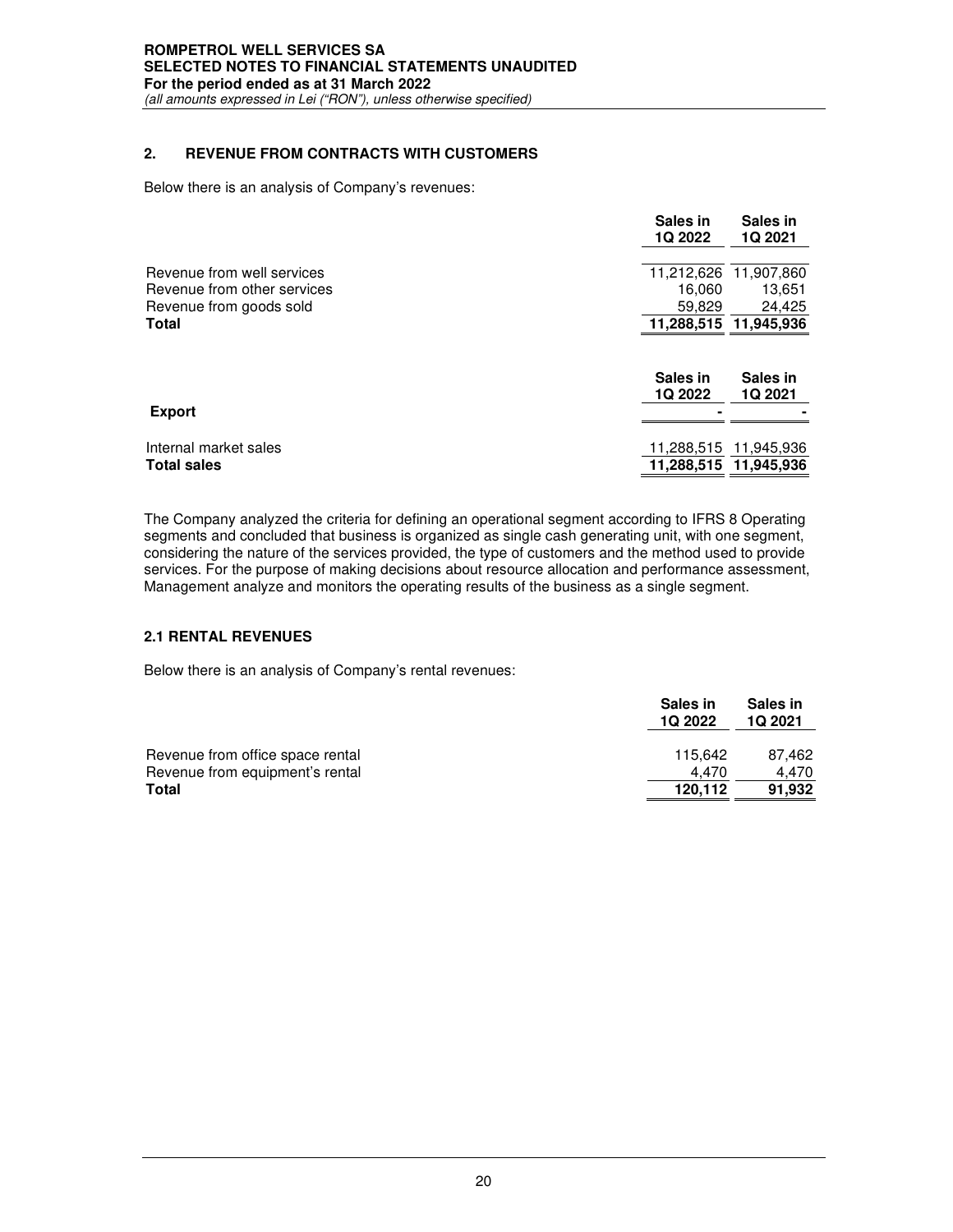# **ROMPETROL WELL SERVICES SA SELECTED NOTES TO FINANCIAL STATEMENTS UNAUDITED For the period ended as at 31 March 2022**

*(all amounts expressed in Lei ("RON"), unless otherwise specified)*

## **3. OTHER REVENUES AND OTHER EXPENSES**

#### **3.1. Other operating income**

In the table below other operating revenues are being detailed depending on their nature:

|                                             | 1Q 2022 | 1Q 2021 |
|---------------------------------------------|---------|---------|
| Other operating income:                     |         |         |
| - earnings from debts write-off             |         |         |
| - earnings from sale of waste               |         | 15      |
| - earnings from disposal of fixed assets    | (5,500) | 202.102 |
| - earnings from compensations and penalties |         | 19,000  |
| - other revenues                            |         | 20      |
| Total                                       | (5,500) | 221,136 |

#### **3.2. Expenses with third-party services**

In the table below expenses for third party services are being detailed depending on their nature:

|                                                                      | 1Q 2022   | 1Q 2021   |
|----------------------------------------------------------------------|-----------|-----------|
|                                                                      |           |           |
| Travel expenses                                                      | 227,444   | 292,885   |
| Maintenance and repair expenses                                      | 215.795   | 291,701   |
| Royalties and rental expenses                                        | 349,124   | 150,589   |
| Insurance premiums                                                   | 155,087   | 159,904   |
| Postage and telecommunications                                       | 2,529     | 17,702    |
| Bank commissions and similar charges                                 | 4,418     | 27,815    |
| Entertaining, promotion and advertising                              | 1,007     | 5,306     |
| Other third party services, from which:                              | 2,255,191 | 2,378,212 |
|                                                                      |           |           |
| Goods transportation services                                        | 757,429   | 1,017,548 |
| Well services rendered -by subcontractors                            | 262,563   | 74,088    |
| Outsourced activities services                                       | 356,488   | 570.575   |
| Dedicated management assistance and specialized technical consulting |           |           |
| services                                                             | 471,690   | 327,089   |
| Security services                                                    | 166,905   | 160,661   |
| Others                                                               | 185,241   | 173,578   |
| Consultancy and audit                                                | 54,875    | 54,673    |
| Total                                                                | 3,210,595 | 3,324,114 |

The weight of these expenses in the structure of the operating costs is specific to the main activity, regarding the service delivery at the headquarters of the beneficiaries with auto type equipment and the flexible adaptability to the current market conditions.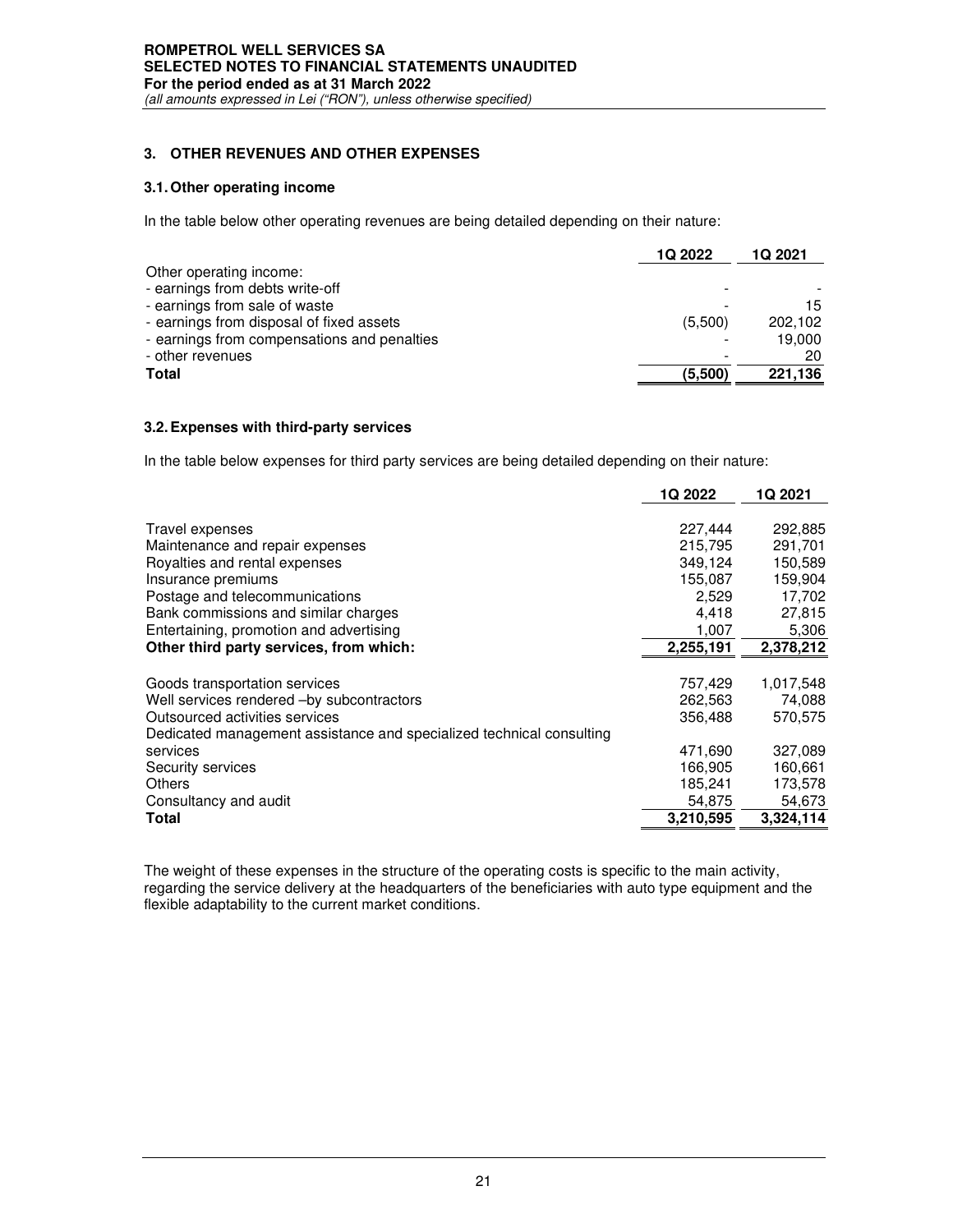# **3. OTHER REVENUES AND OTHER EXPENSES (continued)**

#### **3.3. Other operating expenses**

In the table below other operating expenses are being detailed depending on their nature:

|                                                | 1Q 2022 | 1Q 2021 |
|------------------------------------------------|---------|---------|
|                                                |         |         |
| Compensations, fines, penalties                | 498     | 626     |
| Amounts or goods granted as sponsorship        | 333     |         |
| Write-off trade receivables and sundry debtors |         | 52.011  |
| Destroyed / improper stocks                    |         |         |
| Other operating expenses                       |         |         |
| <b>Total</b>                                   | 832     | 52,637  |

## **4. FINANCIAL EXPENSES AND REVENUES**

#### **4.1. Financial revenues**

|                                                    | <b>1Q 2022</b> | 1Q 2021 |
|----------------------------------------------------|----------------|---------|
| Interest income, from which:                       | 654.347        | 697,012 |
| Income obtained from the entities within the group | 653,747        | 693.660 |
| Income from exchange rate differences              | 53.478         | 57.342  |
| Other financial income                             |                | 86      |
| <b>Total financial income</b>                      | 707,829        | 754,440 |

The line "Income obtained from the entities within the group" in amount of RON 653,747 (2021: RON 693,660) represents interest revenue from cash-pooling.

#### **4.2. Financial expenses**

|                                         | 1Q 2022 | 1Q 2021 |
|-----------------------------------------|---------|---------|
| Expenses from exchange rate differences | 67.221  | 228.563 |
| Other financial expenses, out of which  | 3.709   | 5.317   |
| Interest expense on the lease liability | 3.706   | 5.231   |
| <b>Total financial expenses</b>         | 70.930  | 233,880 |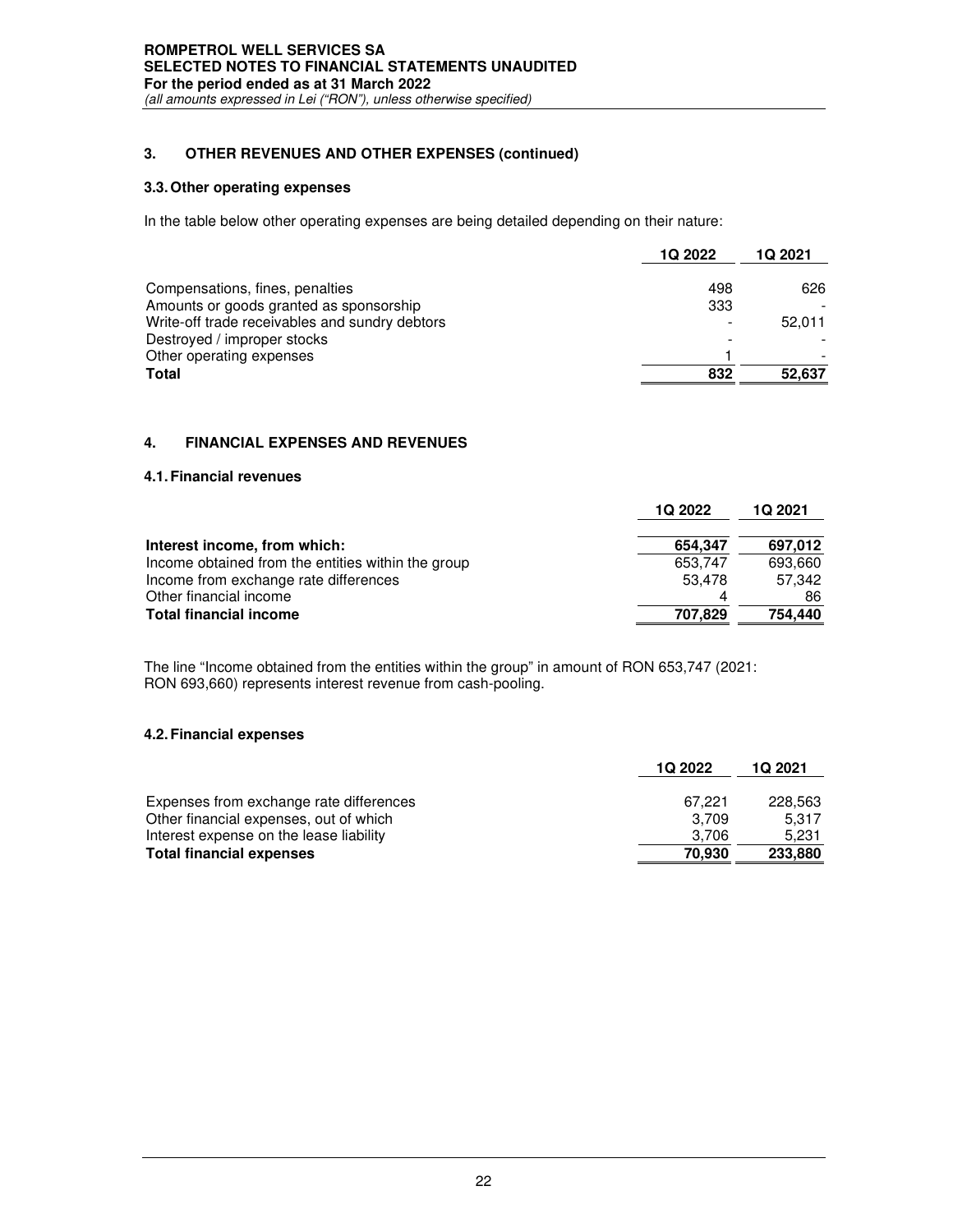# **5. EXPENSES WITH EMPLOYEES**

The expenses with salaries and taxes, recorded during first quarter of 2022 and 2021 are as follows:

|                                             | <b>1Q 2022</b> | <b>1Q 2021</b> |
|---------------------------------------------|----------------|----------------|
| Expenses related to salaries and allowances | 4.065.503      | 3.952.664      |
| Other expenses with employees benefits      | 101.991        | 55.711         |
| Contributions to special funds              | 34.375         | 41.331         |
| Expenses related to the social insurances   | 91.195         | 90,332         |
| <b>Total</b>                                | 4,293,064      | 4,140,018      |

# **6. EARNINGS PER SHARE**

The value of earning per share is calculated by dividing the net profit of the year attributable to shareholders by the weighted average number of shares outstanding during the period.

The following report present the net profit and the number of shares used in computing earnings per share:

|                                                                              | 31 March<br>2022          | 31 March<br>2021       |
|------------------------------------------------------------------------------|---------------------------|------------------------|
| Net result attributable to shareholders<br>Weighted average number of shares | (868, 978)<br>278.190.900 | 877.667<br>278,190,900 |
| Earnings per share (RON / share)                                             | (0.0031)                  | 0.0032                 |

There was no issue or cancellation of shares between the date of the report and the date of the presentation of the financial statements.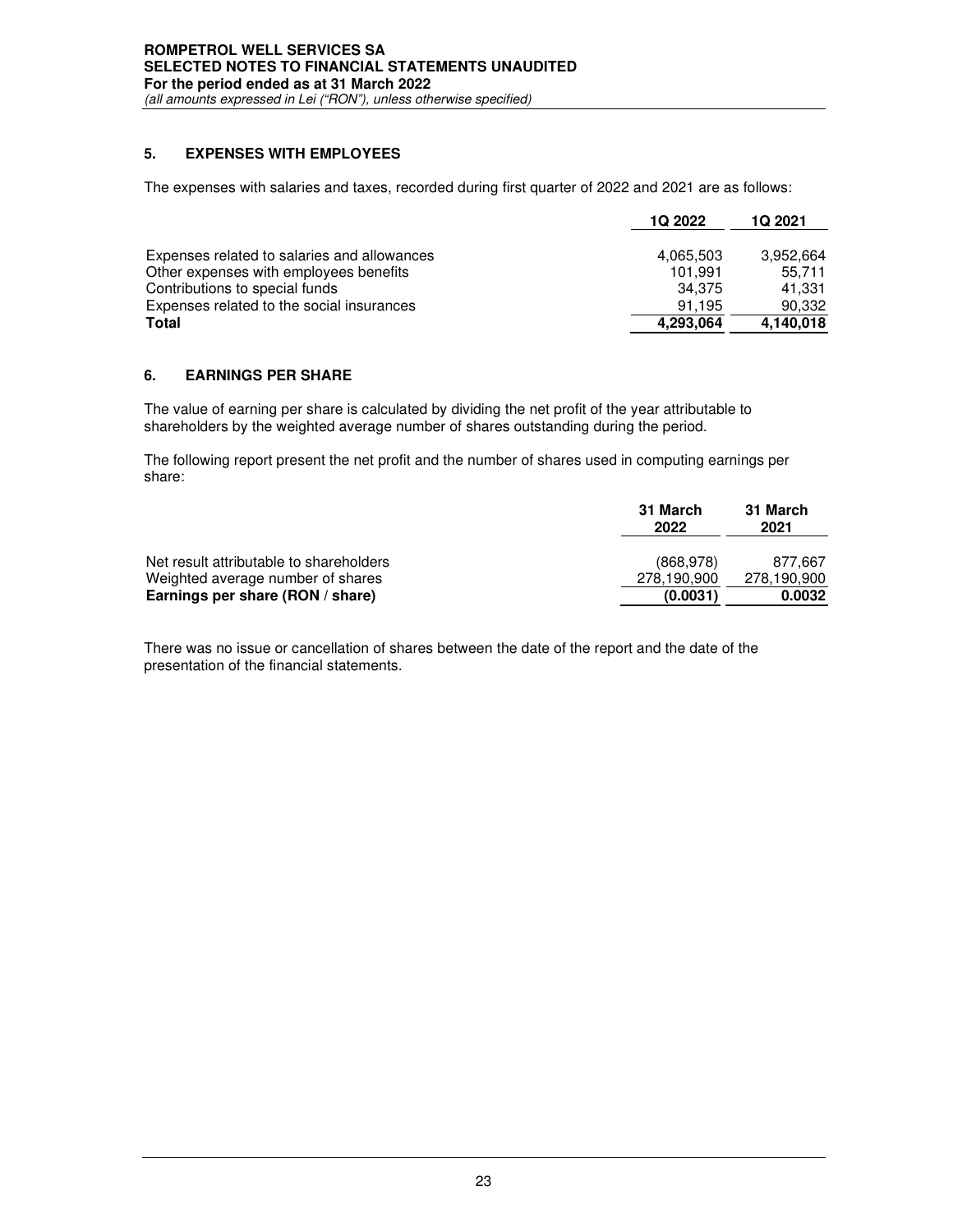# **ROMPETROL WELL SERVICES SA SELECTED NOTES TO FINANCIAL STATEMENTS UNAUDITED For the period ended as at 31 March 2022**

*(all amounts expressed in Lei ("RON"), unless otherwise specified)*

## **7. PROPERTY, PLANT & EQUIPMENT**

|                                    | Land       | <b>Buildings and</b><br>special<br>constructions | <b>Technical</b><br>equipment and<br>machinery and<br>other tangible<br>assets | <b>Advances</b><br>and<br><b>Tangible</b><br>assets in<br>progress | Total          |
|------------------------------------|------------|--------------------------------------------------|--------------------------------------------------------------------------------|--------------------------------------------------------------------|----------------|
|                                    |            |                                                  |                                                                                |                                                                    |                |
| Cost                               |            |                                                  |                                                                                |                                                                    |                |
| On 1 January 2021                  | 5,585,846  | 7,972,691                                        | 92,619,295                                                                     | 5,355,858                                                          | 111,533,690    |
| <b>Additions</b>                   |            | 10                                               | 268,262                                                                        | 2,396,711                                                          | 2,664,984      |
| <b>Disposals</b>                   | (145, 617) | (12, 879)                                        | (11, 387, 752)                                                                 |                                                                    | (11,546,248)   |
| <b>Transfers</b>                   |            | 101,977                                          | 3,971,996                                                                      | (4,073,973)                                                        |                |
| On 31 December 2021                | 5,440,229  | 8,061,799                                        | 85,471,802                                                                     | 3,678,596                                                          | 102,652,424    |
| Additions                          |            |                                                  | 26,358                                                                         | 618,935                                                            | 645,293        |
| Disposals                          |            |                                                  |                                                                                |                                                                    |                |
| <b>Transfers</b>                   |            |                                                  | 730,847                                                                        | (730, 847)                                                         |                |
| On 31 March 2022                   | 5,440,229  | 8,061,799                                        | 86,229,007                                                                     | 3,566,684                                                          | 103,297,719    |
| <b>Depreciation and Impairment</b> |            |                                                  |                                                                                |                                                                    |                |
| On 1 January 2021                  |            | 3,014,991                                        | 81,862,346                                                                     |                                                                    | 84,877,339     |
| Depreciation charge for the year   |            | 418,697                                          | 3,192,692                                                                      |                                                                    | 3,611,388      |
| <b>Disposals</b>                   |            | (12, 879)                                        | (11, 385, 098)                                                                 |                                                                    | (11, 397, 977) |
| Depreciation                       |            |                                                  | 508,671                                                                        |                                                                    | 508,671        |
| On 31 December 2021                |            | 3,420,808                                        | 74,178,610                                                                     |                                                                    | 77,599,419     |
| Depreciation charge for the year   |            | 84,248                                           | 787,753                                                                        |                                                                    | 872,001        |
| <b>Disposals</b>                   |            |                                                  |                                                                                |                                                                    |                |
| Depreciation                       |            |                                                  |                                                                                |                                                                    |                |
| On 31 March 2022                   |            | 3,505,056                                        | 74,966,363                                                                     |                                                                    | 78,471,419     |
| Net accounting value               |            |                                                  |                                                                                |                                                                    |                |
| On 31 March 2022                   | 5.440.229  | 4,556,743                                        | 11,262,644                                                                     | 3,566,684                                                          | 24,826,300     |
| On 31 December 2021                | 5,440,229  | 4,640,991                                        | 11,293,192                                                                     | 3,678,596                                                          | 25,053,005     |
| On 1 January 2021                  | 5,585,846  | 4,957,701                                        | 10,756,949                                                                     | 5,355,858                                                          | 26,656,351     |
|                                    |            |                                                  |                                                                                |                                                                    |                |

All presented tangible assets are the property of the Company.

## **8. INVESTMENT PROPERTIES**

The company has an apartment block in Campina and two apartments in Timisoara, held with the exclusive target to obtain income from rents. These are being classified as investment properties.

| 31.03.2022 | 31.12.2021     |
|------------|----------------|
| 451,402    | 470,005        |
| (4,651)    | (18,603)       |
| 446,751    | 451,402        |
| 1Q 2022    | <b>1Q 2021</b> |
| 3,083      | 2,996          |
| (9,468)    | (8,980)        |
| (6,385)    | (5,954)        |
|            |                |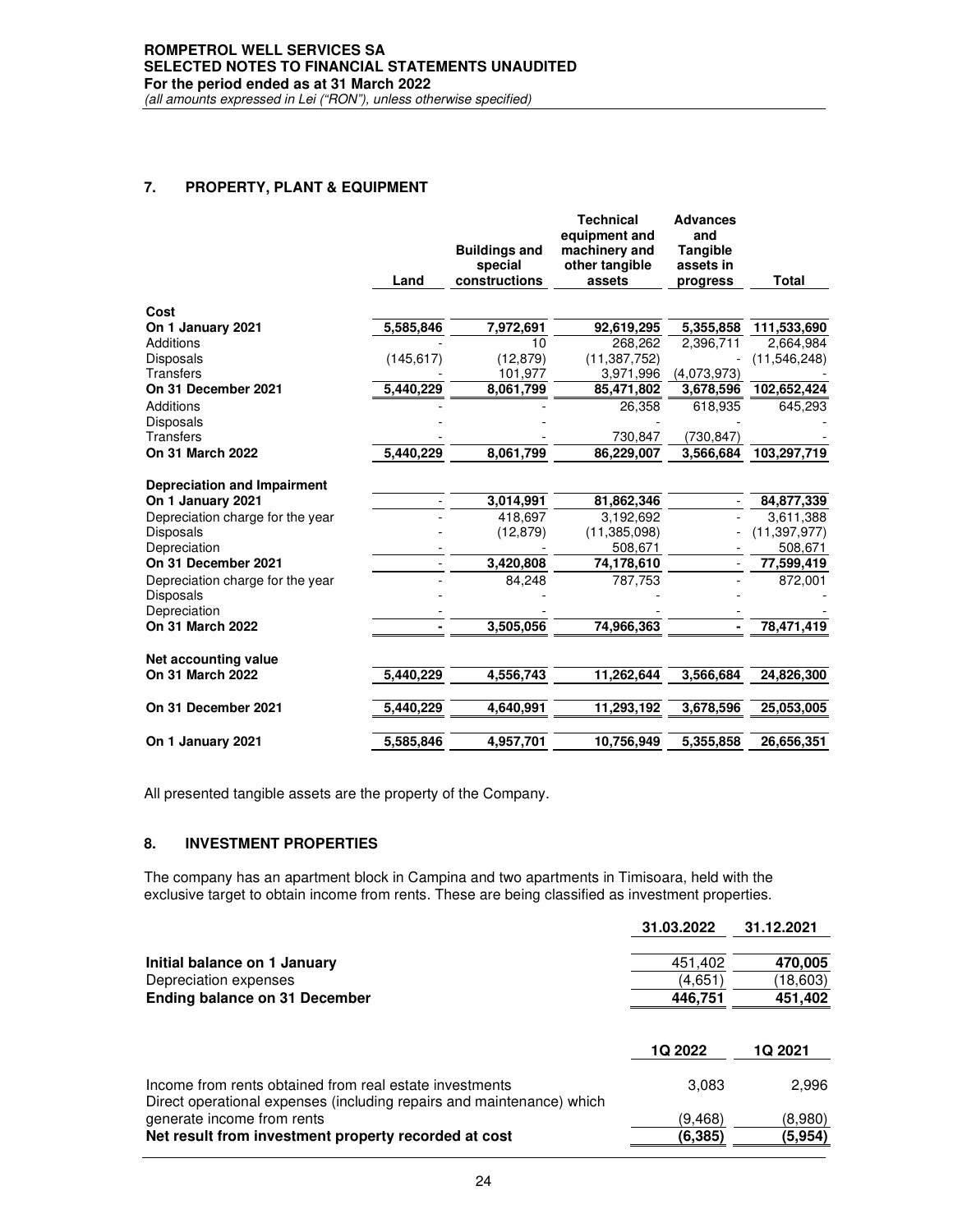## **9. INTANGIBLE ASSETS**

|                                              | <b>Patents and</b><br>licenses | Intangible assets<br>in progress | <b>Total</b> |
|----------------------------------------------|--------------------------------|----------------------------------|--------------|
| Costs                                        |                                |                                  |              |
| On 1 January 2021                            | 765,916                        |                                  | 765,916      |
| Additions                                    |                                |                                  |              |
| Disposals                                    |                                |                                  |              |
| <b>Transfers</b>                             |                                |                                  |              |
| On 31 December 2021                          | 765,916                        |                                  | 765,916      |
| Additions                                    |                                |                                  |              |
| <b>Disposals</b>                             |                                |                                  |              |
| <b>Transfers</b>                             |                                |                                  |              |
| On 31 March 2022                             | 765,916                        |                                  | 765,916      |
| <b>Amortisation and impairment</b>           |                                |                                  |              |
| On 1 January 2021                            | 570,766                        |                                  | 570,766      |
| Depreciation charge for the year<br>Disposal | 76,896                         |                                  | 76,896       |
| On 31 December 2021                          | 647,663                        |                                  | 647,663      |
| Depreciation charge for the year<br>Disposal | 19,224                         |                                  | 19,224       |
| <b>On 31 March 2022</b>                      | 666,887                        |                                  | 666,887      |
| Net accounting value                         |                                |                                  |              |
| On 31 March 2022                             | 99,028                         |                                  | 99,028       |
| On 31 December 2021                          | 118,253                        |                                  | 118,252      |
| On 1 January 2021                            | 195,150                        |                                  | 195,150      |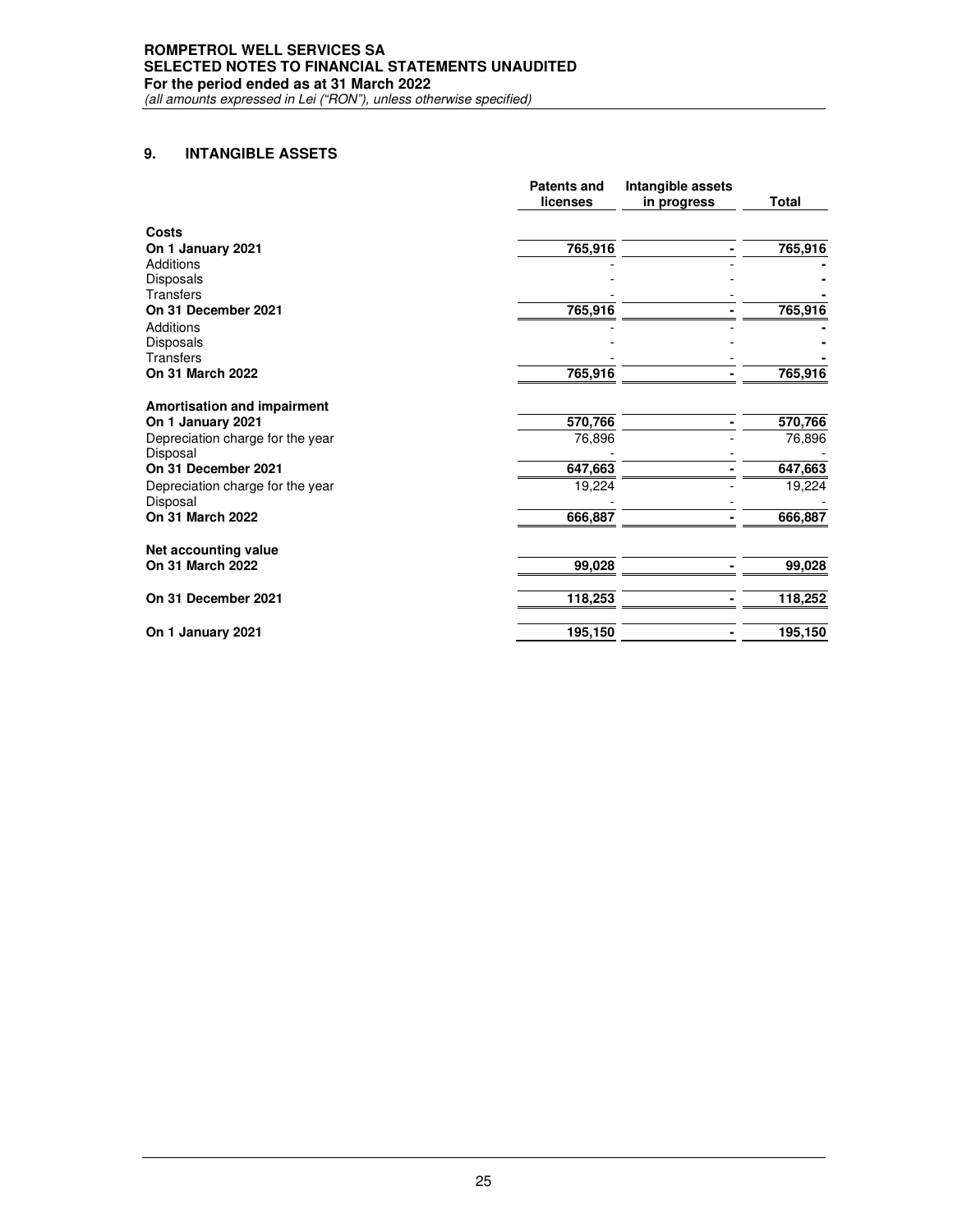# **10. EQUITY INSTRUMENTS AT FVOCI**

|                                        |                                      |                       | Percent held on     |                  | Fair value of the investment on |                   |
|----------------------------------------|--------------------------------------|-----------------------|---------------------|------------------|---------------------------------|-------------------|
| Name of the company                    | Nature of the<br>relationship        | Year of<br>investment | 31 December<br>2021 | 31 March<br>2022 | 31 December<br>2021             | 31 March<br>2022  |
| <b>Rompetrol Logistics SRL</b>         | Long term<br>investment              | 2002/2003/2007        | 6.98%               | 6.98%            | 8.401.066                       | 8.401.066         |
| Rompetrol Rafinare SA*                 | Long term<br>investment<br>Long term | 2003/2004<br>2014     | 0.05%               | 0.05%            | 1.802.384                       | 1.802.384         |
| <b>Rompetrol Drilling SRL</b><br>Total | investment                           |                       | 1%                  | $1\%$            | 100<br>10.203.550               | 100<br>10.203.550 |

*\*Company listed on Bucharest Stock Exchange under RRC symbol.* 

# **11. OTHER FINANCIAL ASSETS**

|                                                                      | 31 March<br>2022 | 31 December<br>2021 |
|----------------------------------------------------------------------|------------------|---------------------|
| Collateral account for guarantee letters with maturity over one year | 1.042.667        | 890.196             |
| Specific account for dividends                                       | 688.280          | 707.633             |
| Specific accounts for other quarantee                                | 27.755           | 27,755              |
| <b>Other financial assets</b>                                        | 1,758,703        | 1,625,584           |

The details on the structure of collateral account for guarantee letters with maturity over one year can be found bellow (see details in Note 20):

| Number | <b>Beneficiary</b>                                                        | <b>Currency</b> | Amount<br>equivalent<br><b>RON</b> | <b>Start date</b> | <b>Maturity</b><br>date | Currency<br>collateral<br>deposit | <b>Collateral</b><br>deposit<br>equivalent<br><b>RON</b> |
|--------|---------------------------------------------------------------------------|-----------------|------------------------------------|-------------------|-------------------------|-----------------------------------|----------------------------------------------------------|
| 28471  | <b>SNGN ROMGAZ SA</b>                                                     | <b>RON</b>      | 1.042.667                          | 02-Sep-20         | 22-Sep-22               | <b>RON</b>                        | 1.042.667                                                |
|        | Total collateral accounts with maturity over one year as of 31 March 2022 |                 |                                    |                   |                         |                                   | 1.042.667                                                |

| <b>Number</b>                                                                | <b>Beneficiary</b>    | <b>Currency</b> | Amount<br>equivalent<br><b>RON</b> | <b>Start date</b> | <b>Maturity</b><br>date | Currency<br>collateral<br>deposit | <b>Collateral</b><br>deposit<br>equivalent<br><b>RON</b> |
|------------------------------------------------------------------------------|-----------------------|-----------------|------------------------------------|-------------------|-------------------------|-----------------------------------|----------------------------------------------------------|
| 30495                                                                        | <b>SNGN ROMGAZ SA</b> | <b>RON</b>      |                                    | 68.673 17-Feb-21  | 17-Mar-22               | <b>RON</b>                        | 68.673                                                   |
| 28471                                                                        | SNGN ROMGAZ SA        | <b>RON</b>      |                                    | 821.523 02-Sep-20 | 22-Sep-22               | <b>RON</b>                        | 821,523                                                  |
| Total collateral accounts with maturity over one year as of 31 December 2021 |                       |                 |                                    |                   |                         | 890.196                           |                                                          |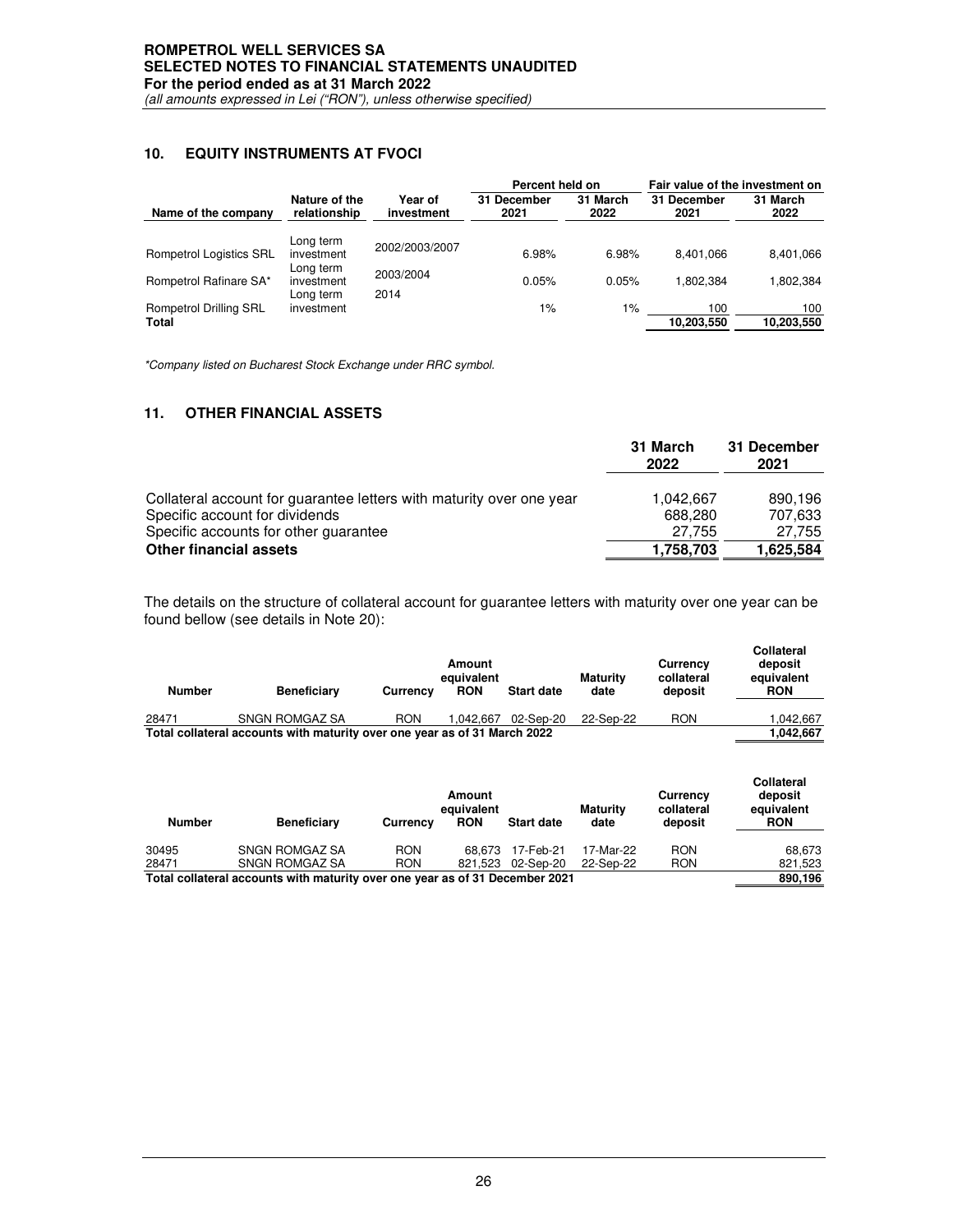# **12. INVENTORIES**

|                               | 31 March<br>2022 | 31 December<br>2021 |
|-------------------------------|------------------|---------------------|
| Cement and additives          | 2,432,156        | 3,064,253           |
| Spare parts equipment         | 2,090,848        | 1,981,716           |
| Other inventories             | 421.517          | 323,033             |
| Allowance for inventories     | (492.895)        | (492,895)           |
| <b>Total inventories, net</b> | 4,451,626        | 4,876,107           |

The inventories mainly contain cement, additives and spare parts for special equipment. For the items whose procurement process is relatively long, as well for the items whose consumption is dependent on fluctuating demand of our customers, it is applied an optimization quantitative procurement, which explains a variation of inventory value between two acquisitions.

## **13. TRADE AND OTHER RECEIVABLES**

|                                                               | 31 March<br>2022 | 31 December<br>2021 |
|---------------------------------------------------------------|------------------|---------------------|
| Trade receivables - third parties                             | 13,443,950       | 14,306,969          |
| Trade receivables with affiliated entities                    | 51,624           | 26.513              |
| Allowance for trade receivables – third parties               | (1, 132, 843)    | (1,045,512)         |
| Allowance for trade receivables – affiliated entities         | (535,946)        | (535,458)           |
| Total trade receivables, net                                  | 11,826,786       | 12,752,512          |
| Other receivables – third parties                             | 676,151          | 519,605             |
| Other receivables with the affiliated entities                | 34,859,988       | 34,859,988          |
| Other receivables with state budget                           | 44.325           | 145.019             |
| Value adjustments for other receivables – third parties       | (429,853)        | (429,853)           |
| Value adjustments for other receivables – affiliated entities | (152, 580)       | (152,580)           |
| Total other receivables, net                                  | 34,998,031       | 34,942,178          |
|                                                               |                  |                     |
| Total receivables, net                                        | 46.824.816       | 47.694,690          |

At year-end 2021, a receivables assignment agreement was concluded between the Company and KMG International NV (KMGI), whereby the Company, as creditor, assigns the uncontested, liquid and payable claim of the aggregate amount of RON 34.7 million held against Oilfield Exploration Business Solutions SA (OEBS), to KMGI. The Company assigns the claim together with any and all rights, accessories and guarantees deriving therefrom, and KMGI takes over the claim together with any and all rights, accessories and guarantees deriving therefrom.

Trade receivables are usually collected within 30 to 90 days.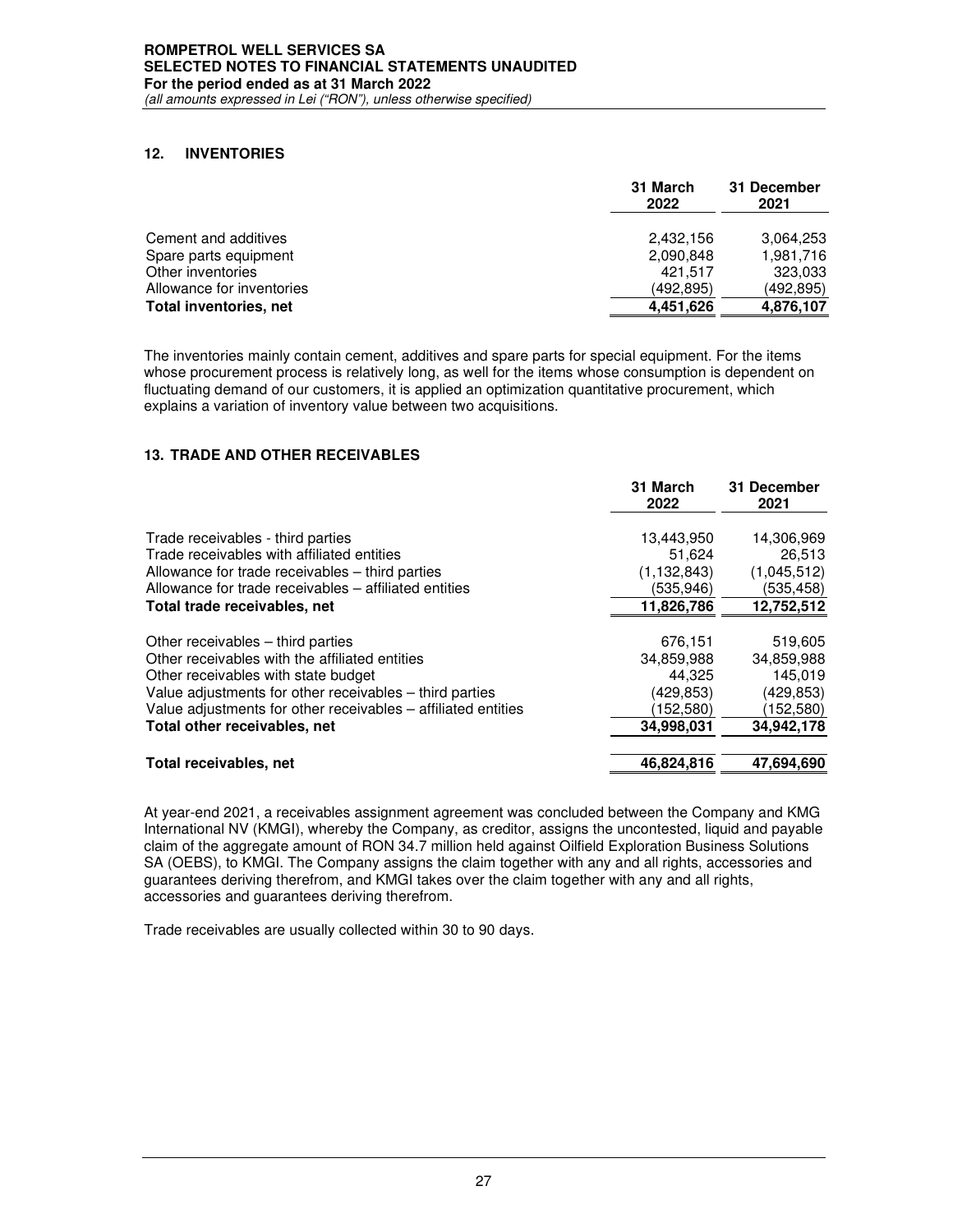# **ROMPETROL WELL SERVICES SA SELECTED NOTES TO FINANCIAL STATEMENTS UNAUDITED For the period ended as at 31 March 2022**

*(all amounts expressed in Lei ("RON"), unless otherwise specified)*

In the table below, there are detailed the movements within the provision for the impairment of trade and other receivables:

|                           | Individually<br>impaired | <b>Collectively</b><br>impaired | Total        |
|---------------------------|--------------------------|---------------------------------|--------------|
| On 1 January 2021         | 30,795,785               | 989,779                         | 31,785,564   |
| Transfer between category |                          |                                 |              |
| Charge for the year       | 527,878                  | 2,612                           | 530,490      |
| Unused amounts, reversed  | (30,002,127)             | (160, 503)                      | (30.162.629) |
| Amounts written-off       |                          |                                 |              |
| Exchange rate differences |                          | 9,980                           | 9,980        |
| On 31 December 2021       | 1,321,536                | 841,868                         | 2,163,404    |
| Transfer between category |                          |                                 |              |
| Charge for the year       | 568                      | 88,397                          | 88,965       |
| Unused amounts, reversed  | (8)                      | (948)                           | (956)        |
| Amounts written-off       |                          |                                 |              |
| Exchange rate differences |                          | (190)                           | (190)        |
| On 31 March 2022          | 1,322,096                | 929,126                         | 2,251,222    |

The impairment loss for financial assets evaluated at amortized cost are calculated based on three stage model, using swap for credit risk, internal or external ratings of counterparties and corresponding probability of default. For all trade receivables, the impairment losses are estimated based on simplified approach, recognizing anticipated losses for their entire lifetime.

Impairment losses, calculated and recognized, based on the new model required by IFRS 9 for Company's trade receivables, is presented as follows:

|                                                        |           | Total trade receivables |                   |               |                    |                   |             |             |
|--------------------------------------------------------|-----------|-------------------------|-------------------|---------------|--------------------|-------------------|-------------|-------------|
| At 31 March 2022                                       | Current   | $<$ 30 days             | $31 - 60$<br>days | 61-90<br>days | $91 - 180$<br>days | 181 - 360<br>days | > 360 davs  | Total       |
| Expected credit loss rate (%)<br>Estimated total gross | 0.43%     | 7.18%                   | 41.94%            | 35.14%        | 29.91%             | 67.52%            | 100%        |             |
| carrying amount at default                             | 8.662.879 | 3.620.017               | 59.016            | 9.236         | 108                | 39.074            | 1.105.245   | 13.495.574  |
| Expected credit loss                                   | (530,862) | (39, 579)               | (23,012)          | (36)          | (108)              | (26, 395)         | (1,048,797) | (1,668,789) |

|                                                        |                         | Total trade receivables |                   |                |                    |                                    |                          |                           |
|--------------------------------------------------------|-------------------------|-------------------------|-------------------|----------------|--------------------|------------------------------------|--------------------------|---------------------------|
| At 31 December 2021                                    | Current                 | $<$ 30 davs             | $31 - 60$<br>days | 61-90<br>days  | $91 - 180$<br>davs | 181 - 360<br>davs                  | > 360 davs               | Total                     |
| Expected credit loss rate (%)<br>Estimated total gross | 0.43%                   | 7.18%                   | 41.94%            | $35.14\%$      | 29.91%             | 67.52%                             | 100%                     |                           |
| carrying amount at default<br>Expected credit loss     | 10.925.519<br>(531,588) | 2.098.600<br>(261)      | 48.288<br>(61)    | 86.880<br>(36) | 4.458<br>(36)      | 99.906<br>$\overline{\phantom{0}}$ | 1.069.831<br>(1.048.987) | 14.333.482<br>(1,580,970) |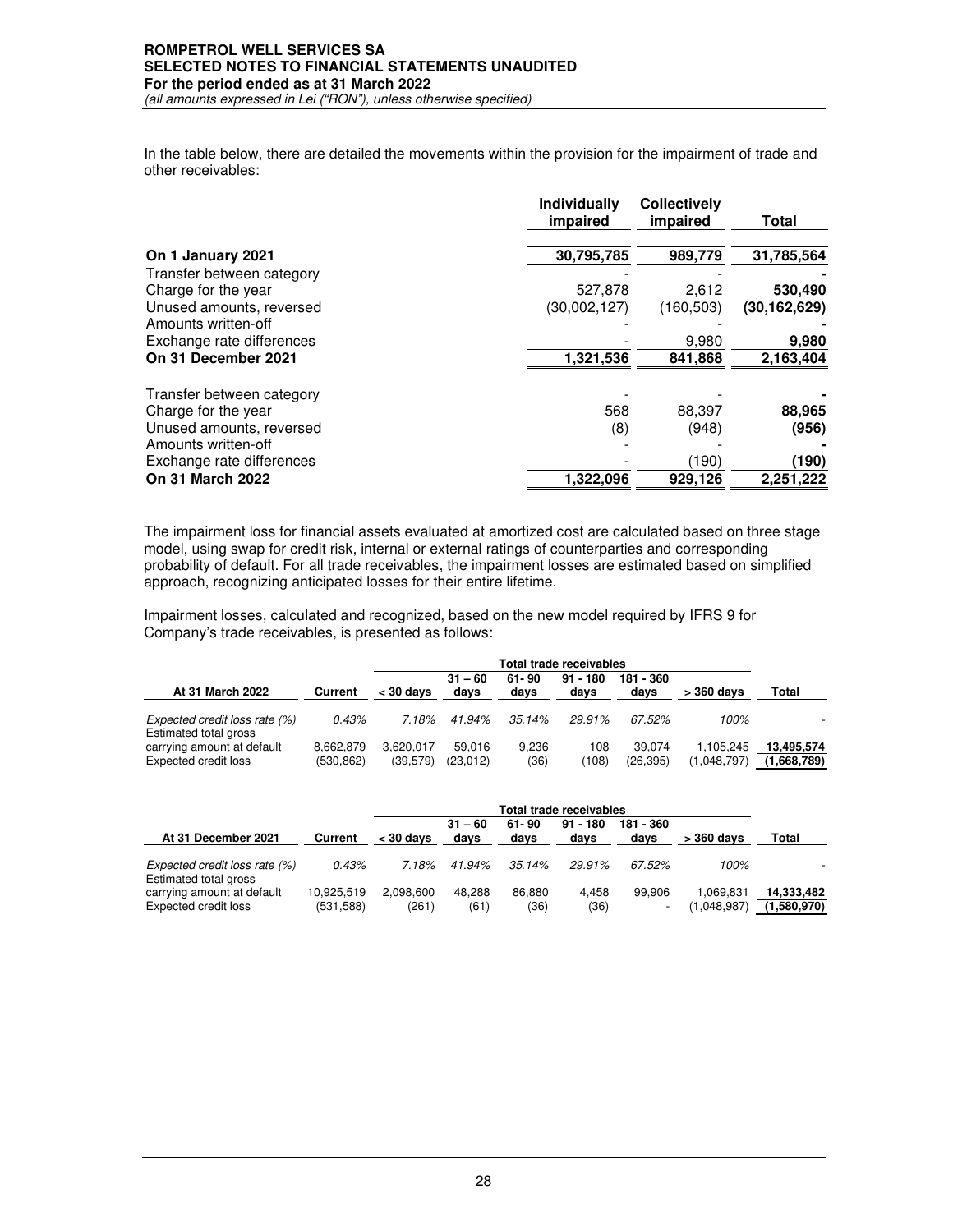## **14. OTHER CURRENT ASSETS**

|                                                               | 31 March<br>2022 | 31 December<br>2021 |
|---------------------------------------------------------------|------------------|---------------------|
| Advance expenses for car insurance                            | 590.189          | 35.167              |
| Advance expenses for vignette                                 | 101.134          | 103,586             |
| Advance expenses for business insurance                       | 244.806          | 336,608             |
| Advance expenses for authorizations, transportation licenses, |                  |                     |
| subscriptions, others                                         | 398.327          | 91,626              |
| <b>Other current assets TOTAL</b>                             | 1,334,456        | 566.987             |

The values represent the payments carried out during the current year, for costs which affect the next financial year in accordance with the validity period for the insurances, authorizations, licenses, subscriptions.

## **15. CASH AND DEPOSITS**

|                                    | 31 March<br>2022 | 31 December<br>2021 |
|------------------------------------|------------------|---------------------|
| Bank accounts in RON               | 1.132            | 403                 |
| Bank accounts in foreign currency  | 7.870            | 11.297              |
| Short term deposits in RON         | 194.145          | 194,064             |
| Petty cash in RON                  | 10.220           | 11,534              |
| Petty cash in foreign currency     | 10.091           | 9,932               |
| Total cash and short term deposits | 223,457          | 227,231             |

The cash in banks records interests at variable rates, depending on the daily rates of the deposits in banks. The short term deposits are being constituted for periods of one day and records interests for the respective rates of the short term deposits.

The service providing contracts concluded with our main customers contain clauses referring to creation of performance guarantees through a guarantee granting instrument issued under the provisions of the law, by a bank or insurance company, i.e. Letters of Bank Guarantees.

Collateral deposits were classified depending on the maturity calculated from the starting date of the deposit. (details in Note 11 and 15.1).

In note 19 it is presented the details regarding the company's participation for the year 2022 to the system for optimization of cash availability between the companies within KazMunayGas International Group, known as cash pooling concept. The amount available in the principal account on 31 March 2022 was of RON 57,365,615 (2021: RON 54,822,634), being ready to use without restriction, depending on the necessity.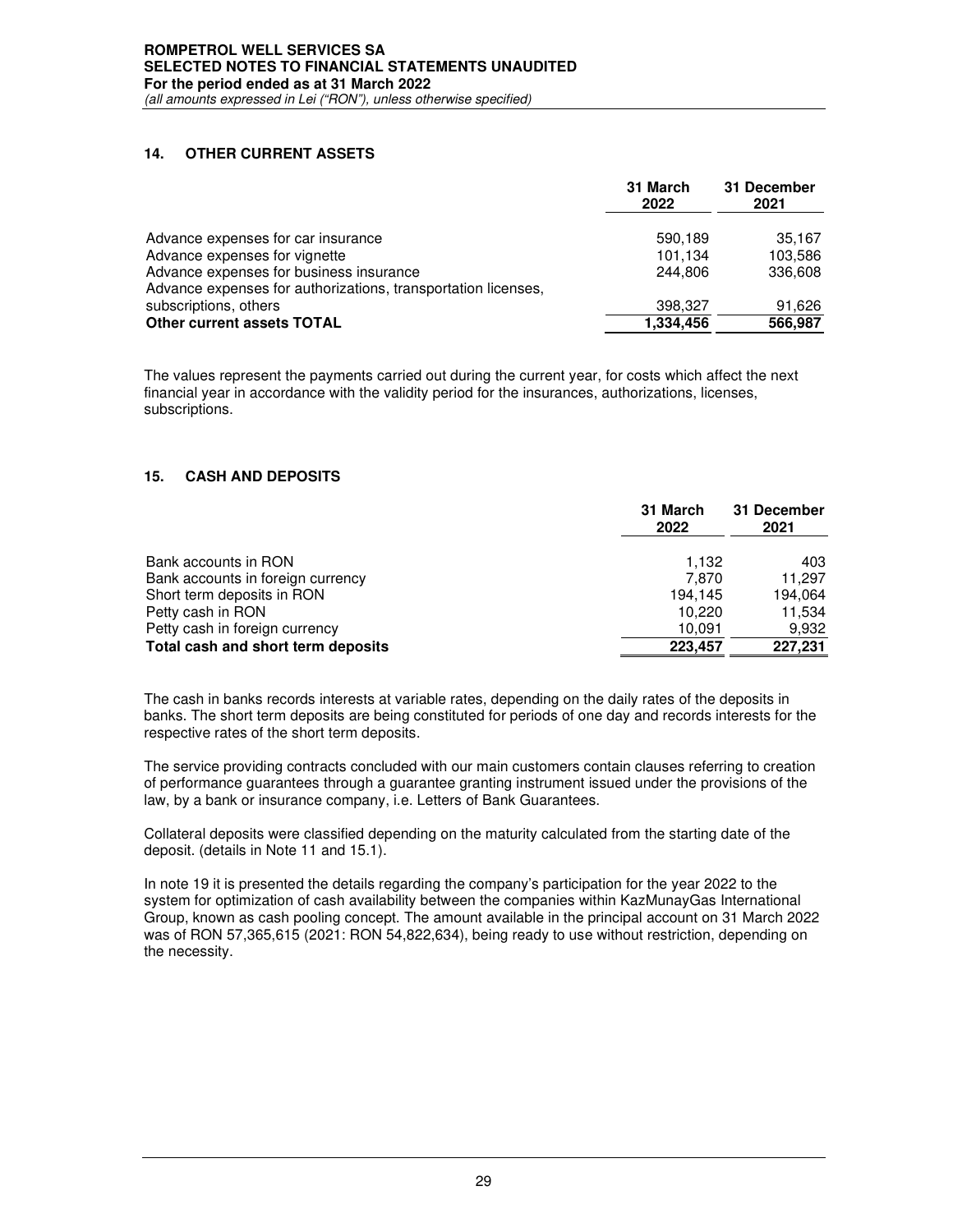## **15. CASH AND DEPOSITS (continued)**

## **15.1 COLLATERAL CASH FOR LETTERS OF GUARANTEE**

The detail of the collateral deposits as at 31 March 2022 for the Letters of Bank Guarantee with maturity less than 12 months is enclosed in the table below:

| <b>Number</b>                    | <b>Beneficiary</b> | <b>Currency</b> | Amount<br>equivalent<br><b>RON</b> | <b>Start Date</b> | <b>Maturity date</b> | Currency<br>collateral<br>deposit | <b>Collateral</b><br>deposit<br>equivalent<br><b>RON</b> |
|----------------------------------|--------------------|-----------------|------------------------------------|-------------------|----------------------|-----------------------------------|----------------------------------------------------------|
| 99007664                         | OMV PETROM SA      | <b>RON</b>      | 39.552                             | 18-Jan-22         | 14-Jan-23            | <b>RON</b>                        | 39,552                                                   |
| 99007665                         | OMV PETROM SA      | <b>RON</b>      | 44.496                             | 18-Jan-22         | 14-Jan-23            | <b>RON</b>                        | 44.496                                                   |
| 00888-02-0814163                 | OMV PETROM SA      | <b>EUR</b>      | 272.177                            | 5-Nov-21          | 11-Nov-22            | <b>EUR</b>                        | 272.177                                                  |
| 00888-02-0815359                 | OMV PETROM SA      | RON             | 2.014.989                          | 12-Nov-21         | 12-Nov-22            | <b>RON</b>                        | 2,014,989                                                |
| 34741                            | SNGN ROMGAZ SA     | RON             | 24,609                             | 7-Oct-21          | 5-Jul-22             | <b>RON</b>                        | 24,609                                                   |
| <b>Total collateral deposits</b> |                    |                 |                                    |                   |                      |                                   | 2,395,823                                                |

The collateral deposits as at 31 December 2021 had the following components:

| <b>Number</b>                    | <b>Beneficiary</b> | Currency   | Amount<br>equivalent<br><b>RON</b> | <b>Start Date</b> | <b>Maturity date</b> | <b>Currency</b><br>collateral<br>deposit | <b>Collateral</b><br>deposit<br>equivalent<br><b>RON</b> |
|----------------------------------|--------------------|------------|------------------------------------|-------------------|----------------------|------------------------------------------|----------------------------------------------------------|
| 00888-02-0737559                 | OMV PETROM SA      | <b>EUR</b> | 264,382                            | 7-Jan-21          | 18-Jan-22            | <b>EUR</b>                               | 264,382                                                  |
| 00888-02-0740162                 | OMV PETROM SA      | <b>EUR</b> | 494.810                            | 18-Jan-21         | 15-Jan-22            | <b>EUR</b>                               | 494.810                                                  |
| 00888-02-0740171                 | OMV PETROM SA      | EUR        | 593,772                            | 18-Jan-21         | 15-Jan-22            | <b>EUR</b>                               | 593,772                                                  |
| 00888-02-0761638                 | OMV PETROM SA      | <b>EUR</b> | 395.848                            | 8-Apr-21          | 14-Jan-22            | <b>RON</b>                               | 395,848                                                  |
| 00888-02-0814163                 | OMV PETROM SA      | <b>EUR</b> | 272.259                            | 5-Nov-21          | 11-Nov-22            | <b>EUR</b>                               | 272.259                                                  |
| 00888-02-0750347                 | OMV PETROM SA      | <b>RON</b> | 1.746.324                          | 3-Mar-21          | 7-Mar-22             | <b>RON</b>                               | .746.324                                                 |
| 00888-02-0815359                 | OMV PETROM SA      | <b>RON</b> | 2,014,989                          | 12-Nov-21         | 12-Nov-22            | <b>RON</b>                               | 2,014,989                                                |
| 34741                            | SNGN ROMGAZ SA     | <b>RON</b> | 14.907                             | 7-Oct-21          | 5-Jul-22             | <b>RON</b>                               | 14,907                                                   |
| <b>Total collateral deposits</b> |                    |            |                                    |                   |                      |                                          | 5,797,291                                                |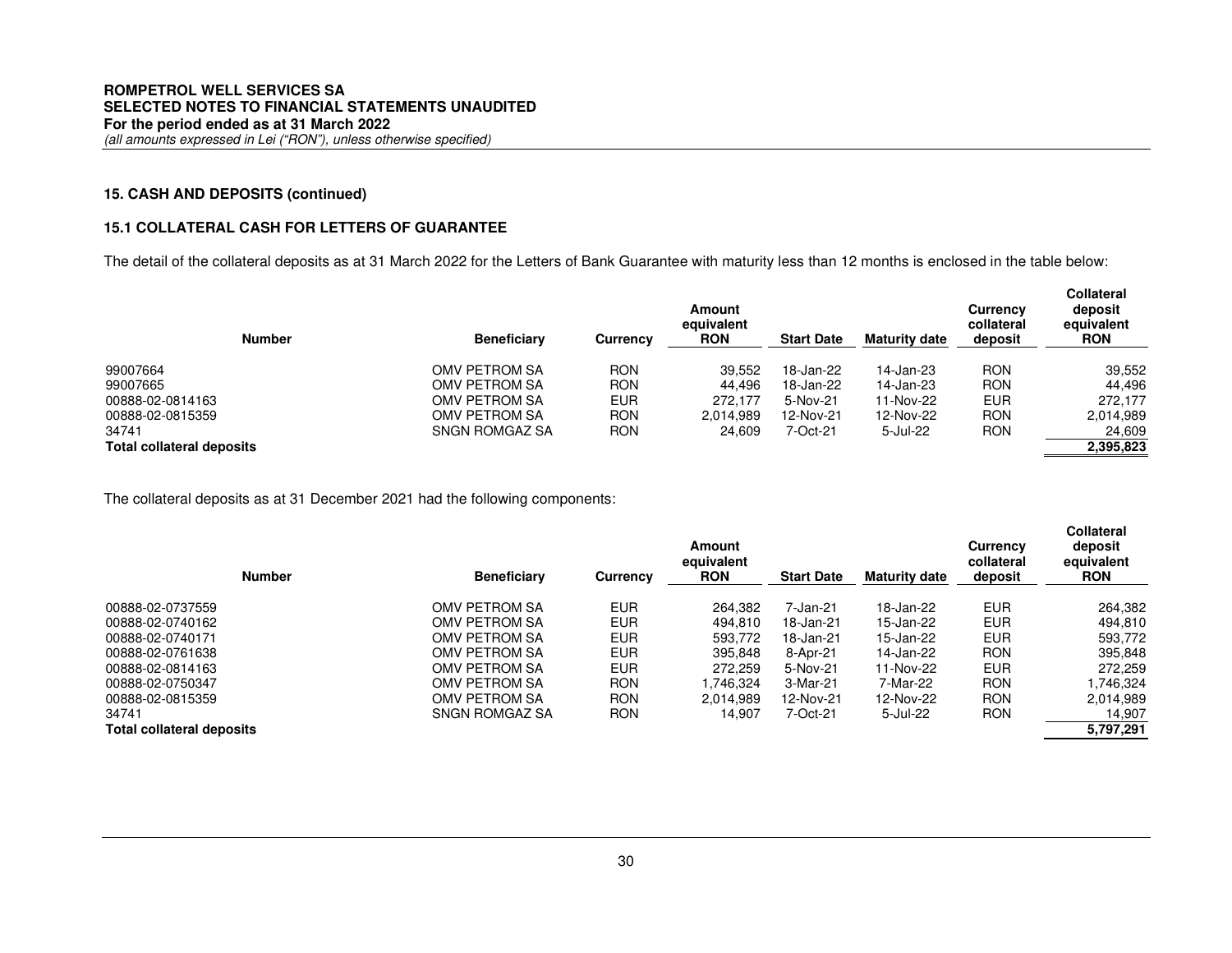## **16. SHARE CAPITAL**

## **16.1. Subscribed share capital**

The last modification of the share capital has been in 2008, when the shareholders have decided, after the general meeting which has taken place on 20 June 2008, to increase the share capital of the company by the amount of RON 13,909,545, from RON 13,909,545 up to RON 27,819,090, through issuing, for free, of a number of 139,095,450 new shares with a nominal value of RON 0.10 / share.

The new issued shares have been allocated for the shareholders registered under the Shareholders' Registry at the date of the registration, approved by the Extraordinary Meeting of the Shareholders, respectively July 8th 2008, proportional to the amounts held by each of them. The allocation index has been 1. The issuing of shares has been financed from the reserves of the result carried forward of the financial year 2007, respectively from the amount allocated to Other reserves.

The finalization of the procedural phases for approval and recognition has been officially signaled through the repetition of the transacting of the shares, after the increase of the share capital, on 18 September 2008, without undergoing modifications until 31 March 2022.

|                                     | 31 March<br>2022         | 31 December<br>2021      |  |
|-------------------------------------|--------------------------|--------------------------|--|
|                                     | Number                   | Number                   |  |
| Subscribed capital, ordinary shares | 278,190,900              | 278,190,900              |  |
| Nominal value, ordinary shares      | <b>RON</b><br>0.1        | <b>RON</b><br>0.1        |  |
| Value of the share capital          | <b>RON</b><br>27,819,090 | <b>RON</b><br>27,819,090 |  |

The share capital of the company is totally paid in on 31 March 2022.

The Company is listed under the Bucharest Stock Exchange under the symbol PTR.

## **16.2. Adjustments on share capital**

According to the IAS 29 provisions, the company has adjusted the costs of its purchased investments until 31 December 2003 with the purpose of reflecting the accounting impact in the hyperinflation. The value of the share capital has been increased at 31 December 2012 by RON 166,740,745. This adjustment had no impact over the carried forward distributable profit of the company. In 2013, the general ordinary meeting of shareholders on 30 April 2013 approved to cover the brought forward accounting loss from first application of IAS 29 "Financial Reporting in Hyperinflationary Economies" in amount of RON 166,002,389, from own capitals, i.e. "adjustment of share capital". The effect of this decision for the structure of share capital on 31 March 2022, as well as on 31 December 2021 and is presented in the table below:

|                                     | 31 March<br>2022 | 31 December<br>2021 |
|-------------------------------------|------------------|---------------------|
| Share capital, from which:          | 28.557.446       | 28.557.446          |
| Paid-in share capital               | 27.819.090       | 27.819.090          |
| The adjustment of the share capital | 738.356          | 738.356             |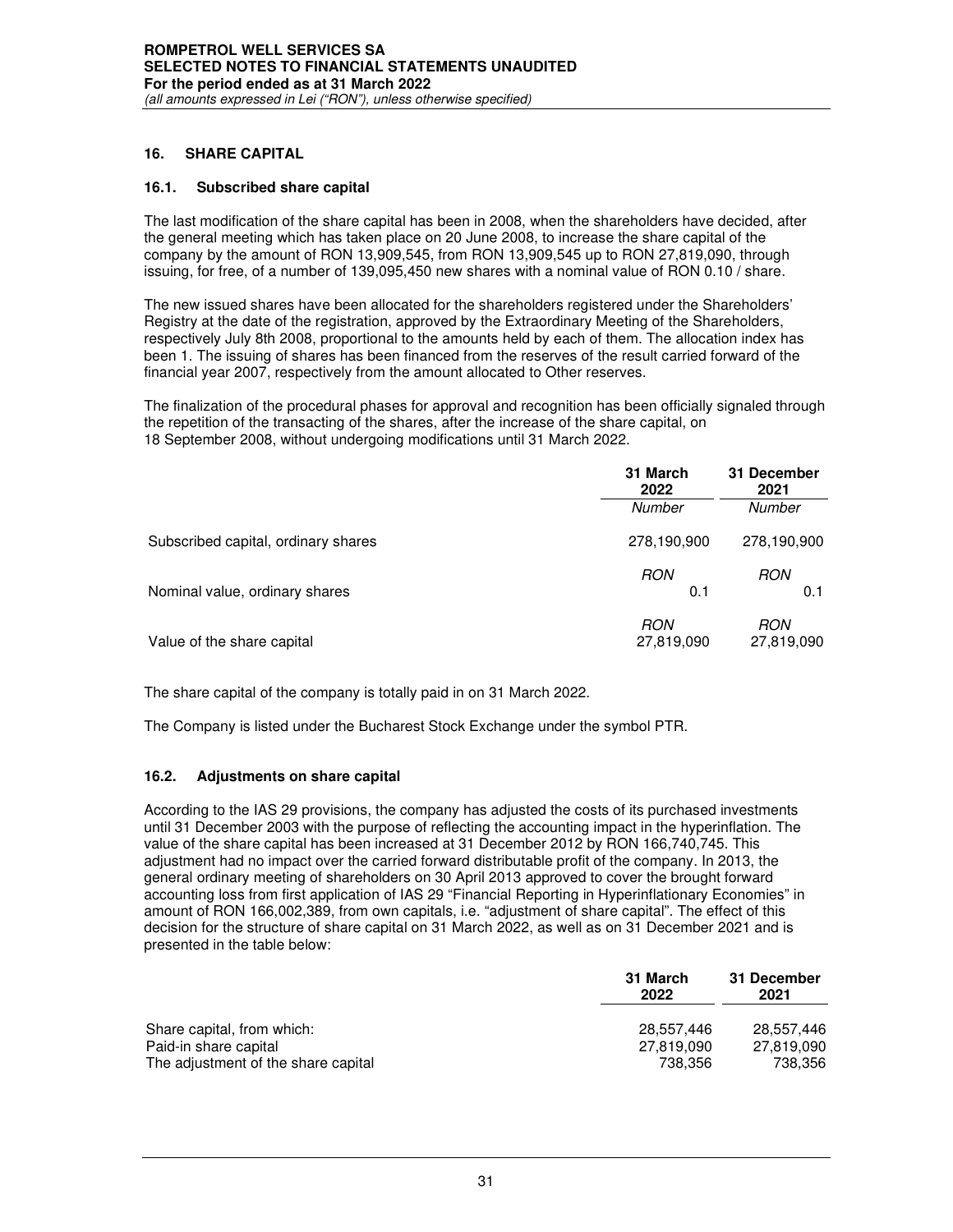# **17. LEASES**

## **17.1 The right-of-use assets**

The statement of the identified assets as of 31 March 2022 is presented in the table below:

|                                  | <b>Technical equipment</b> |                 | <b>Total Right</b> |  |
|----------------------------------|----------------------------|-----------------|--------------------|--|
|                                  | and machinery and          |                 | of use             |  |
| Cost                             | other tangible assets      | <b>Advances</b> | assets             |  |
| On 1 January 2021                | 1,348,214                  | 1,297,120       | 2,645,334          |  |
| Additions                        |                            |                 |                    |  |
| Remeasurement                    | (44, 317)                  |                 | (44, 317)          |  |
| Transfers                        |                            |                 |                    |  |
| On 31 December 2021              | 1,303.897                  | 1,297,120       | 2,601,017          |  |
| Additions                        | 97,957                     |                 | 97,957             |  |
| Remeasurement                    |                            |                 |                    |  |
| <b>Transfers</b>                 |                            |                 |                    |  |
| <b>On 31 March 2022</b>          | 1,401,854                  | 1,297,120       | 2,698,974          |  |
| Depreciation and impairment      |                            |                 |                    |  |
| On 1 January 2021                | 507,829                    |                 | 507,829            |  |
| Depreciation charge for the year | 289,953                    |                 | 289,953            |  |
| Transfers                        |                            |                 |                    |  |
| On 31 December 2021              | 797,782                    |                 | 797,782            |  |
| Depreciation charge for the year | 78.228                     |                 | 78,228             |  |
| <b>Transfers</b>                 |                            |                 |                    |  |
| On 31 March 2022                 | 876,010                    |                 | 876,010            |  |
| Net accounting value             |                            |                 |                    |  |
| <b>On 31 March 2022</b>          | 525,844                    | 1,297,120       | 1,822,964          |  |
| On 31 December 2021              | 506,116                    | 1,297,120       | 1,803,236          |  |
|                                  |                            |                 |                    |  |
| On 1 January 2021                | 840,386                    | 1,297,120       | 2,137,506          |  |

At the beginning of 2020, the Company signed a financial leasing contract which acquires the right to use two production equipment (cement pumping units). The financing contract has a period of 5 years, starting with the date of the goods receipt, the total value of the equipment's being of EUR 2,680,000. The Company paid in the first half of the year the advance, as part of the leasing contract, in amount of RON 1,297,120. The equipment was delivered in April 2022. (Note 20).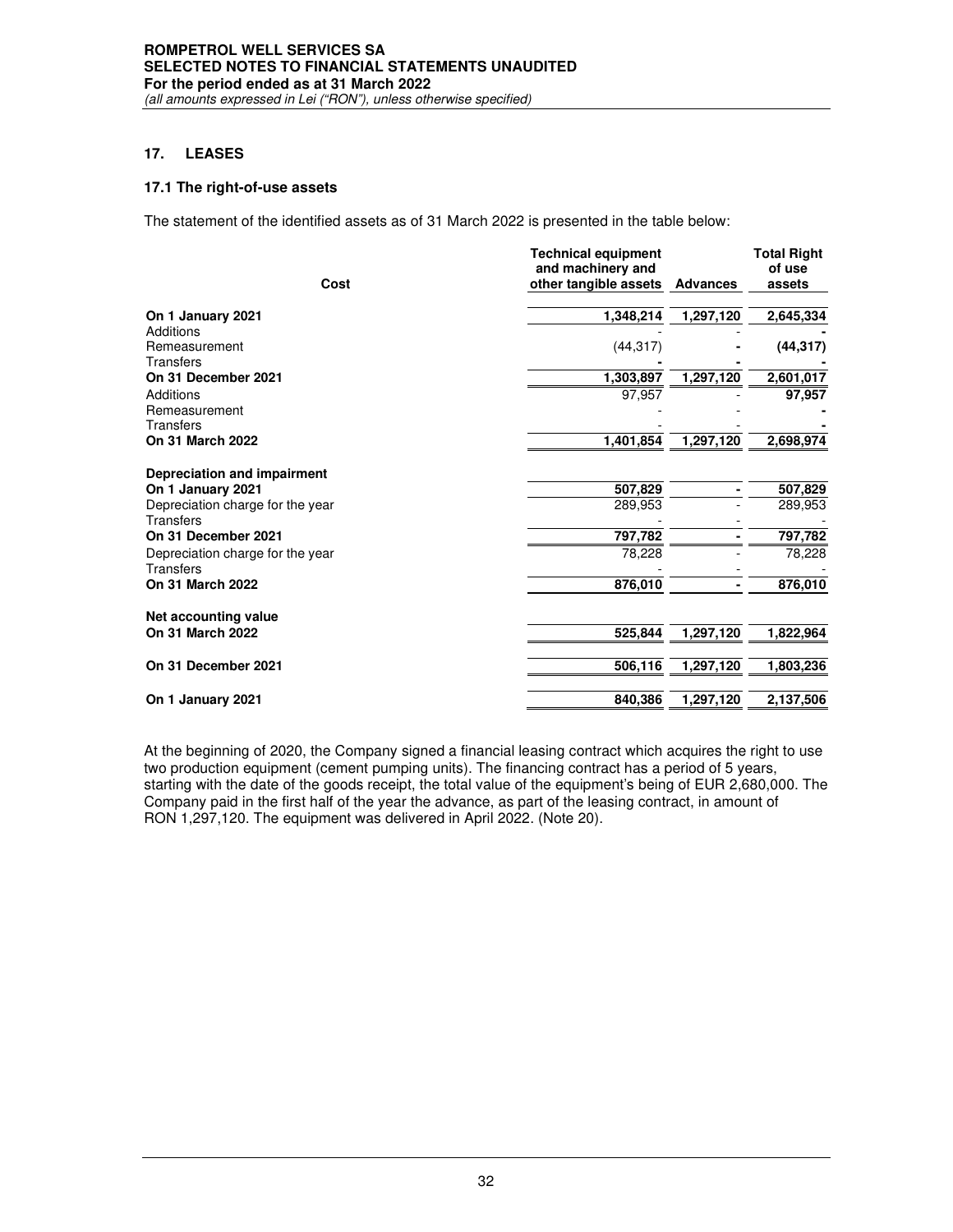# **17. LEASES (continued)**

## **17.2 Lease liability**

The accounting value of the lease liability and the movements recorded in this category during the fist quarter of the financial year 2022:

|                                        | 31 March<br>2022 | 31 December<br>2021 |  |
|----------------------------------------|------------------|---------------------|--|
| At 1 January                           | 504,673          | 853,644             |  |
| Additions during the period            | 97.957           |                     |  |
| Remeasurement of lease contract        |                  | (47, 773)           |  |
| Interest associated to lease liability | 3.706            | 17.780              |  |
| Principal payments                     | (87,092)         | (330, 696)          |  |
| Exchange rate difference for liability | (44)             | 11,718              |  |
| <b>Balance at 31 March</b>             | 519,199          | 504,674             |  |

The following expenses represent amounts recognized in profit and loss account in connection to lease contracts:

|                                                    | 1Q 2022 | 1Q 2021 |
|----------------------------------------------------|---------|---------|
| Depreciation expense of right of use assets        | 78.229  | 65,878  |
| Interest expense on lease liability                | 3.706   | 5.231   |
| Expense relating to short-term leases              | 1.780   | 3.270   |
| Expense relating to leases of low-value assets     |         |         |
| Variable lease payments                            | 8       | 2.872   |
| Total amounts recognised in profit or loss account | 83.723  | 77.251  |

## **18. TRADE PAYABLES AND SIMILAR LIABILITIES (CURRENT)**

|                                         | 31 March<br>2022 | 31 December<br>2021 |
|-----------------------------------------|------------------|---------------------|
| Trade payables - third parties          | 4,696,569        | 5,247,393           |
| Trade payables with affiliated entities | 1,243,157        | 976,098             |
| Advance payments and deferred income    |                  | 1.314               |
| <b>Salaries</b>                         | 1,288,912        | 1,282,822           |
| Dividends to be paid                    | 3,434,237        | 3,453,475           |
| Taxes                                   | 631,237          | 892.820             |
| Other liabilities                       | 6.000            |                     |
| Total                                   | 11.300.112       | 11,853,922          |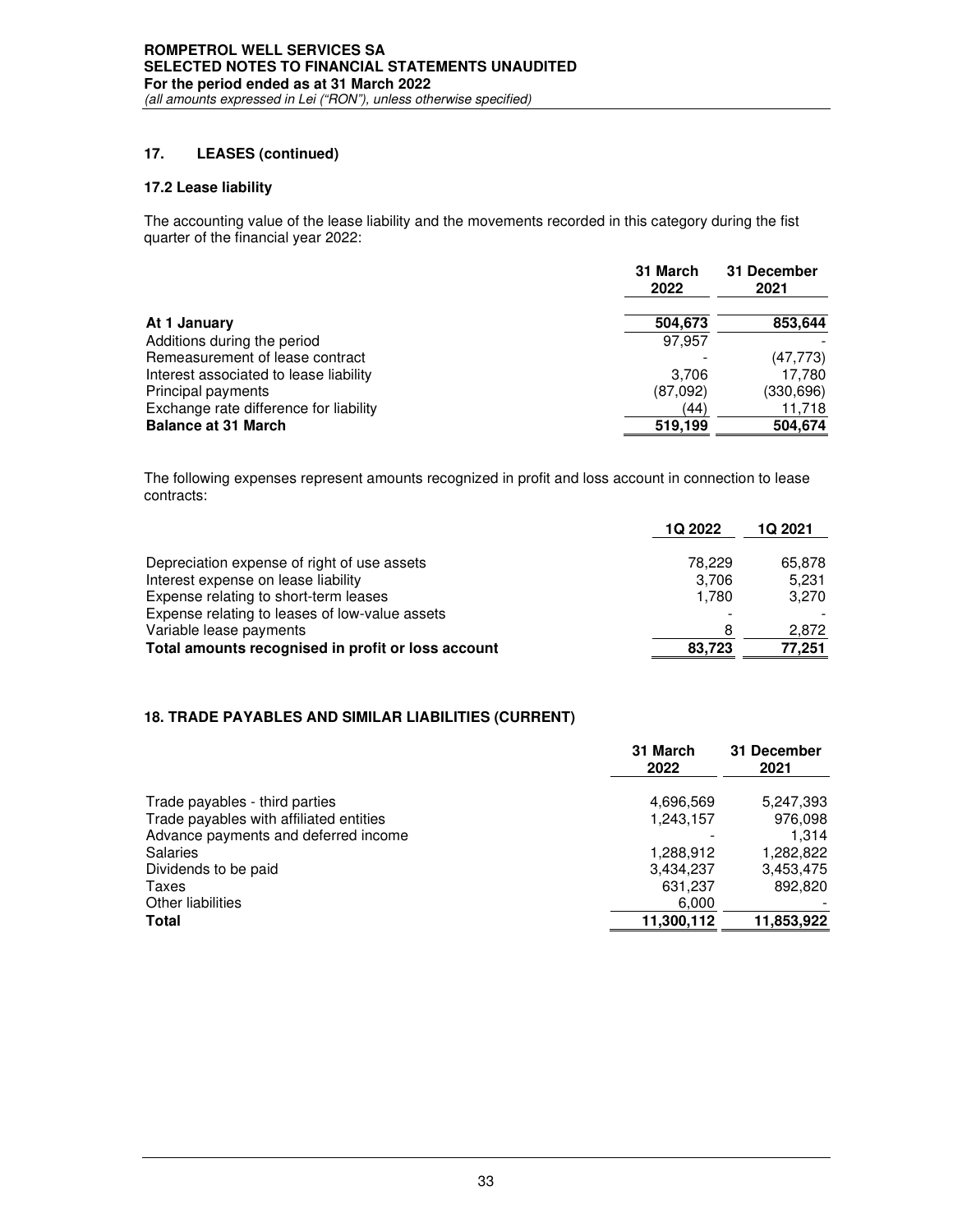# **ROMPETROL WELL SERVICES SA SELECTED NOTES TO FINANCIAL STATEMENTS UNAUDITED For the period ended as at 31 March 2022**

*(all amounts expressed in Lei ("RON"), unless otherwise specified)*

# **19. PRESENTATION OF THE AFFILIATED PARTIES**

The following tables present information on transactions with companies under common control of KazMunayGas Group as of 31 March 2022.

| Name of the company                                  | <b>Transaction type</b>                                                                                           | Country of<br>origin | The nature of relationship                                                |
|------------------------------------------------------|-------------------------------------------------------------------------------------------------------------------|----------------------|---------------------------------------------------------------------------|
| <b>KMG International NV</b>                          | Payments of dividends, transfer of<br>the receivable from Oilfield<br><b>Exploration Business Solutions</b><br>SA | Holland              | Parent Company                                                            |
| Rompetrol Rafinare SA                                | <b>ITP</b> services                                                                                               | Romania              | Minority investment of 0.05% of the<br>Rompetrol Rafinare share capital   |
| Rompetrol Logistics SRL                              | Rental services, ITP services,<br>reinforcement security services                                                 | Romania              | Minority investment of 6.98%, of the<br>Rompetrol Logistics share capital |
| <b>Oilfield Exploration Business Solutions</b><br>SA | <b>ITP</b> services                                                                                               | Romania              | Company member of KMG International<br>Group                              |
| Rompetrol Downstream SRL                             | Procurement of fuel, procurement<br>of rovignete                                                                  | Romania              | Company member of KMG International<br>Group                              |
| <b>KMG Rompetrol SRL</b>                             | Management and IT services,<br>cash pooling services, rental of<br>premises                                       | Romania              | Company member of KMG International<br>Group                              |
| <b>Rominserv SRL</b>                                 | Miscellaneous repairs services,<br><b>ITP</b> services                                                            | Romania              | Company member of KMG International<br>Group                              |
| Rompetrol Drilling SRL                               | Rental of premises                                                                                                | Romania              | Company's subsidiary, where<br>Rompetrol Well Services has 1%             |
| <b>KMG Rompetrol Services Center SRL</b>             | Services for procurement, legal,<br>employees, translations and IT                                                | Romania              | Company member of KMG International<br>Group                              |
| Rompetrol Quality Control SRL                        | Laboratory test                                                                                                   | Romania              | Company member of KMG International<br>Group                              |
| Global Security Sistem SA                            | Security services                                                                                                 | Romania              | Associate of KMG International Group                                      |

#### **Receivables**

|                                                   | 31 March<br>2022 | 31 December<br>2021 |
|---------------------------------------------------|------------------|---------------------|
| <b>KMG Rompetrol SRL</b>                          | 57,651,106       | 55,022,238          |
| <b>KMG International NV</b>                       | 34,178,091       | 34,178,091          |
| <b>Oilfield Exploration Business Solutions SA</b> |                  |                     |
| <b>Rompetrol Logistics SRL</b>                    | 43.488           | 19,618              |
| <b>KMG Rompetrol Services Center SRL</b>          | 1.507            | 754                 |
| <b>Total</b>                                      | 91,874,192       | 89.220.701          |
|                                                   |                  |                     |

#### **Liabilities**

|                                          | 31 March<br>2022 | 31 December<br>2021 |
|------------------------------------------|------------------|---------------------|
| <b>KMG Rompetrol SRL</b>                 | 807.981          | 543.769             |
| Rompetrol Downstream SRL                 | 345,513          | 392,678             |
| <b>KMG Rompetrol Services Center SRL</b> | 88.782           | 32,693              |
| <b>Rompetrol Quality Control SRL</b>     |                  | 864                 |
| <b>Global Security Sistem SA</b>         | 881              | 6.094               |
| Total                                    | 1,243,157        | 976,098             |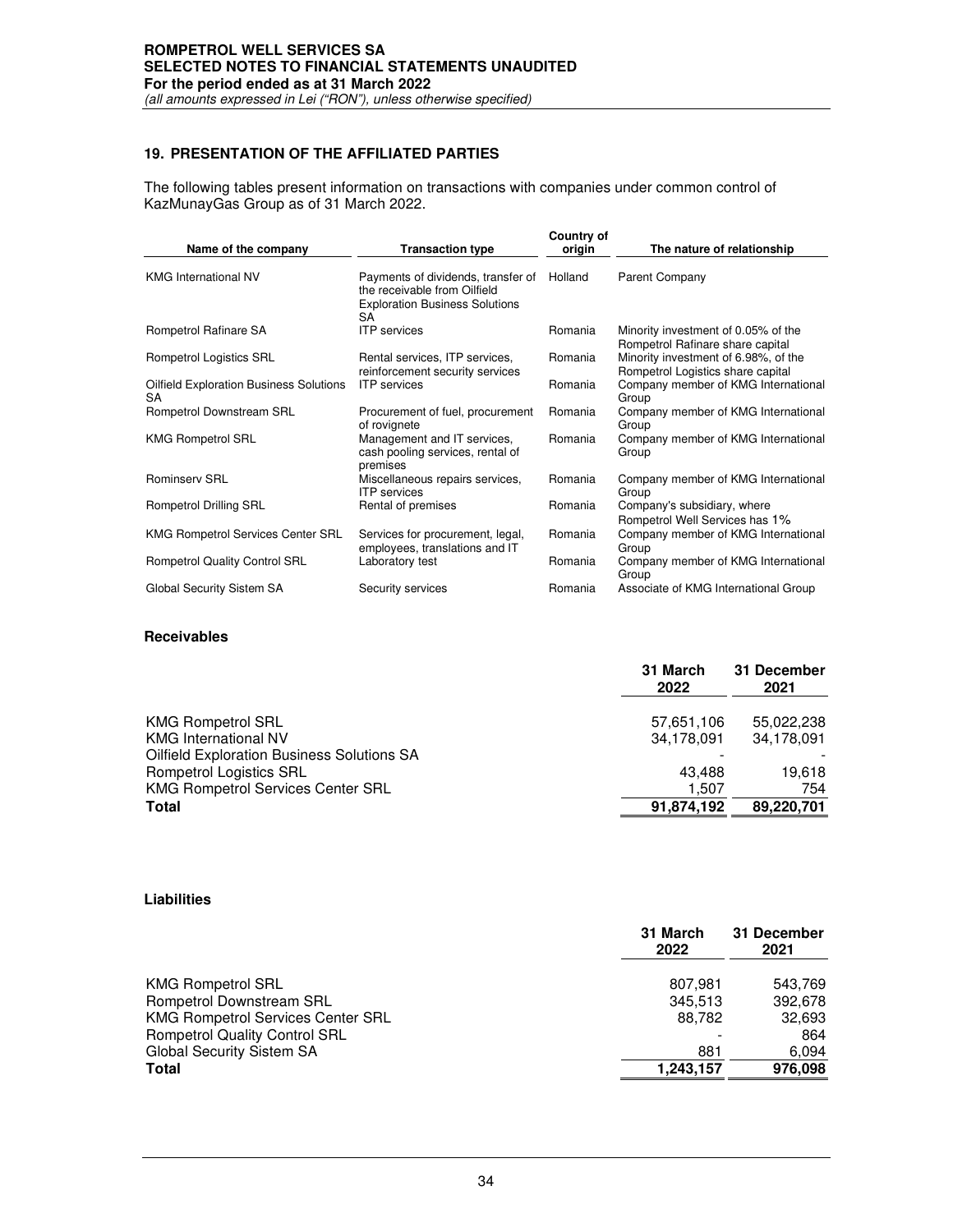## **19. PRESENTATION OF THE AFFILIATED PARTIES (continued)**

#### **Sales**

|                                                   | 1Q 2022 | 1Q 2021 |
|---------------------------------------------------|---------|---------|
| <b>KMG Rompetrol SRL</b>                          | 653,747 | 693,660 |
| <b>Rompetrol Logistics SRL</b>                    | 53,849  | 50,363  |
| <b>KMG Rompetrol Services Center SRL</b>          | 1.929   | 1.903   |
| <b>Oilfield Exploration Business Solutions SA</b> | 77      | 888     |
| Rompetrol Rafinare SA                             | 77      |         |
| <b>Rompetrol Drilling SRL</b>                     | 91      | 89      |
| <b>Rominserv SRL</b>                              | 108     |         |
| <b>Total</b>                                      | 709,878 | 746.904 |

#### **Acquisition of goods and services**

|                                          | 1Q 2022   | 1Q 2021   |
|------------------------------------------|-----------|-----------|
| Rompetrol Downstream SRL                 | 936,831   | 690.078   |
| <b>KMG Rompetrol SRL</b>                 | 937,823   | 597.270   |
| <b>KMG Rompetrol Services Center SRL</b> | 229,806   | 463,145   |
| <b>Global Security Sistem SA</b>         | 2.220     | 5.280     |
| <b>Rompetrol Quality Control SRL</b>     |           | 363       |
| <b>Rominserv SRL</b>                     |           |           |
| <b>Total</b>                             | 2,106,679 | 1,756,137 |
|                                          |           |           |

Starting with 2014, it was implemented an optimization system for the cash availability between the companies within KazMunayGas International Group, known as cash pooling concept. Cash pooling system was implemented in relation to cash availability from certain bank accounts of the Company, and the direct effect will be transposed to the optimization of cash for the company, with impact in the interest income. According to the cash pooling system, in terms of assets presentation, the amounts available at the end of the reporting period is reflected in the statement of financial position in the line "Availabilities in cash pooling system". During the reporting period, the average balance of master account was RON 56,176,883, generating interest in amount of RON 653,747. The value of these receivables as of 31 March 2022 was of RON 57,651,106.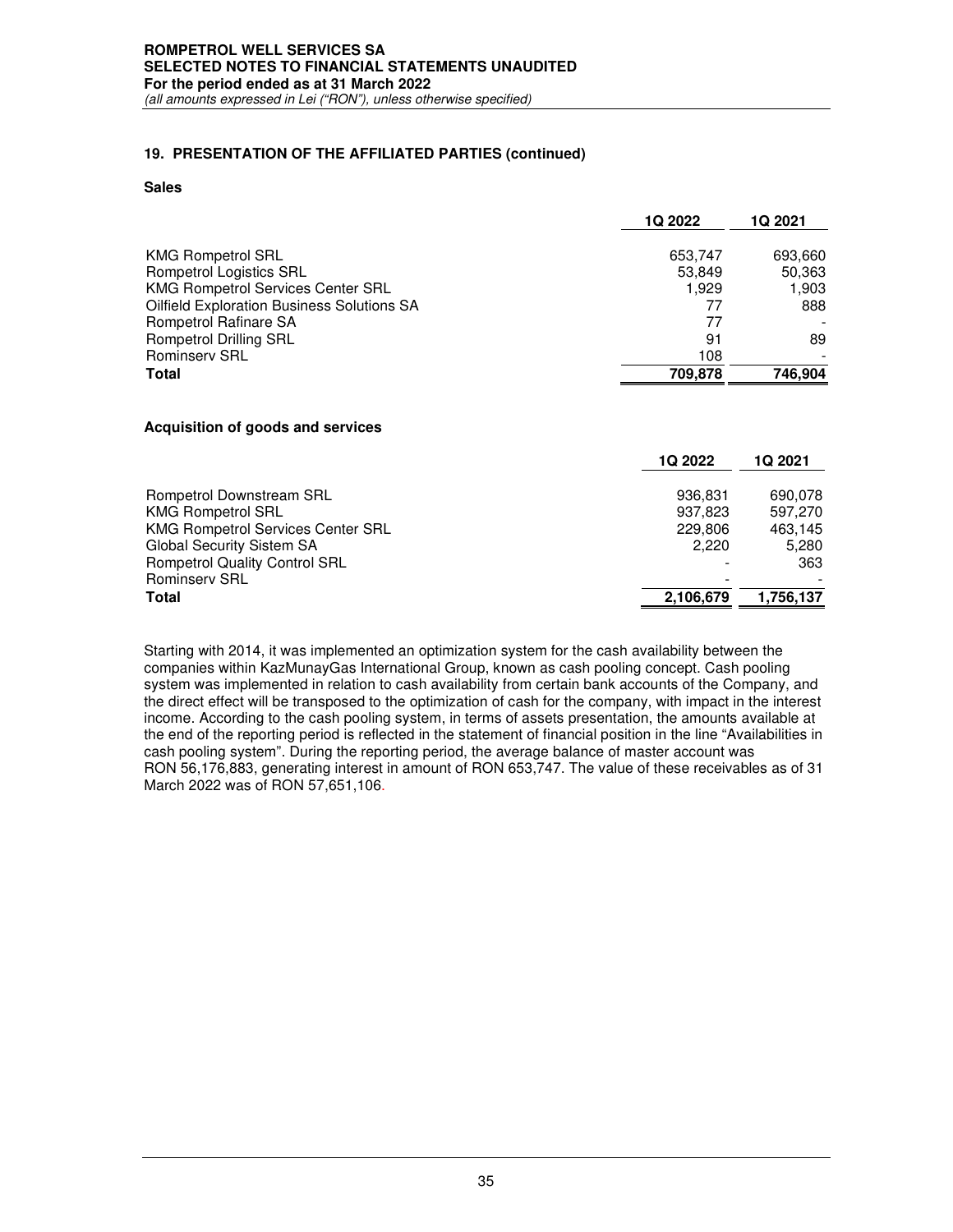## **19. PRESENTATION OF THE AFFILIATED PARTIES (continued)**

| <b>Description</b>                                                                                                             | <b>Validity term</b>             | Contract<br>Date | <b>Maturity</b><br><b>Date</b> | Interest rate                         | <b>Currency</b> | <b>Principal</b>                             | Interest<br>receivable<br>as of<br>31 December<br>2021 | <b>Balance existing</b><br>as of<br>31 December<br>2021 | <b>Interest</b><br>receivable<br>as of<br>31 March<br>2022 | <b>Balance</b><br>existing<br>as of<br>31 March<br>2022 |
|--------------------------------------------------------------------------------------------------------------------------------|----------------------------------|------------------|--------------------------------|---------------------------------------|-----------------|----------------------------------------------|--------------------------------------------------------|---------------------------------------------------------|------------------------------------------------------------|---------------------------------------------------------|
| <b>Cash Optimization System</b><br>implementation of The KMG<br>Rompetrol Group companies extension<br>(cash pooling)<br>Total | 12 months, with<br>automatically | 15-Sep-14        | 15-Sep-22                      | Based on<br><b>ROBOR</b><br>OVERNIGHT | <b>RON</b>      | Depending on the<br>working capital<br>needs | 199.604<br>199,604                                     | 54,822,634<br>54,822,634                                | 285.491<br>285,491                                         | 57,365,615<br>57,365,615                                |

On 17 October 2019, KMG International NV issued a deed guarantee in favor of the Company for an amount up to 30 million USD, in connection with the current cash pooling contract.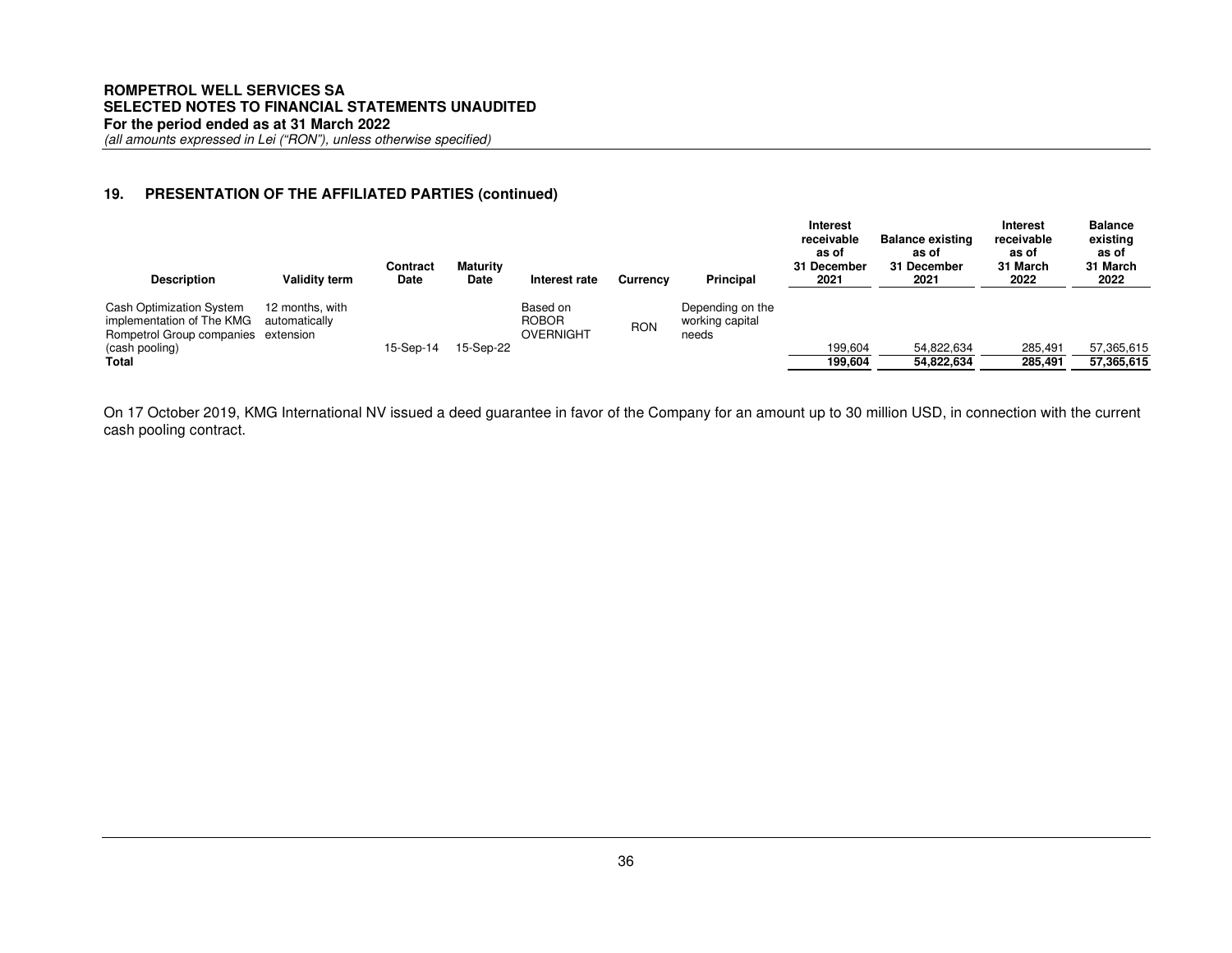# **20. COMMITMENTS AND CONTINGECIES**

At the beginning of 2020, the Company signed a financial leasing contract which acquires the right to use two production equipment (cement pumping units). The financing contract has a period of 5 years, starting with the date of the goods receipt, the option to buy the goods being expressed at the moment the contract was signed. The value of the assets is in amount of EUR 2,680,000, and the value financed, in the amount of EUR 2,412,000.

The IFRS 16 standard establishes the moment of the initial recognition of an right-of-use asset concurrently with a debt arising from the lease agreements at the beginning of the roll-out, that is, the date on which a lessor makes available to the lessee, for use, the underlying asset. Due to the fact that the date of making available to the Company the vehicles that are the object of the contract occured after the reporting date, the Company did not recognized the asset and debt arising from the mentioned contract.

# **Guarantees to third parties**

The service providing contracts concluded with our main customers contain clauses referring to creation of performance guarantees through a guarantee granting instrument issued under the provisions of the law, by a bank or insurance company, i.e. Letters of Bank Guarantees.

The detail of the collateral accounts on 31 March 2022 and 31 December 2021 for the Letters of Bank Guarantee is enclosed in Note 11 and Note 15.1.

# **Transfer pricing**

Fiscal legislation in Romania includes the principle of "market value", according to which transactions between affiliated parties must be conducted at market value. Taxpayers which conduct transactions with affiliated parties must prepare and readily present to Romanian fiscal authorities at their written demand the transfer price file. The failure to present the transfer price file or the presentation of an incomplete file may lead to application of penalties for nonconformity; in addition to the content of the transfer price file, the fiscal authorities might interpret differently the transactions and circumstances than the interpretation of management and, as a consequence, might impose additional fiscal obligations resulting from adjustment of transfer prices. The management of the Company is considering that it will not suffer losses in case of a fiscal control for the verification of transfer prices. However, the impact of possible different interpretations of the fiscal authorities can't be estimated.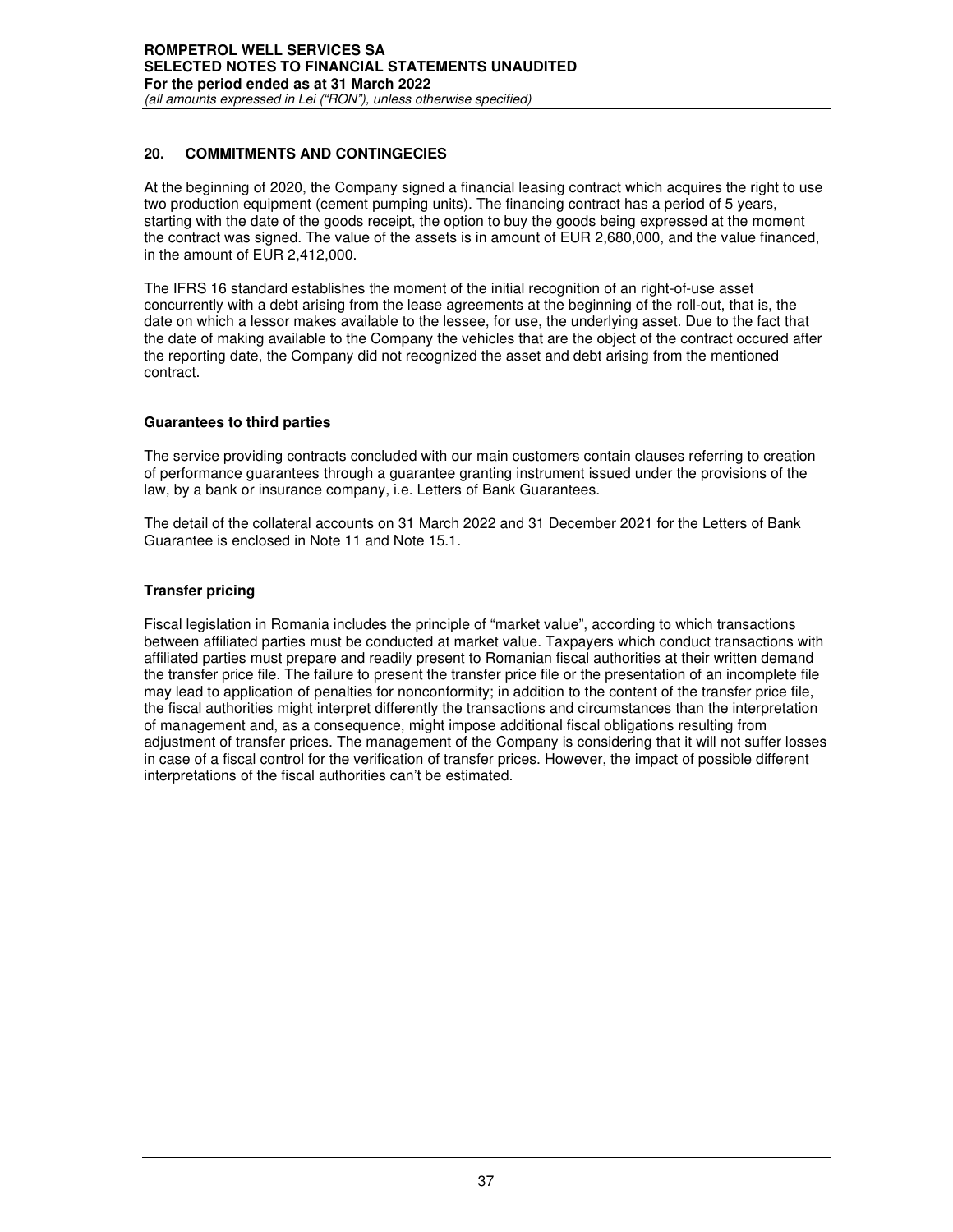## **21. OBJECTIVES AND POLICIES FOR THE FINANCIAL RISK MANAGEMENT**

#### The risk of the interest rate

- $\triangleright$  Loans received: the company is not being involved in any loan contract and therefore not exposed to risks regarding the movement of the interest rate;
- $\triangleright$  Loan granted: for the loans granted presented in note 19 (Availabilities in cash pooling system), the income from interest varies, depending on OVERNIGHT ROBOR.

If interest rates would have varied with + / - 1 percent and all other variables would have been constant, the net result of the Company as of 31 March 2022 would increase / decrease with RON 140,498 (2021: increase / decrease with RON 212,122).

#### Risk of the exchange rate variations

Most of the transactions of the company are in RON. Depending on the case, the structure of the amounts available in cash and the short term deposits are also being adapted. The difference between the entry of the amounts in foreign currency and their repayment cannot generate, through the variation of the exchange rate, significant impact in the Company's financial position.

#### **Foreign currency sensitivity**

The following tables demonstrate the sensitivity towards a possible reasonable change (5%) of the exchange rate of the USD dollar, EUR, all other variables being maintained constant.

The impact over the profit of the company before taxation is due to the changes in fair value of the assets and monetary debts. The exposure of the company to the foreign currency modifications for any other foreign currency is not significant.

|                      | <b>Total</b> |            | 5%         |
|----------------------|--------------|------------|------------|
|                      | <b>RON</b>   | <b>USD</b> | <b>EUR</b> |
| 31 December 2021     |              |            |            |
| <b>Balance</b>       | (141.087)    | (73,475)   | (67,612)   |
| Monetary assets      | 4.320        | 634        | 3,686      |
| Monetary liabilities | (145, 406)   | (74, 109)  | (71, 297)  |
| 31 March 2022        |              |            |            |
| <b>Balance</b>       | (134, 178)   | (74,027)   | (60, 151)  |
| Monetary assets      | 12.188       | 7.366      | 4,821      |
| Monetary liabilities | (146, 366)   | (81,393)   | (64, 972)  |

#### The credit risk

The company treats the crediting of its customers procedural, with flexibility through the stable contracting strategy as an essential mechanism for the risk repartition. The unfavorable conditions of the financial banking market is also experienced by the customers of the company, but the Management permanently monitors the receivables, collections and potential impairments.

#### The market risk

Taking into consideration the structure and continuance of trade contracts, it can be highlighted as important clients SC OMV Petrom SA and SNGN Romgaz SA concentrating around 81% of the total turnover registered for the quarter of the financial year 2022. The main contracts with SC OMV Petrom SA and SNGN Romgaz SA are valid until 3 January 2024, respectively 7 September 2022.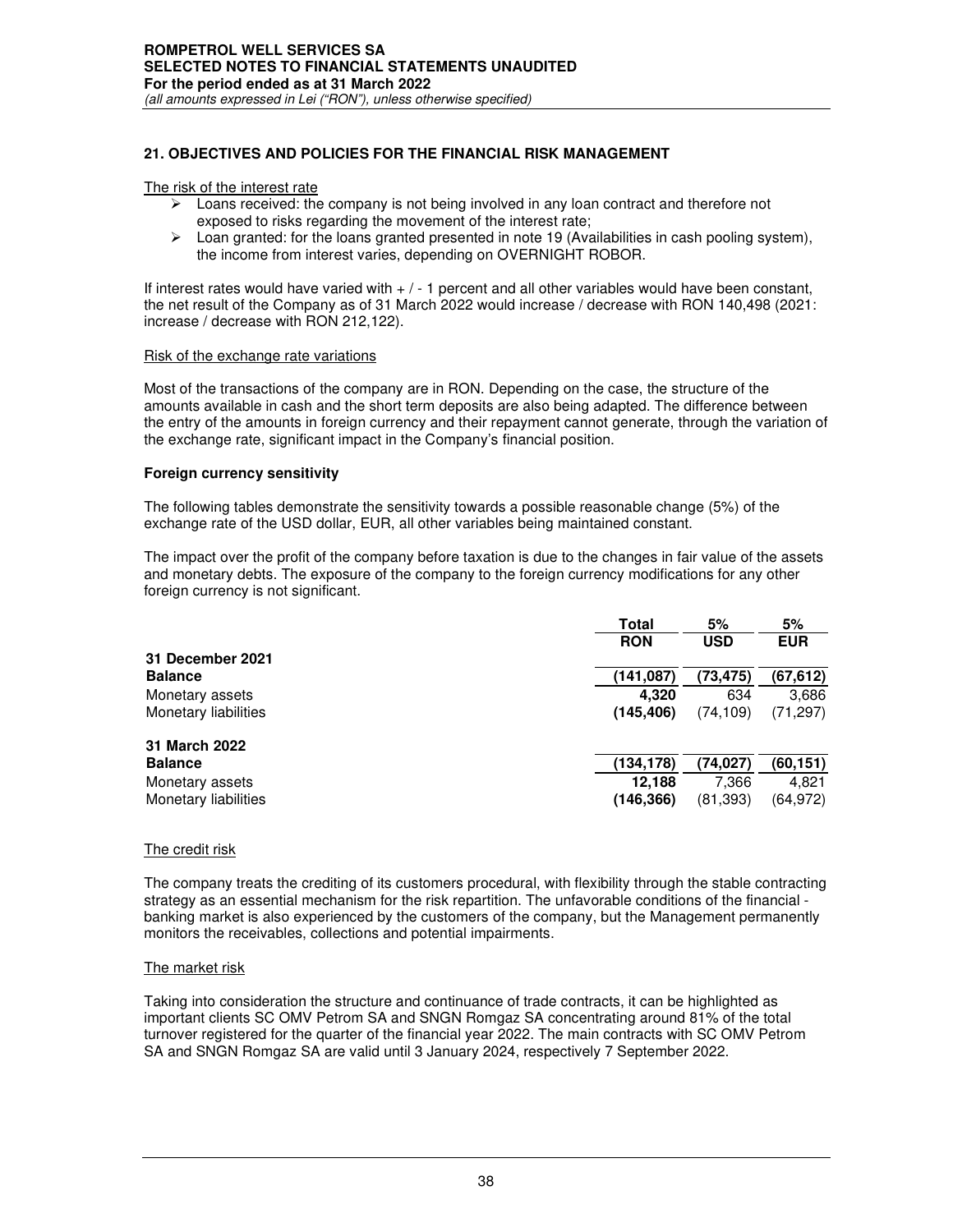## **21. OBJECTIVES AND POLICIES FOR THE FINANCIAL RISK MANAGEMENT (continued)**

## **Liquidity risk**

The Company monitors its risk of a shortage of funds using a liquidity planning tool.

The Company's objective is to maintain a balance between continuity of funding and flexibility through the efficient use of working capital. Approximately 67% of the Company's debt will mature in less than one year at 31 March 2022 (2021: 67%) based on the carrying value reflected in the financial statements. The Company assessed the concentration of risk with respect to chargeability of its debt and concluded it to be low.

The table below details the profile of the payment terms of the financial liabilities of the Company, based on non-updated contractual payments:

|                                         |              |                   |                            | <b>Between</b> |                 |           |
|-----------------------------------------|--------------|-------------------|----------------------------|----------------|-----------------|-----------|
| Trade payables and similar liabilities  | On<br>demand | Under<br>3 months | Between 3 and<br>12 months | and 5<br>vears | Over<br>5 vears | Total     |
| Trade payables - third parties          | 113.362      | 3.935.068         | 648.138                    |                |                 | 4.696.569 |
| Trade payables with affiliated entities | 403.530      | 839.627           |                            |                | -               | 1.243.157 |
| Lease liabilities                       |              | 57.541            | 218.303                    | 243.355        |                 | 519.199   |
| Dividends to be paid                    | 32.893       | 330.589           |                            | 3.070.755      | -               | 3,434,237 |
| Other liabilities                       | 5.500        |                   | 500                        |                |                 | 6.000     |
| <b>Total Q1 2022</b>                    | 555.286      | 5.162.825         | 866.941                    | 3.314.110      |                 | 9.899.161 |

| Trade payables and similar liabilities  | On<br>demand | Under<br>3 months | Between 3 and<br>12 months | <b>Between</b><br>∣and 5<br>vears | Over<br>5 years | <b>Total</b> |
|-----------------------------------------|--------------|-------------------|----------------------------|-----------------------------------|-----------------|--------------|
| Trade payables - third parties          | 327,385      | 3,991,243         | 928.765                    |                                   |                 | 5,247,393    |
| Trade payables with affiliated entities | 272,839      | 703.259           |                            |                                   |                 | 976.098      |
| Lease liabilities                       |              | 53.395            | 221.458                    | 229.822                           |                 | 504.674      |
| Dividends to be paid                    | 33.893       |                   | 330.589                    | 3,088,993                         |                 | 3,453,475    |
| Other liabilities                       |              |                   |                            |                                   |                 |              |
| Total year 2021                         | 634.116      | 4.747.897         | 1,480,811                  | 3,318,815                         |                 | 10,181,639   |

## **22. EVENTS SUBSEQUENT TO THE REPORTING PERIOD**

On 27 April 2022, the General Ordinary Meeting of the Shareholders approved the distribution of Company net profit achieved in 2021 amounting RON 1,629,634 as dividends, as well as the change of the destination of other reserves in the amount of RON 29,935,254 and the reserves constituted from the net profit of the company obtained in the previous years in the amount of RON 15,977,937 and the distribution of these amounts as dividends to shareholders.

**Administrator,** *Prepared by,*<br> **Prepared by,**<br> **PROREA** Georgian Stefan **Proport COVID BY ADDIST** MOISE Luiza-Roxana FLOREA Georgian Stefan

Finance Manager

Signature Signature Signature